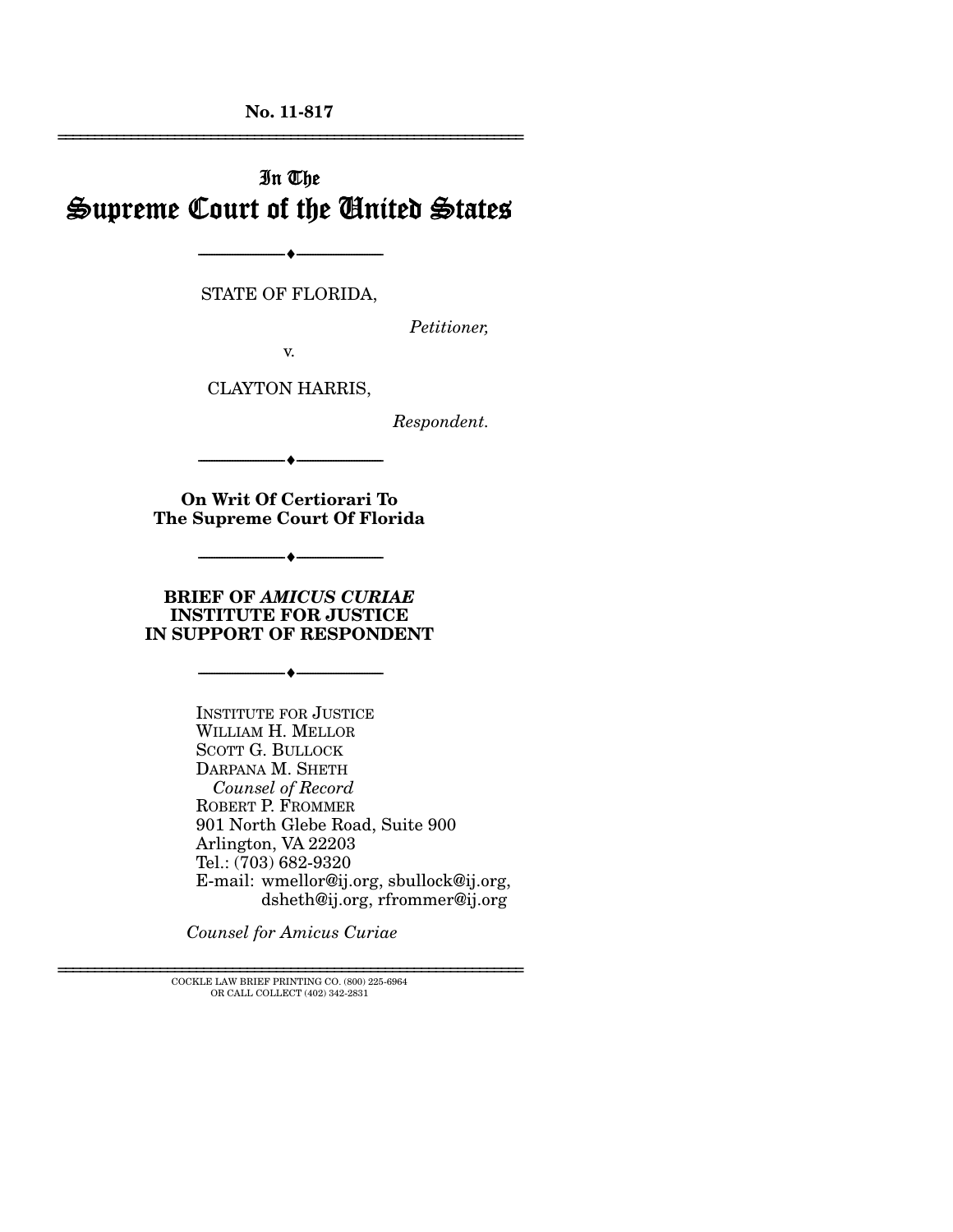## TABLE OF CONTENTS

|--|

|     |                                                                                                                                                                                                                               | iii            |
|-----|-------------------------------------------------------------------------------------------------------------------------------------------------------------------------------------------------------------------------------|----------------|
|     | INTEREST OF THE AMICUS CURIAE                                                                                                                                                                                                 | $\mathbf 1$    |
|     | SUMMARY OF ARGUMENT                                                                                                                                                                                                           | $\overline{2}$ |
|     |                                                                                                                                                                                                                               | $\overline{4}$ |
| I.  | Adopting a Per Se Rule That an Officer's<br>Perception of a Positive Alert by a "Trained"<br>or "Certified" Narcotics-Detection Dog Es-<br>tablishes Probable Cause Conflicts with<br>Well-Established Fourth Amendment Prec- |                |
|     |                                                                                                                                                                                                                               | 6              |
| II. | Civil-Forfeiture Laws Constitute One of<br>the Most Serious Assaults on Private-                                                                                                                                              | 15             |
|     | A. Civil forfeiture has expanded dramat-<br>ically and become unmoored from its<br>original justifications as envisioned by                                                                                                   | 17             |
|     | The ability of law enforcement to re-<br>В.<br>tain civil-forfeiture proceeds inexora-<br>bly has led to "policing for profit"                                                                                                | 22             |
|     | The meteoric rise in forfeitures has<br>C.<br>skewed legitimate law-enforcement<br>priorities, creating self-financing agen-                                                                                                  | 28             |
|     |                                                                                                                                                                                                                               |                |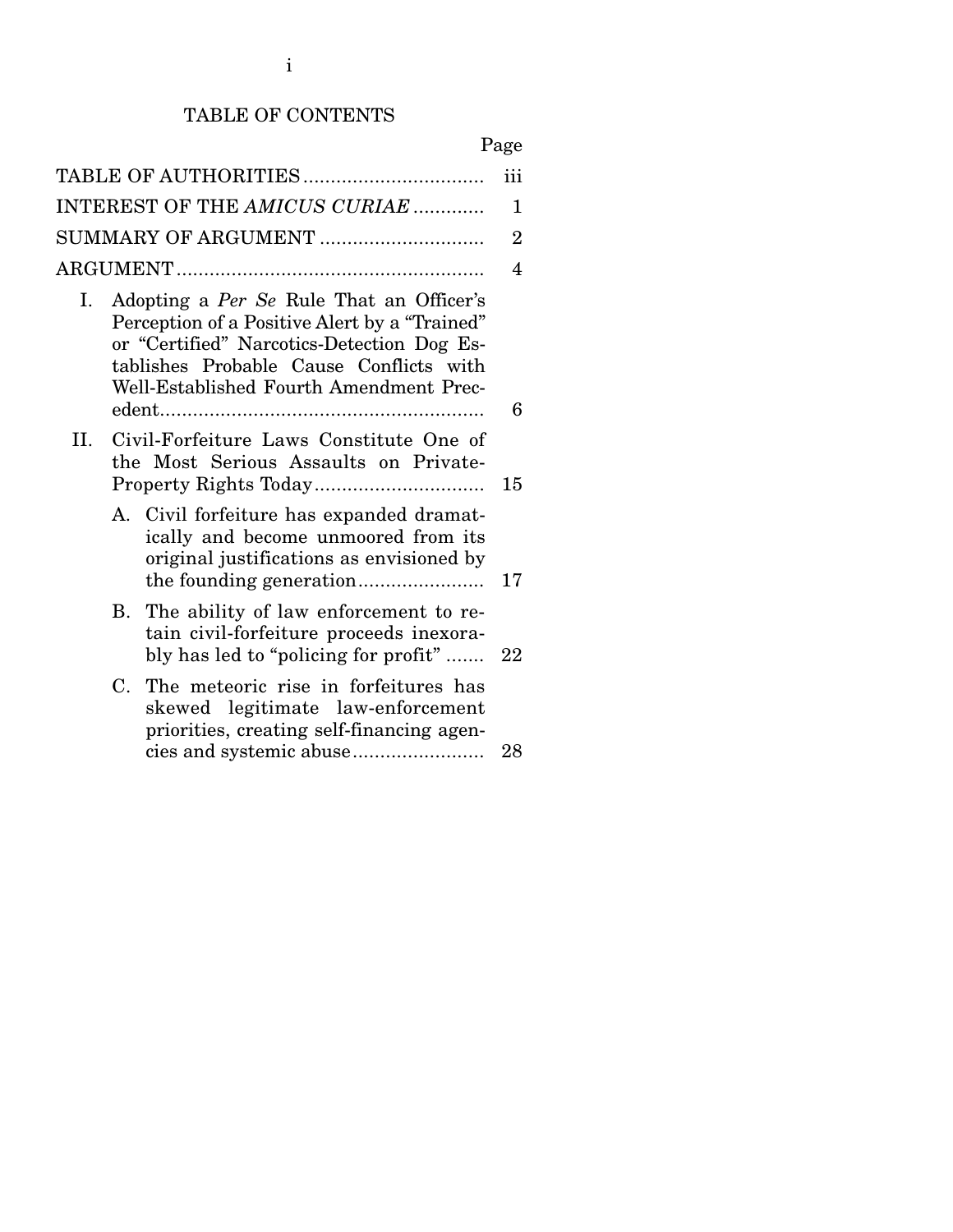# TABLE OF CONTENTS – Continued

Page

| III. Permitting a Finding of Probable Cause                                                                             |    |
|-------------------------------------------------------------------------------------------------------------------------|----|
| Based Solely on an Officer's Perception of                                                                              |    |
| a Positive Dog Alert Would Exacerbate                                                                                   |    |
| Forfeiture Abuse, Threatening the Prop-                                                                                 |    |
| erty Rights of Innocent Owners                                                                                          | 33 |
| A. Narcotics-detection dogs and their<br>handlers are not inherently unbiased,<br>reliable "divining rods" for drugs    | 34 |
| B. Triggering civil-forfeiture proceedings<br>based on nothing more than a posi-<br>tive dog alert would threaten inno- |    |
|                                                                                                                         | 37 |
| JCLUSION.                                                                                                               |    |

ii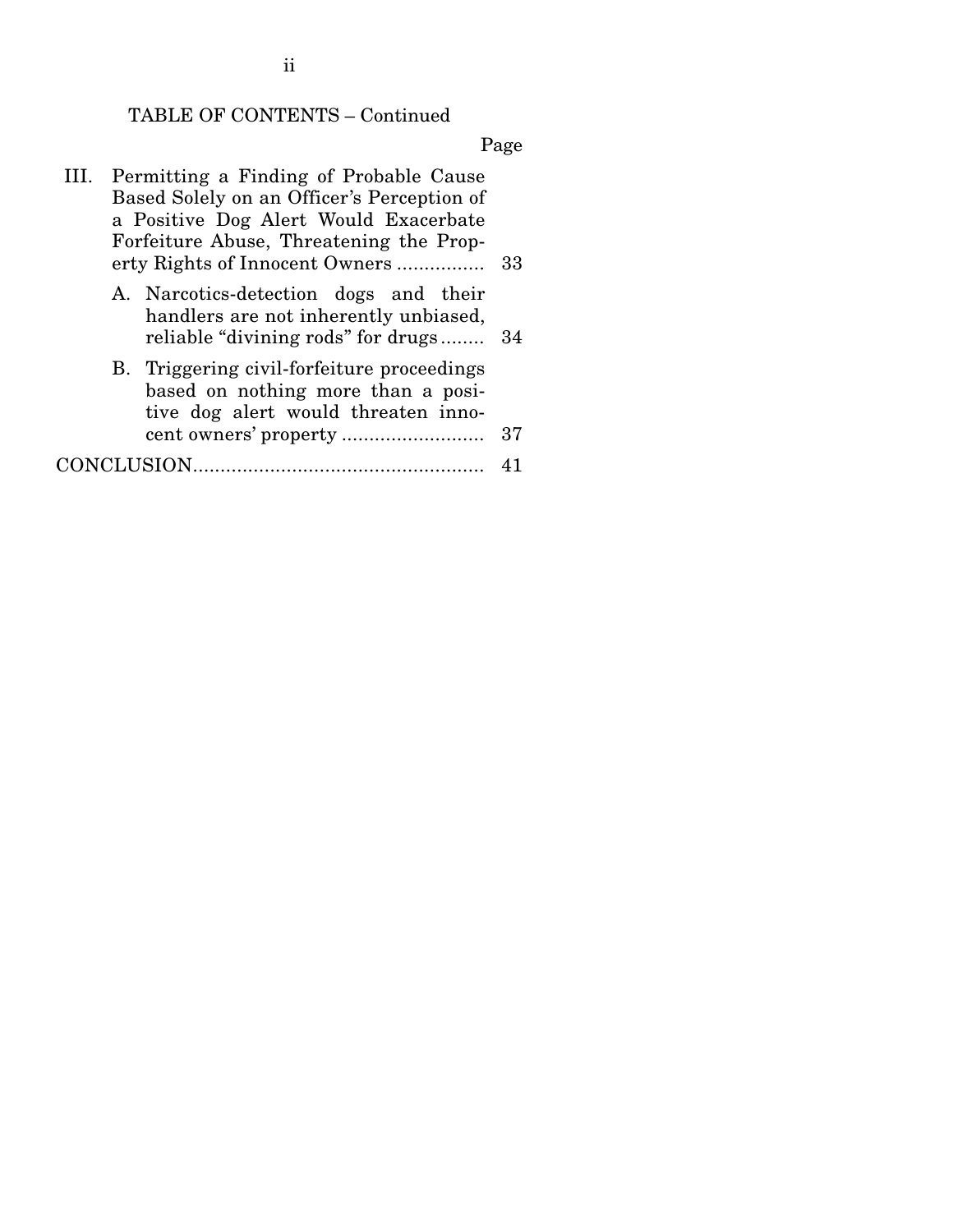# Page

# CASES

| Bennis v. Michigan, 516 U.S. 442 (1996)1                  |
|-----------------------------------------------------------|
| The Brig Malek Adhel, 43 U.S. 210 (1844)18                |
| Brinegar v. United States, 338 U.S. 160 (1949)8, 9        |
| Carroll v. United States, 267 U.S. 132 (1925) 8, 18       |
| Florida v. Royer, 460 U.S. 491 (1983)11, 12               |
| Harris v. State, 71 So. 3d 756 (Fla. 2011)2, 7, 8, 10     |
| Illinois v. Gates, 462 U.S. 213 (1983)  8, 10, 15, 35, 36 |
| In re Forfeiture of \$18,000, 471 N.W.2d 628              |
| Jacobson v. \$55,900 in U.S. Currency, 728                |
| Locke v. United States, 11 U.S. (7 Cranch) 339            |
|                                                           |
|                                                           |
| Sackett v. Envtl. Prot. Agency, 132 S. Ct. 1367           |
| State of Kansas v. Barker, 850 P.2d 885 (Kan.             |
| State of Tennessee v. England, 19 S.W.3d 762              |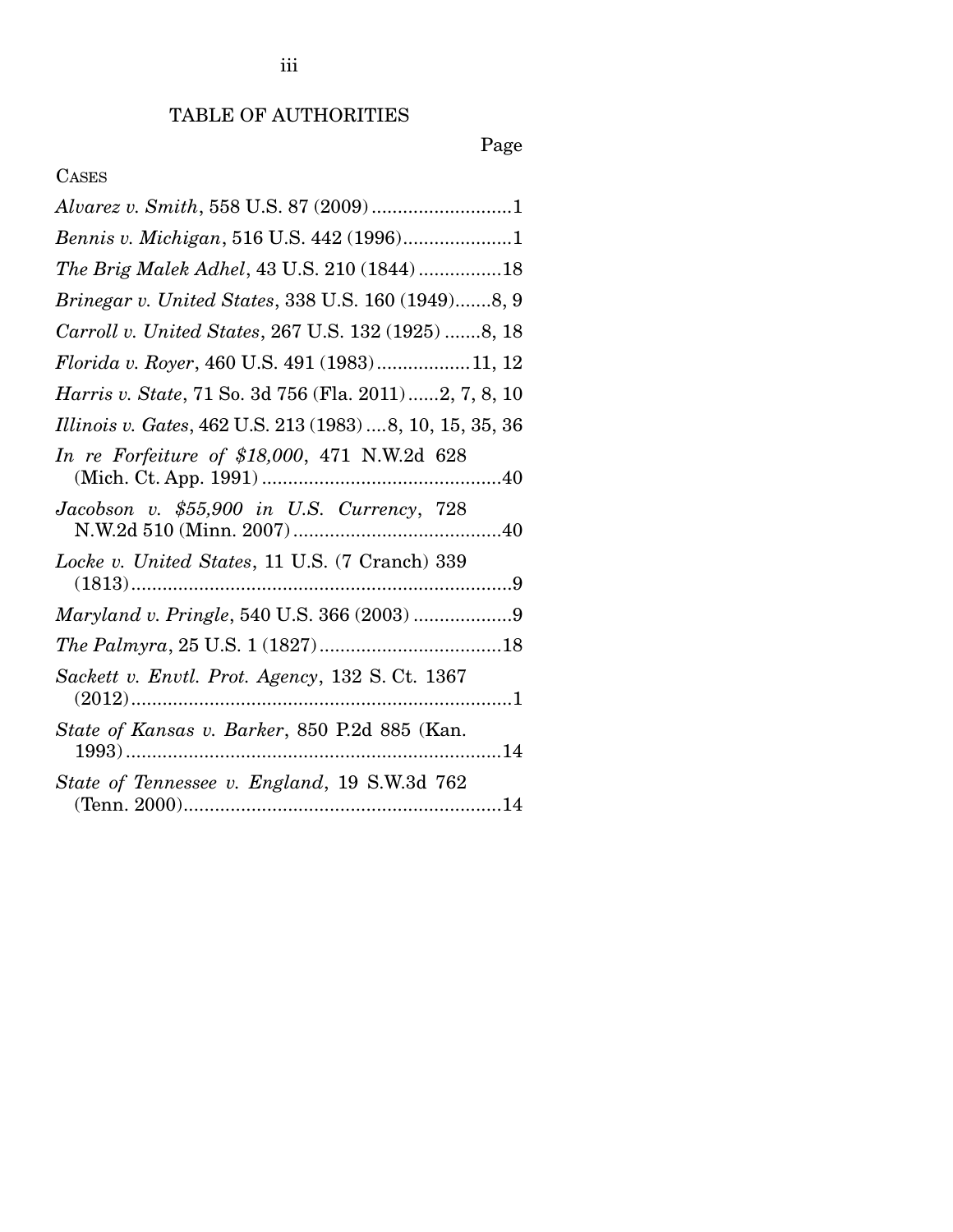iv

# TABLE OF AUTHORITIES – Continued

|                                                                                         | Page |
|-----------------------------------------------------------------------------------------|------|
| State of Utah v. Seventy-Three Thousand One<br>Hundred Thirty Dollars U.S. Currency, 31 |      |
| United States v. \$242,484.00, 389 F.3d 1149                                            |      |
|                                                                                         |      |
| United States v. Diaz, 25 F.3d 392 (6th Cir.                                            |      |
| United States v. James Daniel Good Real Prop.,                                          |      |
| United States v. Jones, 132 S. Ct. 945 (2012)15                                         |      |
| United States v. Ligenfelter, 997 F.2d 632 (9th                                         |      |
| United States v. Limares, 269 F.3d 794 (7th Cir.                                        |      |
| United States v. Lot 9, Block 2 of Donnybrook                                           |      |
| United States v. Outlaw, 134 F. Supp. 2d 807                                            |      |
| United States v. The Schooner Little Charles, 1                                         |      |
| United States v. Thomas, 913 F.2d 1111 (4th                                             |      |
| Ybarra v. Illinois, 444 U.S. 85 (1979) 11                                               |      |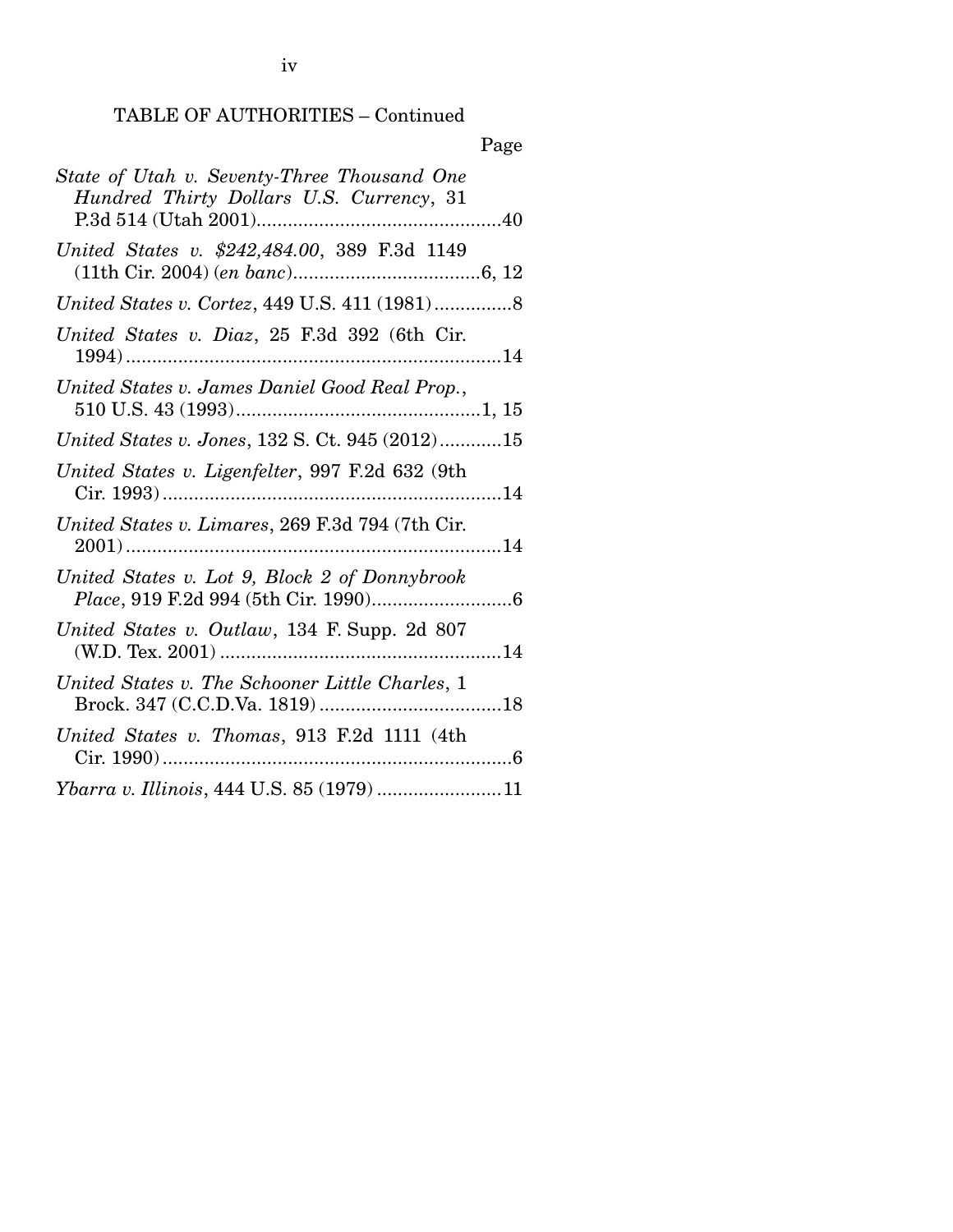### TABLE OF AUTHORITIES – Continued

## Page

| <b>CONSTITUTIONAL PROVISIONS</b> |  |
|----------------------------------|--|
|----------------------------------|--|

### CODES AND STATUTES

| Civil Asset Forfeiture Reform Act of 2000, Pub.                                              |
|----------------------------------------------------------------------------------------------|
| Comprehensive Crime Control Act of 1984,<br>Pub. L. No. 98-473, 98 Stat. 1837 (1984)  19, 20 |
|                                                                                              |
|                                                                                              |

## OTHER PUBLICATIONS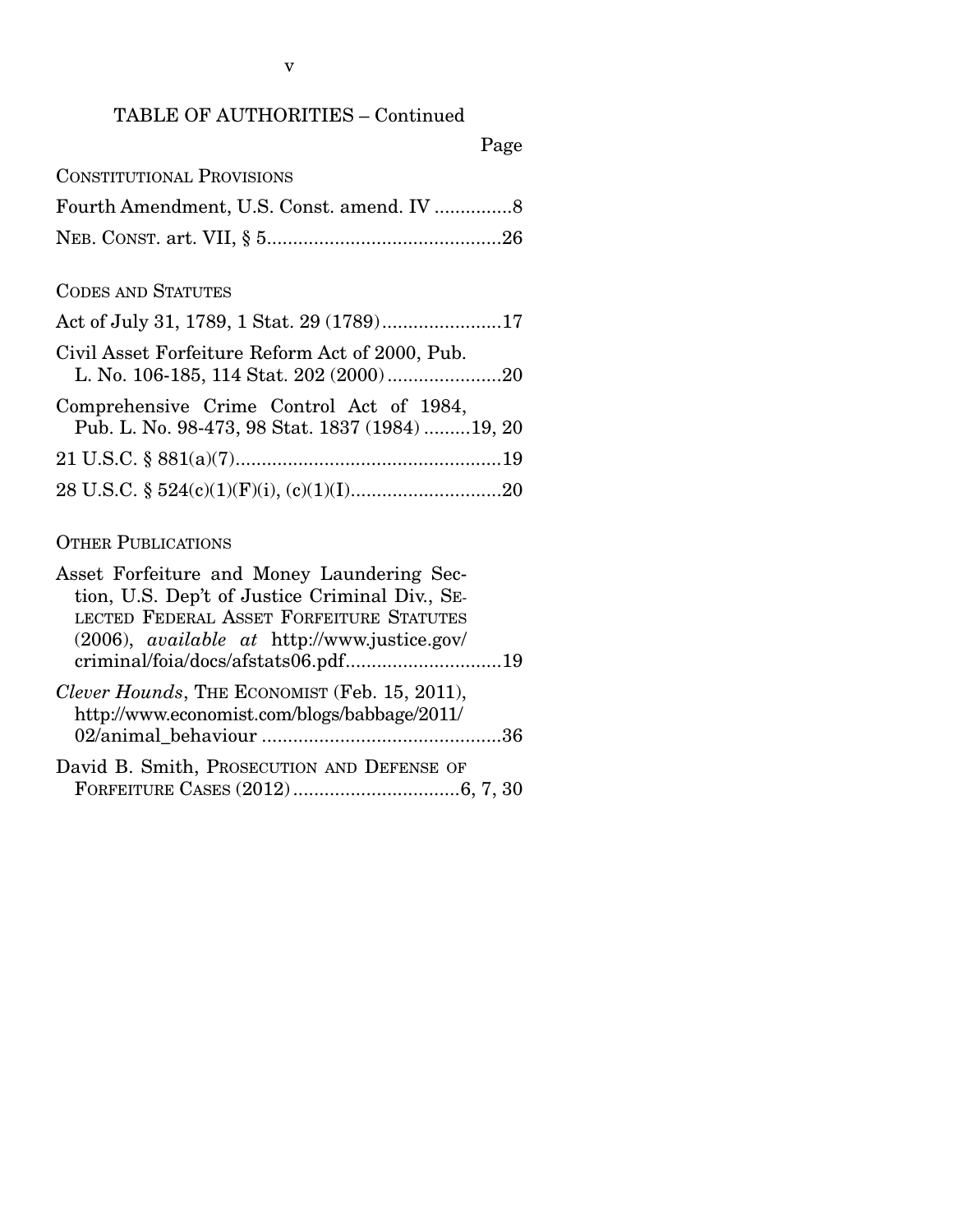#### TABLE OF AUTHORITIES – Continued

Page

Dick M. Carpenter II, Ph.D., Larry Salzman & Lisa Knepper, INEQUITABLE JUSTICE: HOW "EQUITABLE SHARING" ENCOURAGES LOCAL POLICE AND PROSECUTORS TO EVADE STATE CIVIL FORFEITURE LAW FOR FINANCIAL GAIN (2011), *available at* http://www.ij.org/images/pdf\_ folder/private\_property/forfeiture/inequitable\_ justice-mass-forfeiture.pdf............................23, 25, 27 Erin Norman & Anthony Sanders, FORFEITING ACCOUNTABILITY: GEORGIA LAW ENFORCE-MENT'S HIDDEN CIVIL FORFEITURE FUNDS (2011), *available at* http://www.ij.org/forfeitingaccountability-2 ....................................................... 30 Exec. Office for U.S. Attorneys, U.S. Dep't of Justice, 38 United States Attorneys' Bulletin 180 (1990) ................................................................ 29 George Mason, *Fairfax County Freeholders' Address and Instructions to Their General Assembly Delegates* (May 30, 1783), *in* Jeff Broadwater, GEORGE MASON: FORGOTTEN FOUNDER (2006) ....................................................... 29 Henry Hyde, FORFEITING OUR PROPERTY RIGHTS: IS YOUR PROPERTY SAFE FROM SEIZURE? (1995).........38 James Buchanan & Gordon Tullock, THE CAL-CULUS OF CONSENT (1962) ........................................ 32 James R. Maxeiner, *Bane of American Forfeiture Law: Banished at Last?* 62 CORNELL L. REV. 768 (1977) ........................................................ 17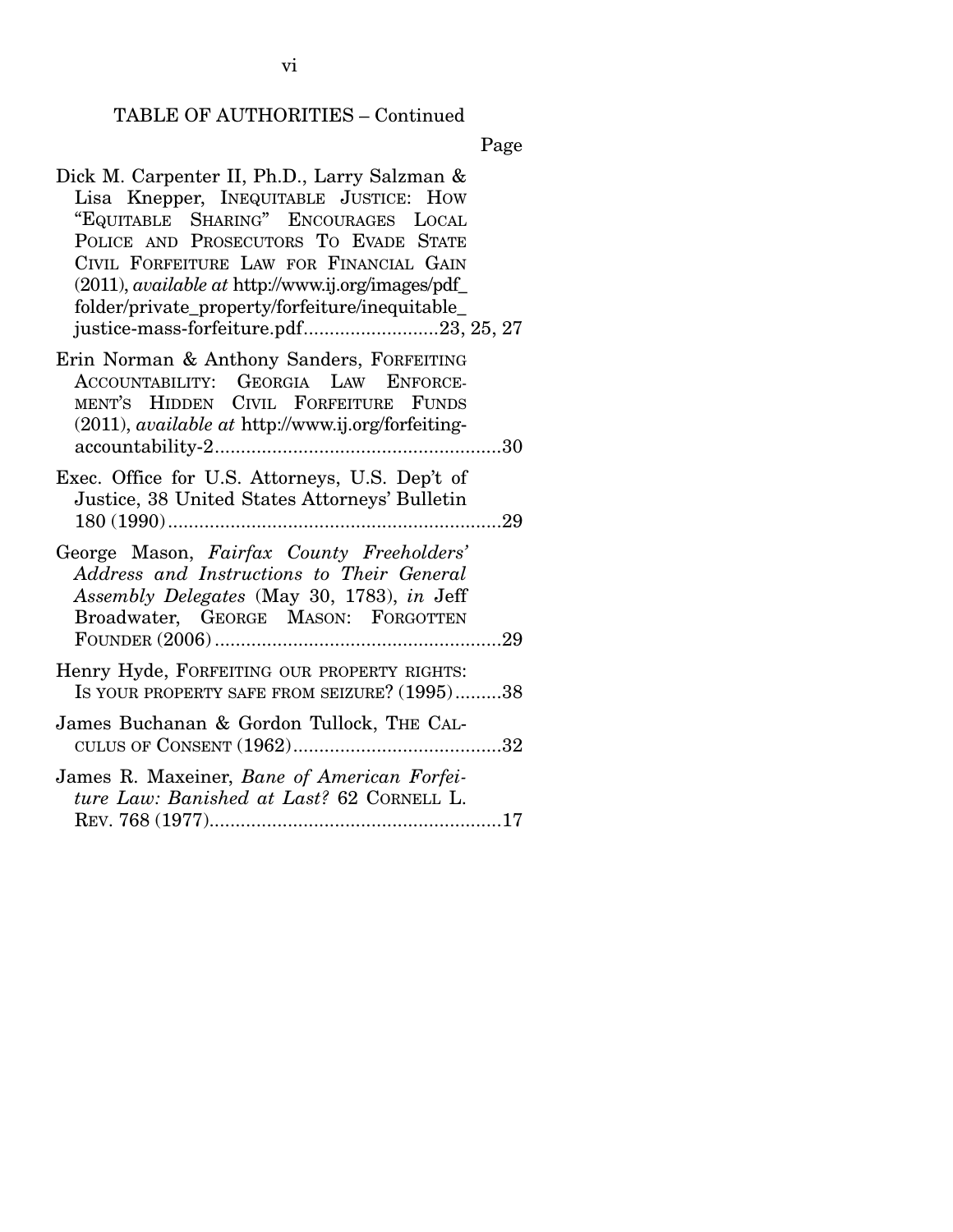# TABLE OF AUTHORITIES – Continued

Page

| Jefferson E. Holcomb, Ph.D., Tomislav V.<br>Kovandzic, Ph.D. & Marian R. Williams,<br>Ph.D., Civil Asset Forfeiture, Equitable Shar-<br>ing, and Policing for Profit in the United<br>States, 39 J. OF CRIM. JUSTICE 273 (2011)26, 27, 29                                                          |
|----------------------------------------------------------------------------------------------------------------------------------------------------------------------------------------------------------------------------------------------------------------------------------------------------|
| John L. Worrall, Addicted to the Drug War: The<br>Role of Civil Asset Forfeiture as a Budgetary<br>Necessity in Contemporary Law Enforcement,                                                                                                                                                      |
| Leonard W. Levy, A LICENSE TO STEAL. THE<br>FORFEITURE OF PROPERTY (1996) 18, 32                                                                                                                                                                                                                   |
| Lisa Lit et al., Handler beliefs affect scent<br>detection dog outcomes, 14 ANIMAL COGNITION                                                                                                                                                                                                       |
| Marian R. Williams, Ph.D., Jefferson E. Holcomb,<br>Ph.D., Tomislav V. Kovandzic, Ph.D. & Scott<br>Bullock, POLICING FOR PROFIT: THE ABUSE OF<br>CIVIL ASSET FORFEITURE 22 (2010), available<br>at http://www.ij.org/images/pdf_folder/other_pubs/<br>assetforfeituretoemail.pdf 7, 21, 27, 28, 31 |
| Nicole Benson, NHP Troopers Sue Department<br>Over K-9 Program, KLAS-TV, Jun. 26, 2012,<br>available at http://www.8newsnow.com/story/188<br>86948/2012/06/26/nhp-troopers-sue-department-                                                                                                         |
| Patrick Strawbridge, Police Oppose Drug-Cash<br>Plan, THE OMAHA WORLD-HERALD, May 1,                                                                                                                                                                                                               |

vii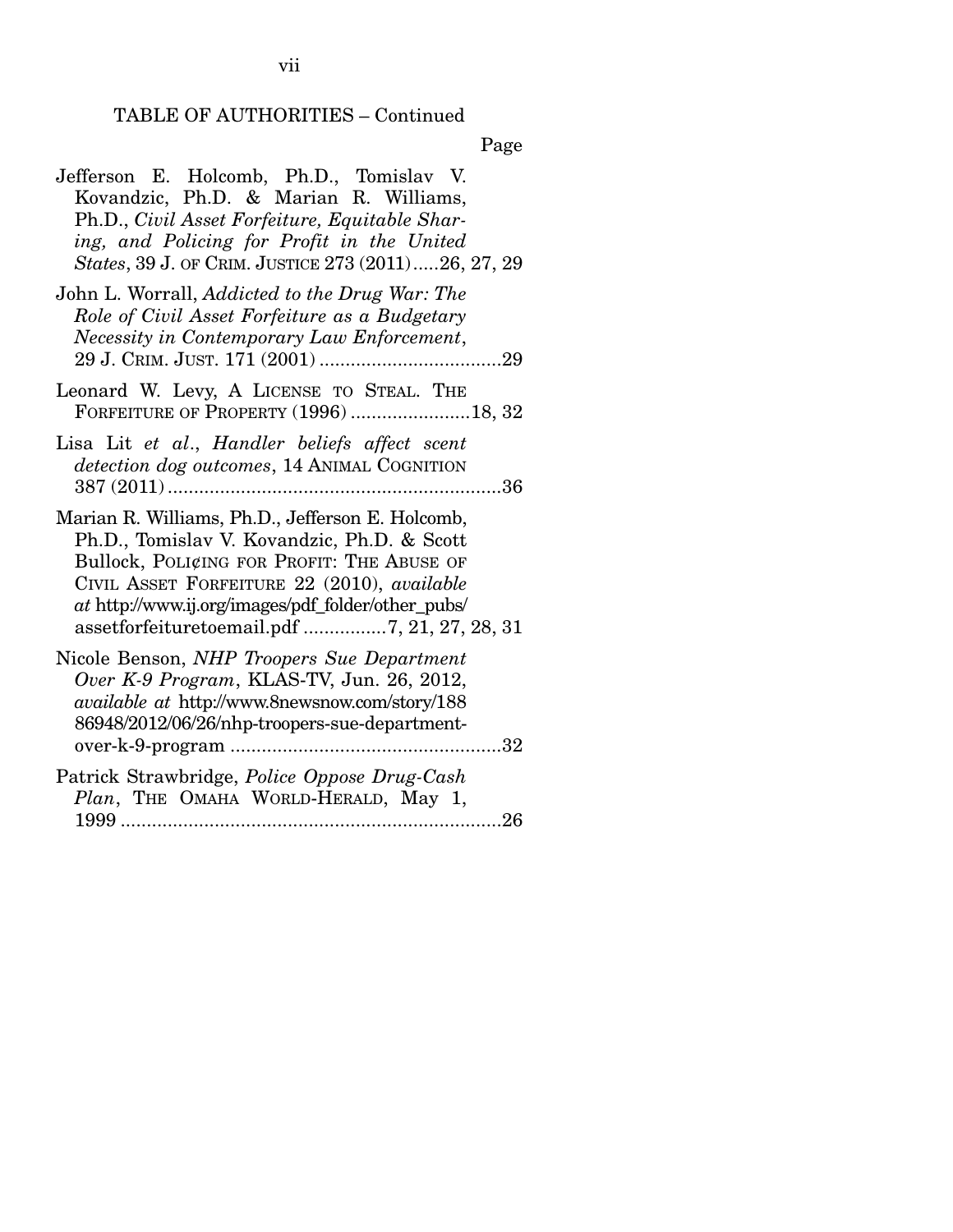viii

# TABLE OF AUTHORITIES – Continued

|--|

| Patty Henetz, <i>Prosecutors</i> , <i>Police Reluctantly</i><br>Comply With Asset Seizure Law, THE ASSOCI-<br>ATED PRESS STATE & LOCAL WIRE, July 17,                                                                                                                           |  |
|---------------------------------------------------------------------------------------------------------------------------------------------------------------------------------------------------------------------------------------------------------------------------------|--|
| Radley Balko, The Forfeiture Racket, REASON<br>(Jan. 26, 2010), http://reason.com/archives/<br>2010/01/26/the-forfeiture-racket39                                                                                                                                               |  |
| Radley Balko, Illinois Traffic Stop of Star Trek<br>Fans Raises Concerns About Drug Searches,<br>Police Dogs, Bad Cops, THE HUFFINGTON<br>Post (Mar. 31, 2012), http://www.huffington<br>post.com/2012/03/31/drug-search-trekies-stopped-<br>searched-illinois_n_1364087.html40 |  |
| Radley Balko, The Mind of a Police Dog: How<br>misconceptions about dogs can lead to abuse<br>of humans, REASON (Feb. 21, 2011), http://<br>reason.com/archives/2011/02/21/the-mind-of-a-                                                                                       |  |
| Radley Balko, Under Asset Forfeiture Law, Wis-<br>consin Cops Confiscate Families Bail Money,<br>THE HUFFINGTON POST (May 20, 2012), http://www.<br>huffingtonpost.com/2012/05/20/asset-forfeiture-<br>wisconsin-bail-confiscated_n_1522328.html 38                             |  |
| Rena Y. Kim, Chief, FOIA/Privacy Unit, Crimi-<br>nal Division, Dep't of Justice, April 29, 2011<br>response to FOIA request, available on CD-                                                                                                                                   |  |

ROM with the Institute for Justice ........................ 25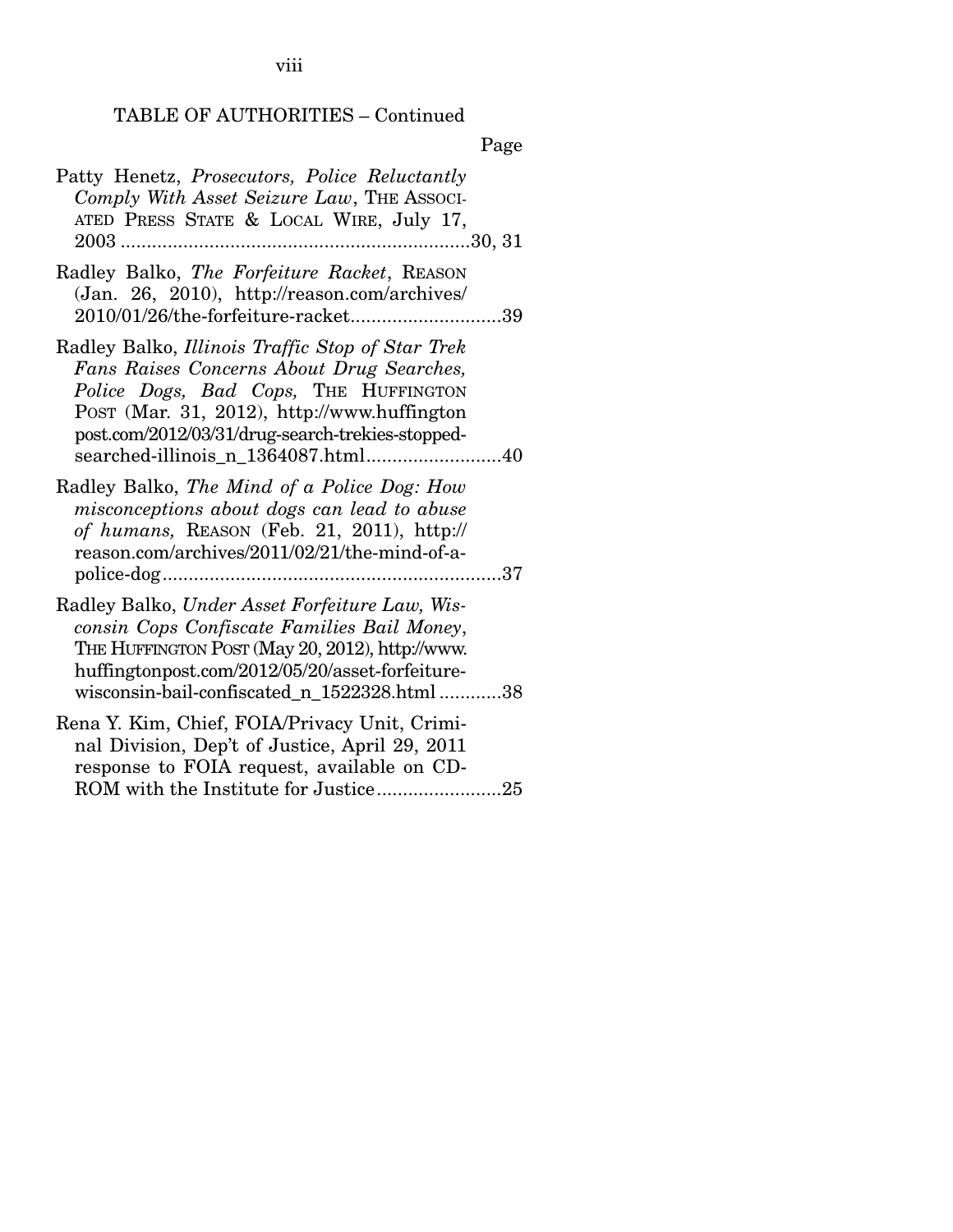ix

# TABLE OF AUTHORITIES – Continued

# Page

| Richard Miniter, Ill-Gotten Gains, REASON, Aug.<br>1993, available at http://reason.com/archives/                                                                                                                                               |
|-------------------------------------------------------------------------------------------------------------------------------------------------------------------------------------------------------------------------------------------------|
| Robyn E. Blumner, <i>Police too addicted to lure</i><br>of easy money, ST. PETERSBURG TIMES, Aug.                                                                                                                                               |
| Steven L. Kessler, CIVIL AND CRIMINAL FORFEI-<br>TURE: FEDERAL AND STATE PRACTICE (2012)19                                                                                                                                                      |
| U.S. Gov't Accountability Office, GAO-12-736,<br><b>JUSTICE ASSETS FORFEITURE FUND: TRANSPAR-</b><br>ENCY OF BALANCES AND CONTROLS OVER EQUI-<br>TABLE SHARING SHOULD BE IMPROVED (2012),<br><i>available at http://www.gao.gov/assets/600/</i> |
|                                                                                                                                                                                                                                                 |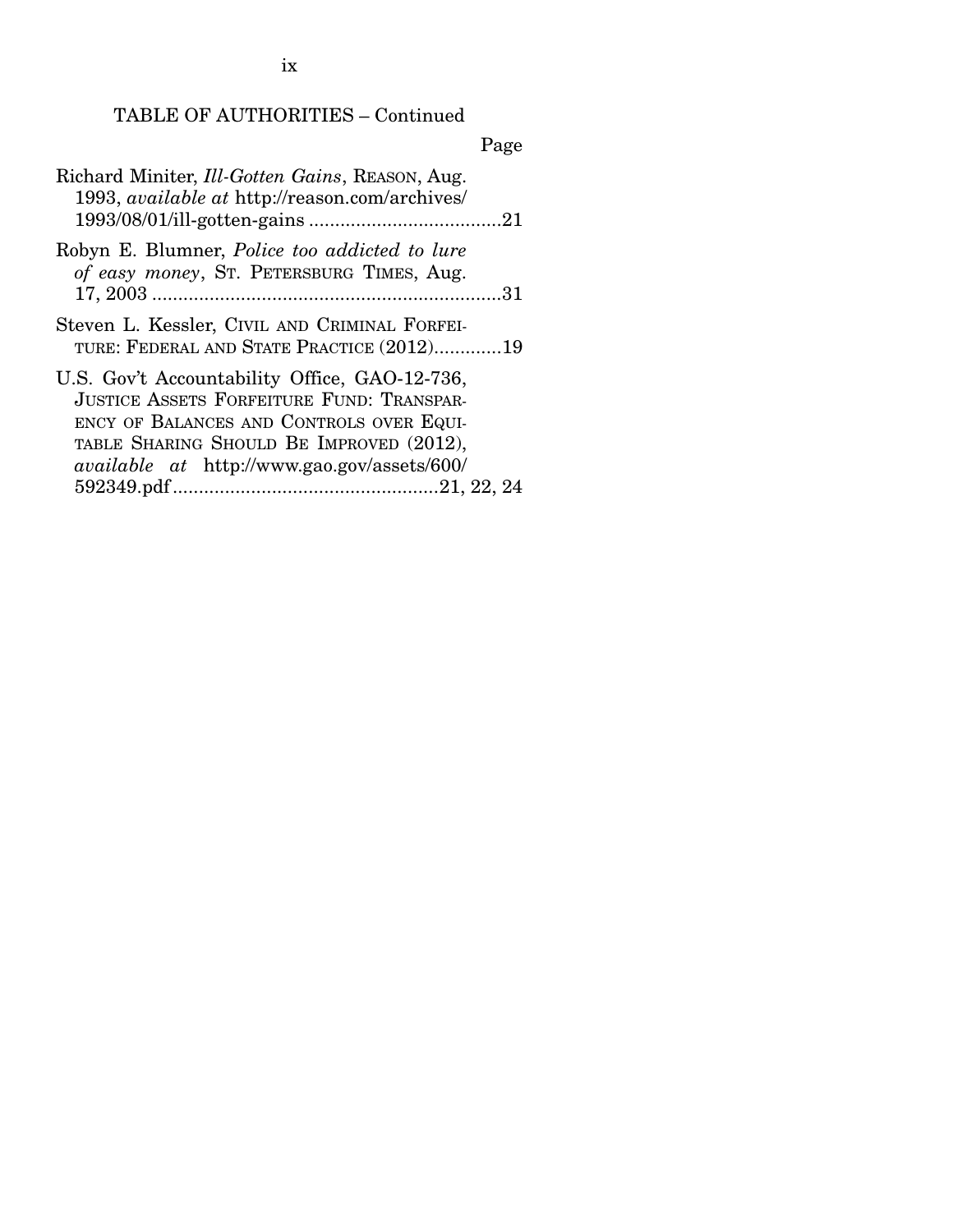### **INTEREST OF THE** *AMICUS CURIAE*<sup>1</sup>

The Institute for Justice ("IJ") is a nonprofit, public-interest law firm committed to defending the essential foundations of a free society through securing greater protection for individual liberty and restoring constitutional limits on the power of government. A central pillar of IJ's mission is to protect the rights of individuals to own and enjoy their property, both because an individual's control over his or her property is a tenet of personal liberty and because property rights are inextricably linked to all other civil rights. The ability of the government to interfere with private property without adequate safeguards gravely threatens individual liberty. For this reason, IJ both litigates cases to defend the property rights of individuals and files *amicus curiae*  briefs in relevant cases, including *Sackett v. Environmental Protection Agency*, 132 S. Ct. 1367 (2012), *Alvarez v. Smith*, 558 U.S. 87 (2009), *Bennis v. Michigan*, 516 U.S. 442 (1996), and *United States v. James Daniel Good Real Property*, 510 U.S. 43 (1993). Additionally, IJ produces high-quality, original research on issues related to property rights, including civil forfeiture.

<sup>1</sup> Counsel for the parties in this case did not author this brief in whole or in part. No person or entity, other than *amicus curiae* Institute for Justice, its members, and its counsel made a monetary contribution to the preparation or submission of this brief. All parties in this case have consented to the filing of this *amicus* brief.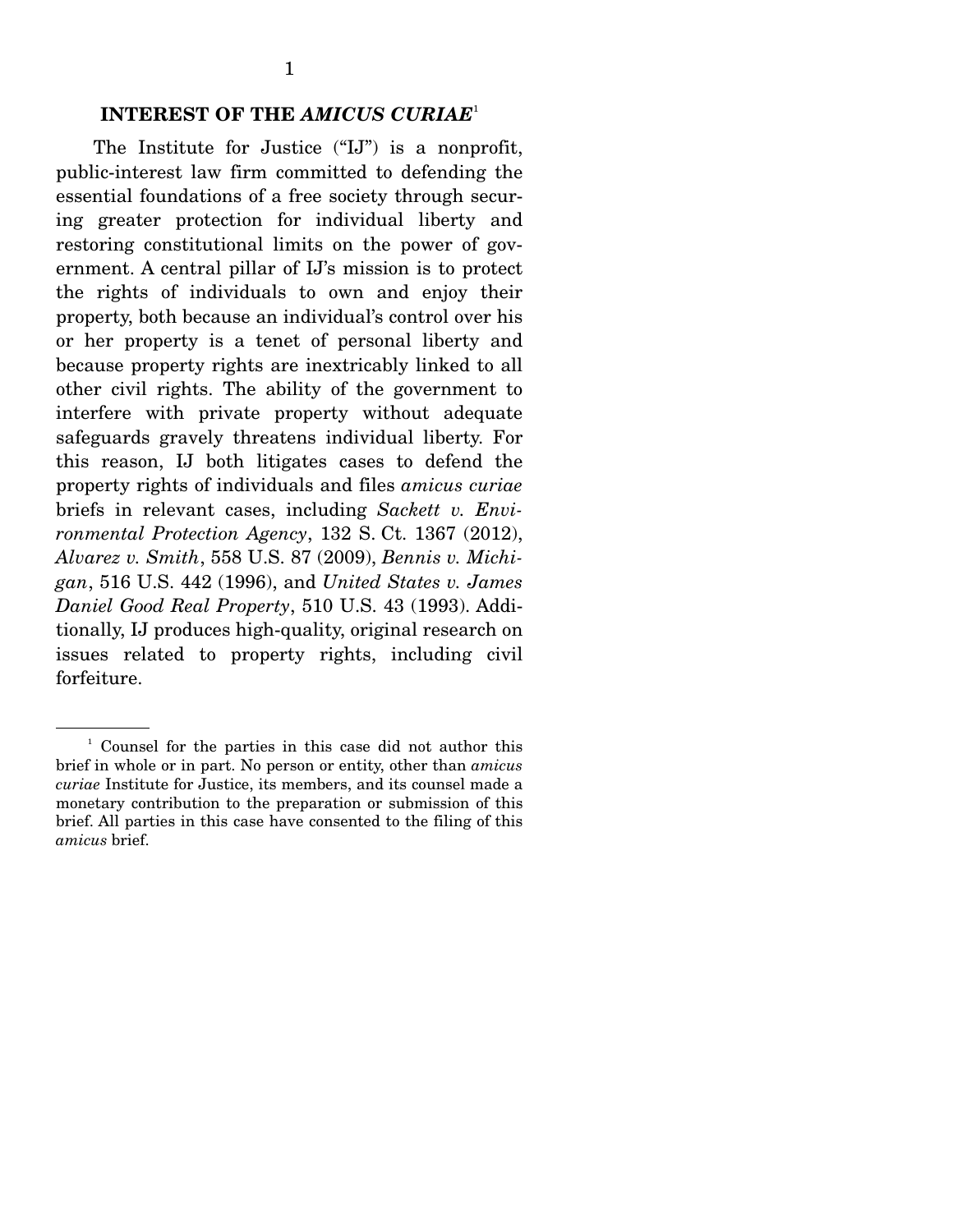In filing this *amicus* brief in support of Respondent, IJ urges this Court to affirm the Florida Supreme Court's decision, which properly held that the government "may establish probable cause by demonstrating that the officer had a reasonable basis for believing the [narcotics-detection] dog to be reliable based on the totality of the circumstances." *Harris v. State*, 71 So. 3d 756, 758 (Fla. 2011). If this Court overturns the decision of the Florida Supreme Court, and instead adopts the rule advocated by Petitioner – that an officer's perception of a positive dog alert establishes probable cause *per se –* law enforcement officials will be able to seize and forfeit property with nothing more than an assertion that the dog alerted to illegal substances. In light of IJ's original research demonstrating the perverse financial incentives underlying civil forfeiture and the number of erroneous alerts caused by handler miscuing, this *per se* rule would severely harm the property rights of innocent owners by triggering onerous civil-forfeiture proceedings.

#### **SUMMARY OF ARGUMENT**

*Amicus* IJ files this brief to draw attention to the consequences that this Court's ruling would have on another area of the law, civil forfeiture, in which narcotics-detection dogs are also used and the probablecause standard also applies.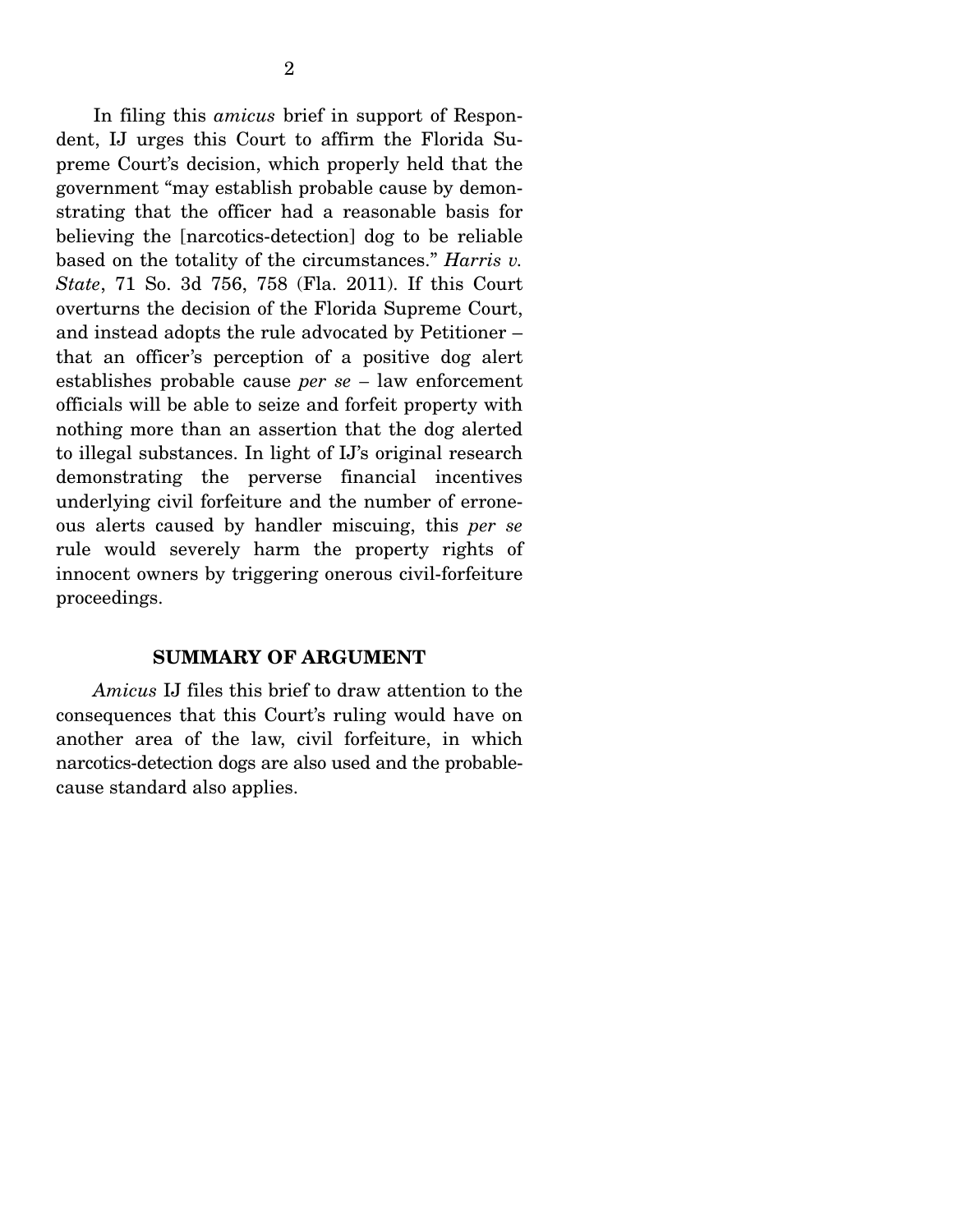In urging reversal of the Florida Supreme Court's decision, Petitioner advocates a *per se* rule that a police officer's perception of an alert by a narcoticsdetection dog establishes probable cause when the officer simply claims the dog is "trained" or "certified." Petitioner's *per se* rule conflicts with wellestablished Fourth Amendment precedent that the probable-cause determination is a case-specific analysis based on the totality of circumstances.

 Moreover, a *per se* rule threatens the property rights of innocent owners by triggering onerous civilforfeiture proceedings based solely on an officer's indication that a dog "alerted." Although the pending case occurs in the criminal context, any ruling as to when an alert by a narcotics-detection dog establishes probable cause to search will necessarily apply in the context of civil forfeiture because the probable-cause standard is the same in both contexts. Under the rules of civil forfeiture, law-enforcement officers may seize property if there is probable cause to believe that the property is linked to criminal activity. Thus, this Court's holding as to what evidence is necessary to establish the reliability of a narcotics-detection dog and its handler will apply not only to determine whether there is probable cause to search, arrest, or seize under criminal law, but also will determine the legality of seizures and forfeitures in the civil context, in which constitutional safeguards are more circumscribed than those afforded to criminal defendants.

 Modern civil-forfeiture laws represent one of the most serious assaults on private-property rights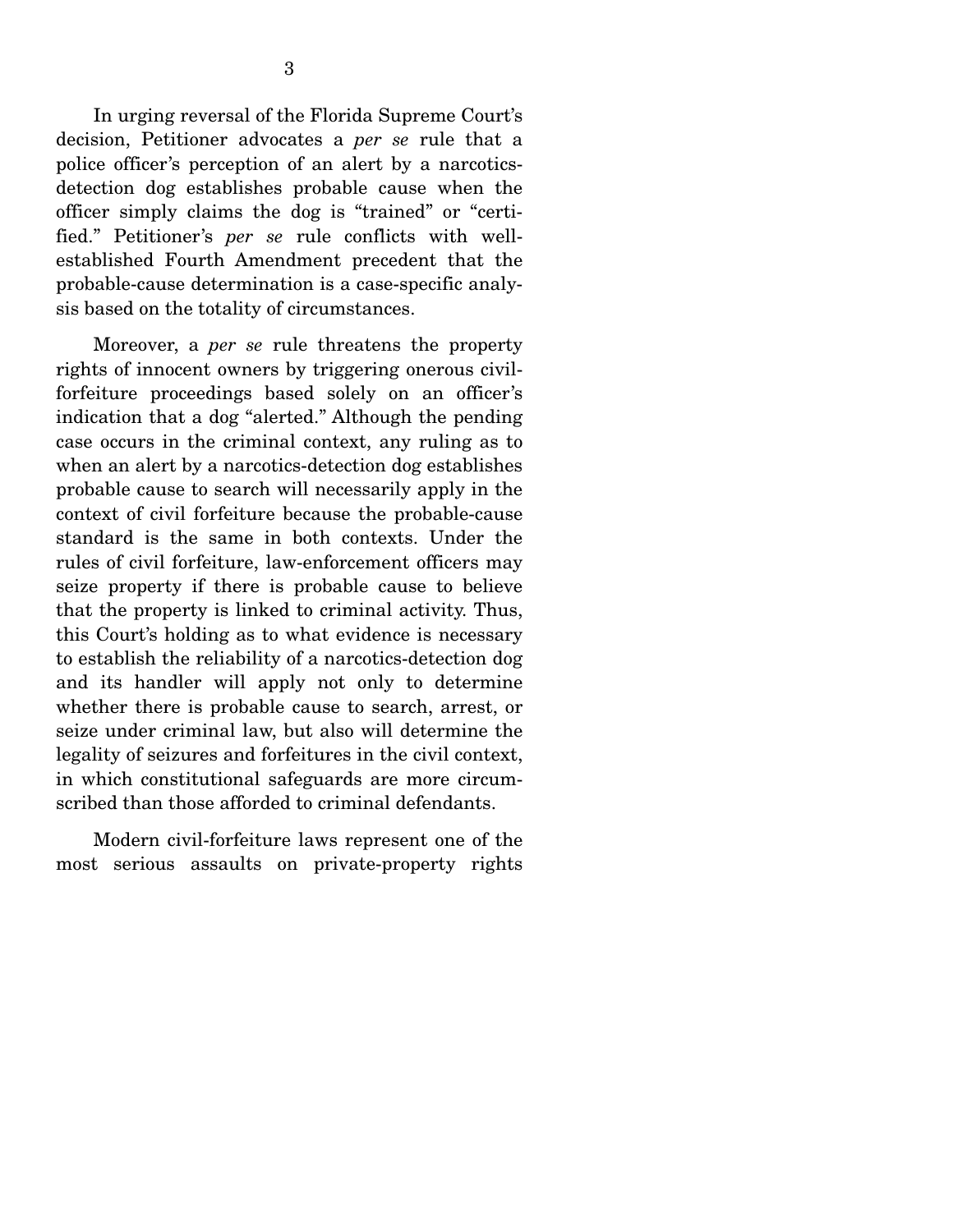today. Divorced from its original justifications in seizing contraband or obtaining jurisdiction over admiralty and piracy crimes, today's civil-forfeiture laws have expanded dramatically in scope and allow law enforcement to retain most of the forfeiture proceeds. By giving law-enforcement officials a direct financial stake in generating forfeiture funds, civil forfeiture has skewed legitimate law-enforcement objectives into a profit-seeking enterprise. The explosion of civil forfeitures under federal and state law has led to the self-financing of law-enforcement agencies, creating a separation-of-powers problem and resulting in systemic abuse, including the improper use of narcotics-detection dogs to seize cash, cars, and other property, even when there is no evidence of criminal wrongdoing.

 In light of this background, narcotics-detection dogs and their handlers cannot be viewed as inherently unbiased, reliable detectors of drugs, as Petitioner asserts. The profit incentive underlying civil forfeiture and the potential for handler miscuing warrant a case-by-case determination as to whether the particular narcotics-detection dog and handler are reliable and whether, under all of the circumstances, there is probable cause.

#### **ARGUMENT**

 Increasingly, law-enforcement officials have been using narcotics-detection dogs to establish probable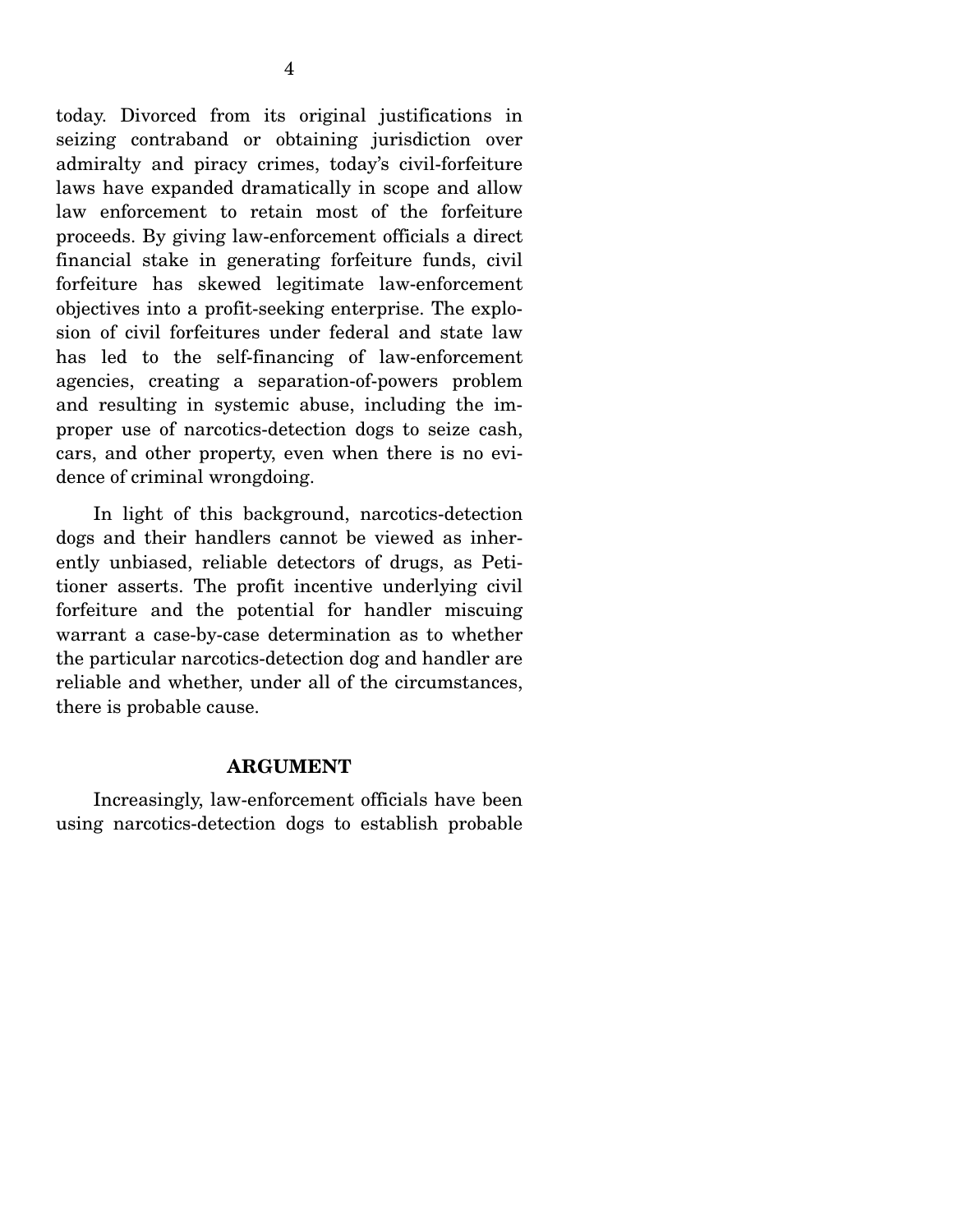cause not only for criminal searches, but also to seize and ultimately keep cash, cars, and other property under federal and state civil-forfeiture laws. In light of this trend, this brief addresses how relying solely on a positive dog alert to establish probable cause threatens property rights of innocent owners.

 Part I illustrates why a *per se* rule that an officer's perception of a positive dog alert by itself establishes probable cause conflicts with this Court's Fourth Amendment jurisprudence.

 Part II details how, untethered from its original justifications, modern civil-forfeiture laws represent one of the most serious assaults on private property rights today. By allowing law enforcement to retain forfeiture proceeds, modern civil-forfeiture laws create a perverse financial incentive to seize and forfeit property. Inherently, this system of "policing for profit" leads to the self-financing of lawenforcement agencies, violating separation-of-powers principles and creating systemic abuse.

 In light of this background, Part III examines how allowing police to seize and profit from property with nothing more than an officer's perception of a positive dog alert threatens the property rights of innocent owners.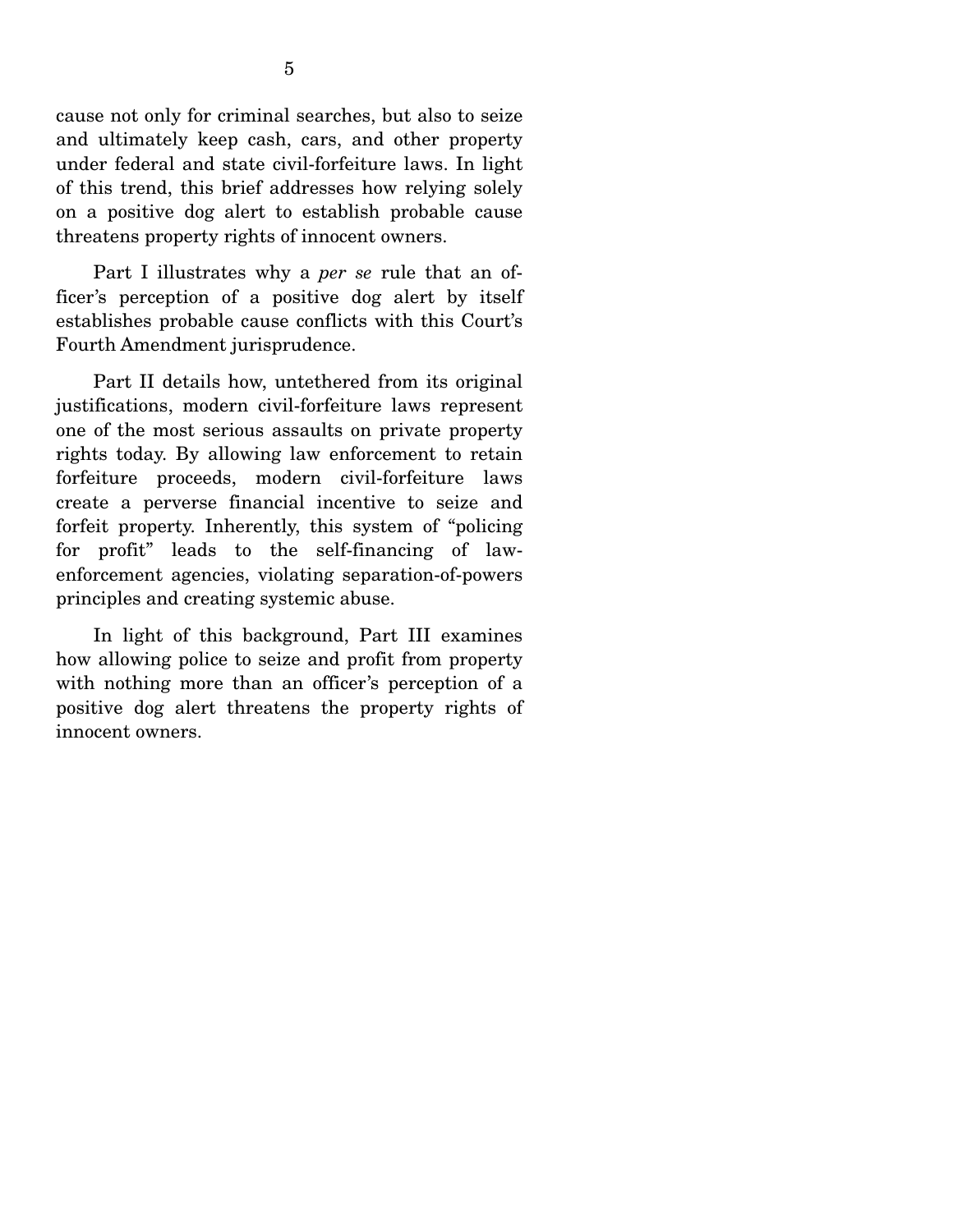As a threshold matter, unless expressly limited to the criminal context, this Court's ruling would necessarily apply to civil forfeiture. Under the rules of civil forfeiture, police may seize property if there is probable cause to believe that the property is linked to criminal activity. Probable cause in the context of civil forfeiture is the same standard applied to determine the legality of arrests, searches, and seizures in criminal law. *See* 1 David B. Smith, PROSECUTION AND DEFENSE OF FORFEITURE CASES ¶ 11.03[4] (2012) (collecting cases); *see also United States v. \$242,484.00*, 389 F.3d 1149, 1160 (11th Cir. 2004) (*en banc*); *id*. at 1151 (noting that "the probable cause issue in this [civil forfeiture] case [was] important enough for *en banc* review because of its implications for search and seizure cases").<sup>2</sup> Indeed, much of the

<sup>2</sup> *See also United States v. Lot 9, Block 2 of Donnybrook Place*, 919 F.2d 994, 998 (5th Cir. 1990) ("Probable cause [ ] is tested by the same criteria used to determine whether probable causes exists for a valid search and seizure: whether the government has provided a reasonable ground for believing that the house was used for illegal purposes."); *United States v. Thomas*, 913 F.2d 1111, 1114 (4th Cir. 1990) (" 'Probable cause' for the purpose of forfeiture proceedings is the same standard used in search and seizure cases.").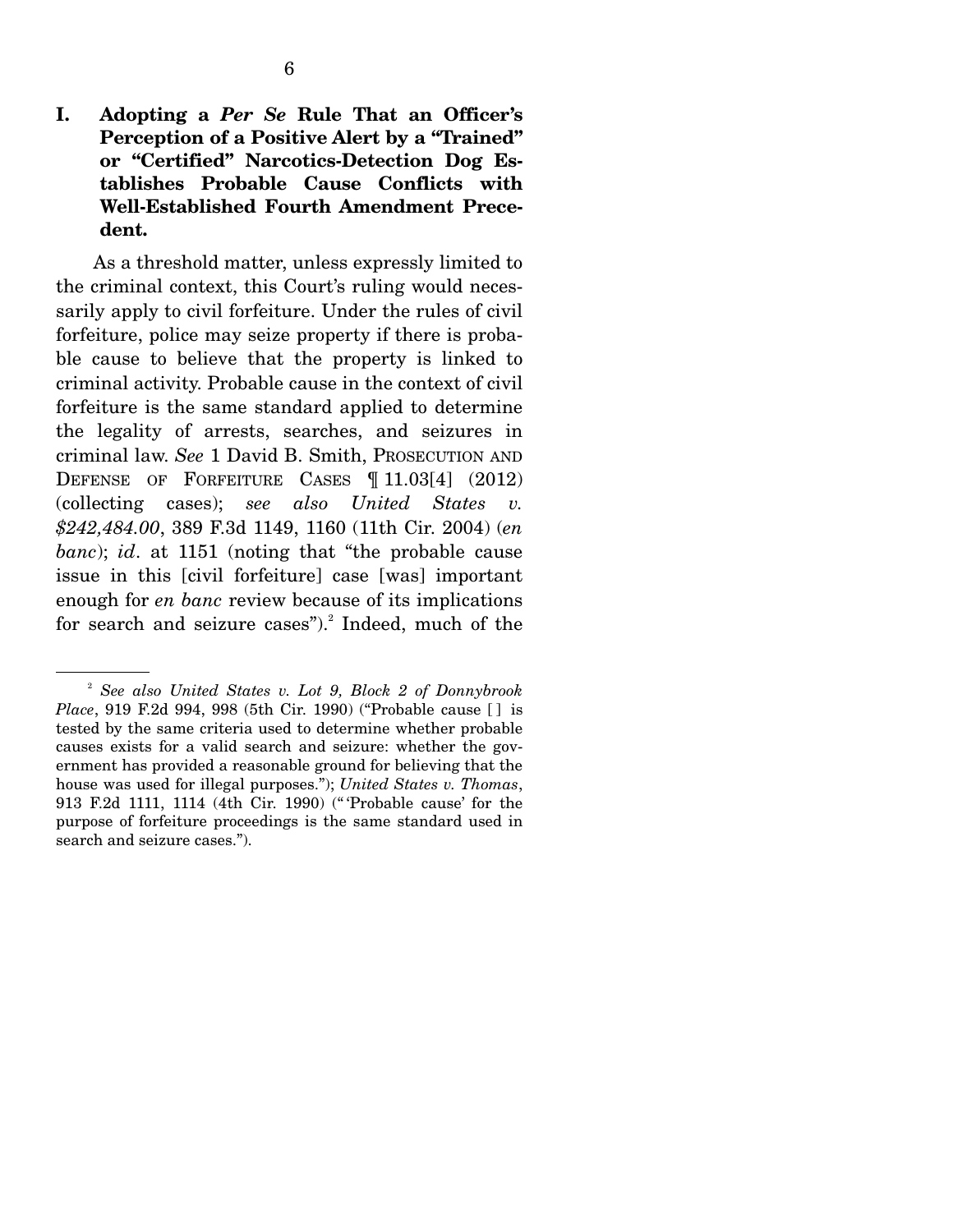jurisprudence related to narcotics-detection dogs involves forfeiture of cash, vehicles, or other property.<sup>3</sup> In some states<sup>4</sup> and even under some federal statutes,<sup>5</sup> a showing of probable cause alone will support forfeiture.

 Correctly applying this Court's precedent, the Florida Supreme Court held that the government may fulfill its burden to establish probable cause for a warrantless search "by demonstrating that the officer had a reasonable basis for believing the [narcoticsdetection] dog to be reliable based on the totality of circumstances." *Harris v. State*, 71 So. 3d 756, 758 (Fla. 2011). Accordingly, it held that in determining whether there is probable cause, a trial court must consider the following circumstances: training and certification records along with an explanation of those records; field-performance records; the experience and training of the dog's handling officer; and "any other objective evidence known to the officer

<sup>3</sup> *See, e.g.*, 1 David B. Smith, PROSECUTION AND DEFENSE OF FORFEITURE CASES ¶ 4.03[3][b] (2012) (describing forfeiture cases premised on a narcotics-detection dog's "alert" to currency).

<sup>4</sup> *See* Marian R. Williams, Ph.D., Jefferson E. Holcomb, Ph.D., Tomislav V. Kovandzic, Ph.D. & Scott Bullock, POLI¢ING FOR PROFIT: THE ABUSE OF CIVIL ASSET FORFEITURE 22 (2010) (depicting in Table 2 the standard of proof required under state forfeiture laws), *available at* http://www.ij.org/images/pdf\_folder/ other\_pubs/assetforfeituretoemail.pdf [hereinafter POLI¢ING FOR PROFIT].

<sup>5</sup> Most forfeiture statutes under Title 19 of the U.S. Code allow forfeiture of property based solely on a showing of probable cause.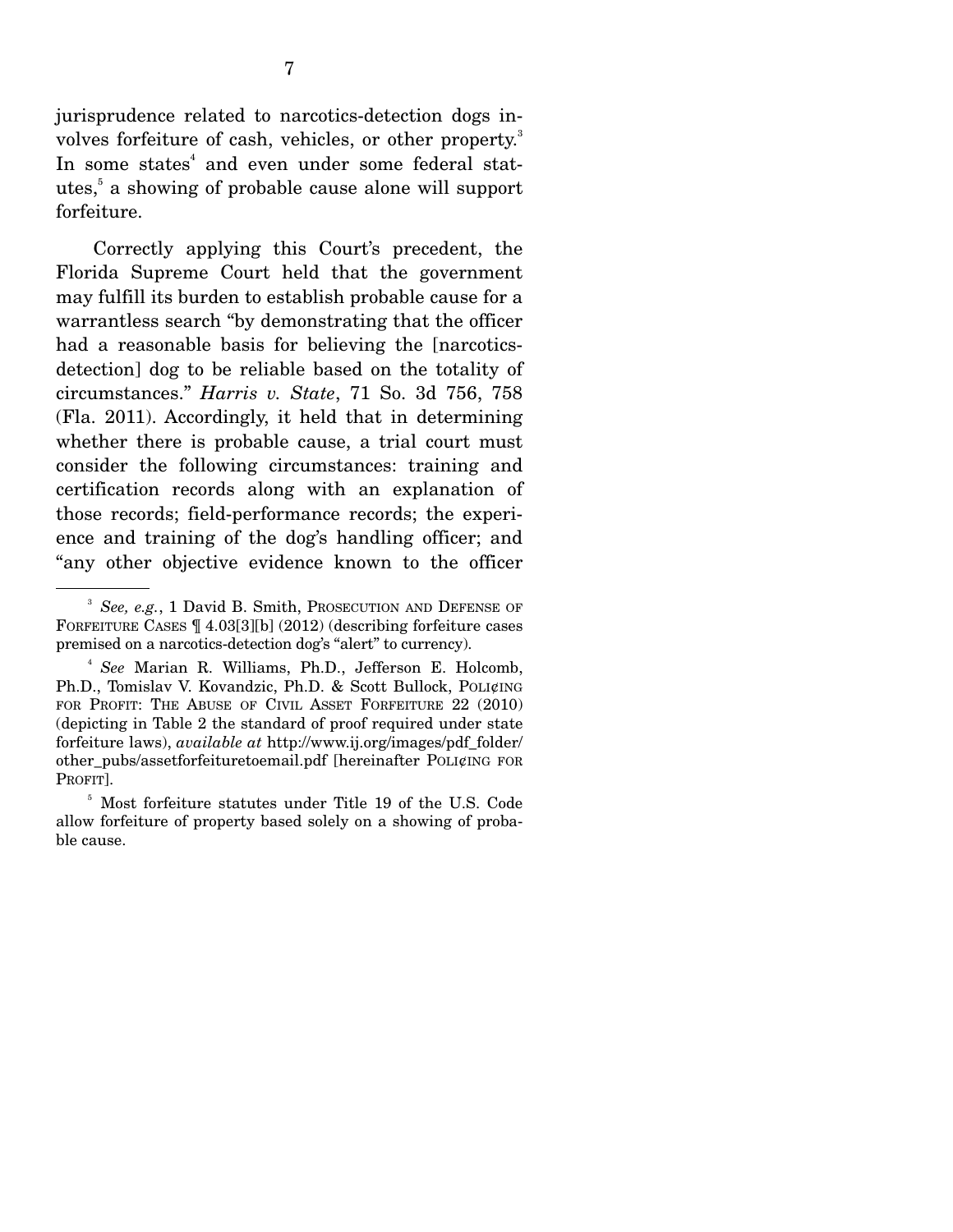about the dog's reliability in being able to detect the presence of illegal substances." *Id*. at 759.

 In urging reversal of the Florida Supreme Court's decision, Petitioner advocates a *per se* rule that a police officer's perception of an alert by a narcoticsdetection dog establishes probable cause when the officer claims the dog is "trained" or "certified" – notwithstanding the facts that it is the government's duty to demonstrate probable cause and that there is no meaningful way to assess a claim of "training" or "certification" without underlying records because there is no standardized state program for training or certification. Petitioner's *per se* rule conflicts with well-established Fourth Amendment precedent establishing a totality-of-the-circumstances approach.

 On numerous occasions, this Court has offered guidance on the meaning of probable cause.<sup>6</sup> In a

<sup>6</sup> *See, e.g.*, *Illinois v. Gates*, 462 U.S. 213, 238 (1983) (describing probable cause as "a practical, common-sense decision whether, given all the circumstances . . . including the 'veracity' and 'basis of knowledge' of [any] hearsay information, there is a fair probability that contraband or evidence of a crime will be found in a particular place"); *United States v. Cortez*, 449 U.S. 411, 418 (1981) (observing that probable cause "does not deal with hard certainties, but with probabilities"); *Brinegar v. United States*, 338 U.S. 160, 175 (1949) (characterizing probable cause as "factual and practical considerations of everyday life on which reasonable and prudent men, not legal technicians, act"); *Carroll v. United States*, 267 U.S. 132, 149 (1925) (defining probable cause as "a belief, reasonably arising out of circumstances known to the seizing officer, that an automobile or other vehicle contains that which by law is subject to seizure and (Continued on following page)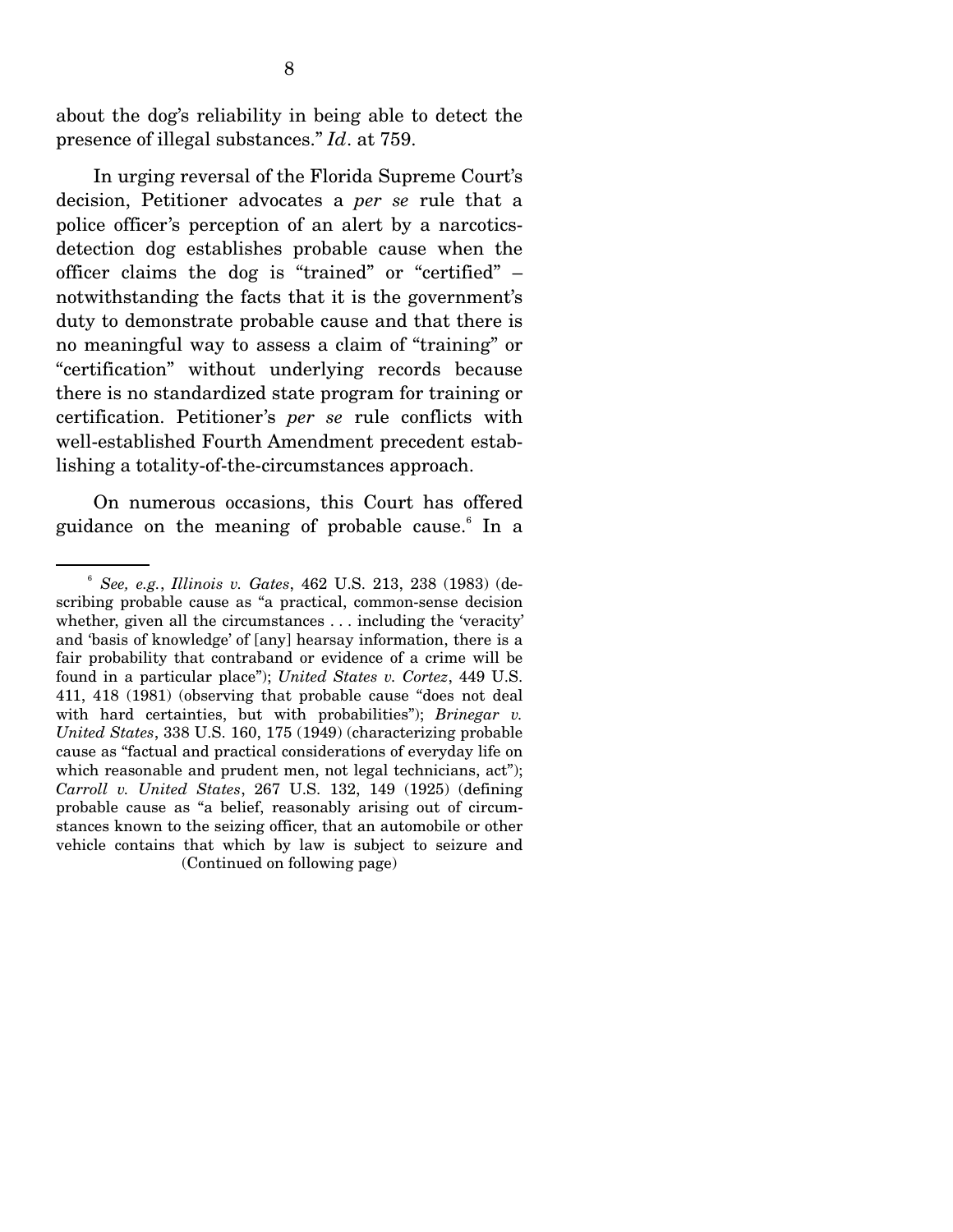unanimous decision, this Court observed that "the substance of all the definitions of probable cause is a reasonable ground for belief of guilt, and that the belief of guilt must be particularized with respect to the person to be searched or seized." *Maryland v. Pringle*, 540 U.S. 366, 371 (2003) (internal citations and quotation marks omitted). This Court has recognized that this "long-prevailing standard of probable cause protects 'citizens from rash and unreasonable interferences with privacy and from unfounded charges of crime,' while giving 'fair leeway for enforcing the law in the community's protection.'" *Id*. at 370 (quoting *Brinegar v. United States*, 338 U.S. 160, 176 (1949)).

 Repeatedly, this Court has eschewed rigid, bright-line rules for assessing probable cause. In adopting a totality-of-the-circumstances approach for determining whether an informant's tip provided probable cause, this Court emphasized that:

[P]robable cause is a fluid concept – turning on the assessment of probabilities in particular factual contexts – not readily, or even usefully, reduced to a neat set of legal rules. Informants' tips doubtless come in many shapes and sizes from many different types of persons. . . . Rigid legal rules are ill-suited

destruction"); *Locke v. United States*, 11 U.S. (7 Cranch) 339, 348 (1813) (Marshall, C.J.) ("[T]he term 'probable cause,' according to its usual acceptation, means less evidence which would justify condemnation").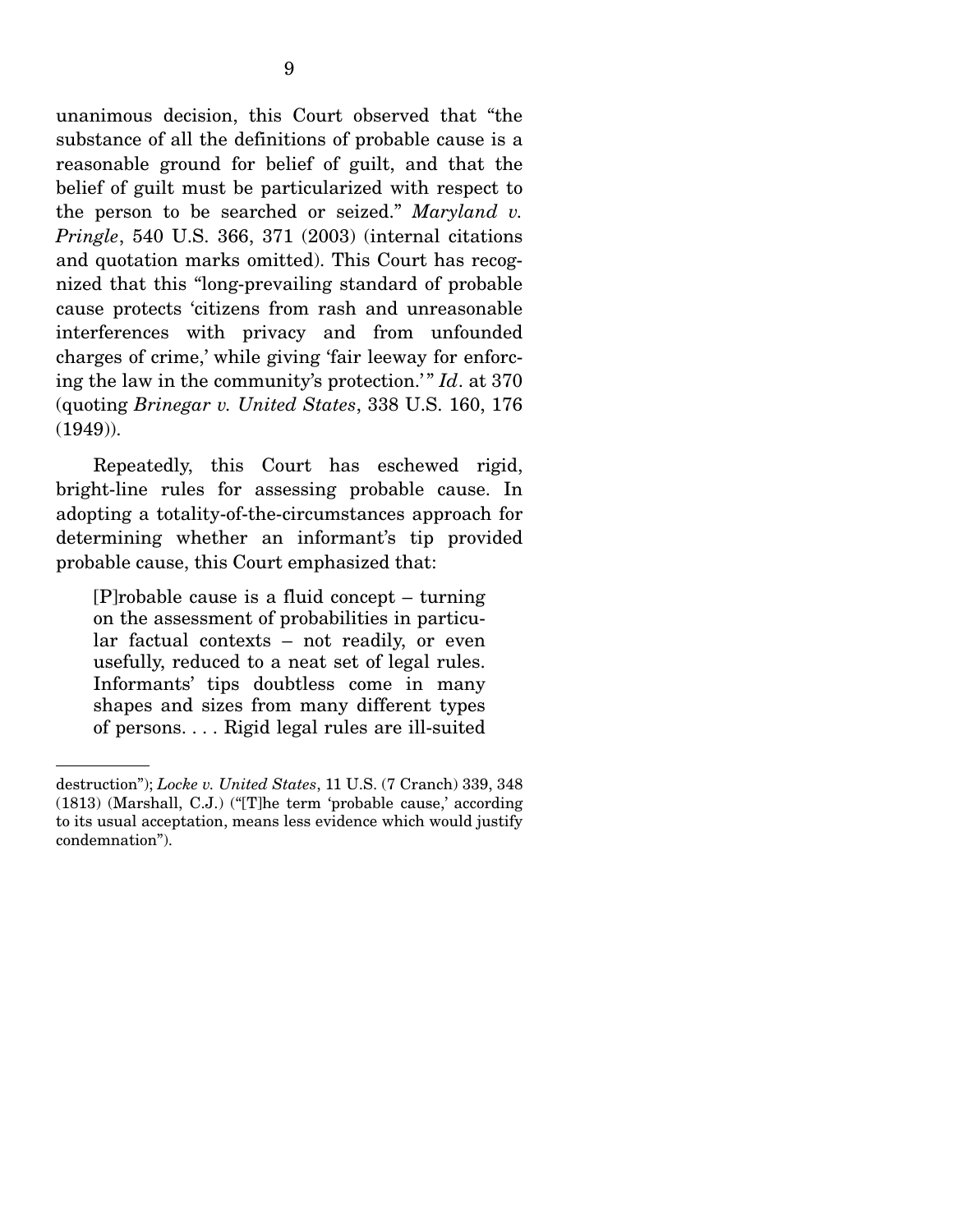to an area of such diversity. One simple rule will not cover every situation.

*Illinois v. Gates*, 462 U.S. 213, 232 (1983) (internal citations and quotation marks omitted). Additionally, this Court has recognized the importance of corroborating information obtained from others "by independent police work." *Id*. at 241.

 Contravening centuries of jurisprudence, Petitioner and its *amici* urge this Court to adopt a *per se* rule that a positive alert by a "trained" or "certified" narcotics-detection dog, standing alone, is sufficient to establish probable cause, irrespective of what "trained" or "certified" actually means. *See, e.g.*, Pet'r's Br. 16, 19-20. Aside from raising the specter of mini-trials, Petitioner offers no justification for jettisoning the well-established "totality-of-thecircumstances" framework. To the contrary, just like informants' tips, dog alerts "come in many shapes and sizes," from many different kinds of dogs, and interpreted by many different kinds of handlers – rendering such a rigid legal rule ill-suited. Furthermore, the fact that training programs and certification programs vary greatly warrants a case-by-case approach. *See Harris*, 71 So. 3d at 767 ("[T]here is no uniform standard in [Florida] or nationwide for an acceptable level of training, testing, or certification for drugdetection dogs."). "In the absence of a uniform standard, the reliability of the dog cannot be established by demonstrating only that a canine is trained and certified." *Id*. at 768; *see also* Resp't's Br. 45-46.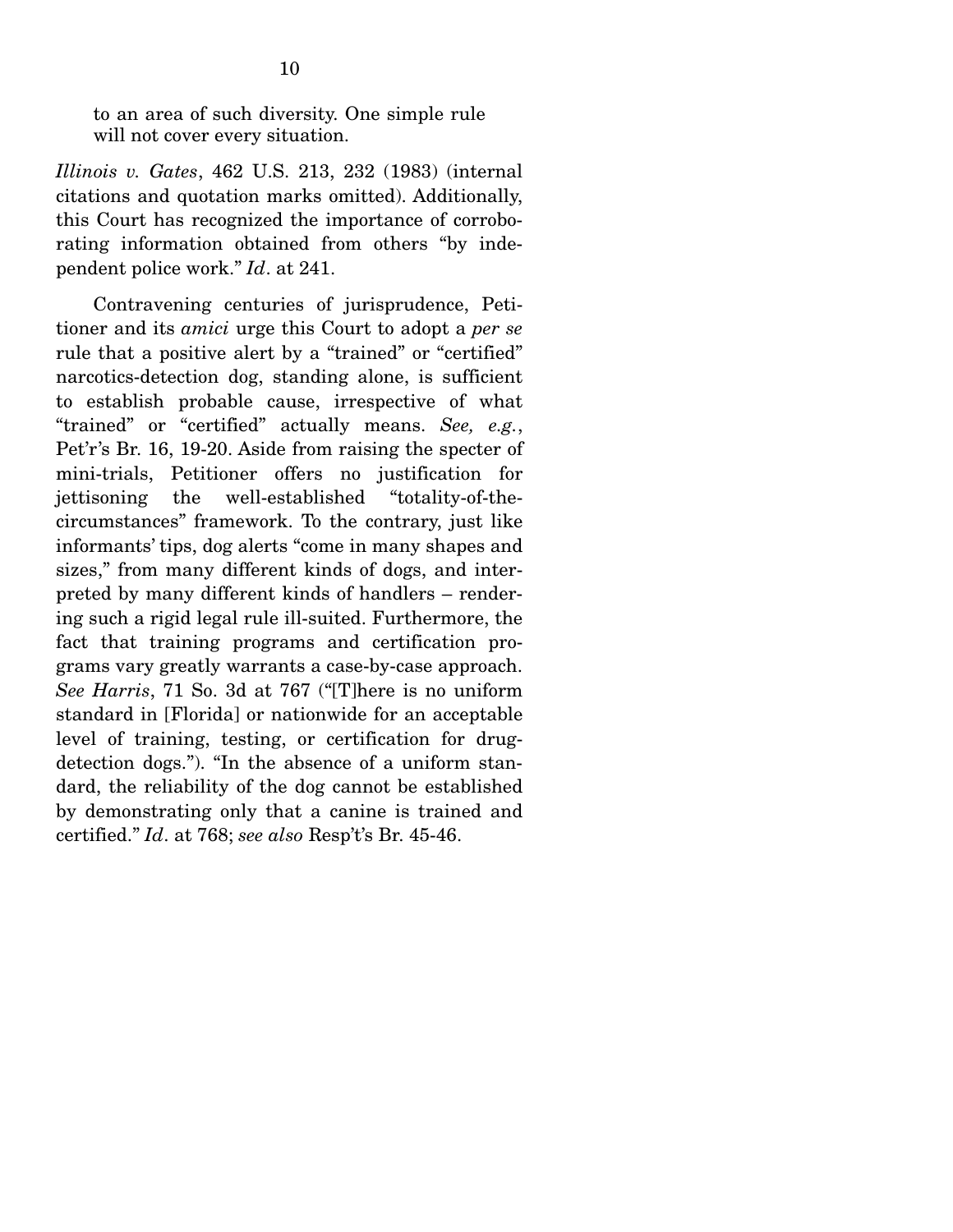Moreover, in cases in which the dog alerted to residual odor rather than any actual drugs present, allowing a positive alert to establish probable cause would conflict with the requirement that the probable cause be particularized. *See Ybarra v. Illinois*, 444 U.S. 85, 91 (1979) ("Where the standard is probable cause, a search or seizure of a person must be supported by probable cause particularized with respect to that person."). Precisely because a dog's keen sense of smell allows it to detect residual odors "at extraordinarily low concentrations," Pet'r's Br. 16, the requirement of particularity is not met because it is not reasonable to believe that the residual odor is tied to the particular person, or in the case of civil forfeiture, to believe that the particular car, cash, or other property had a substantial connection to the residual odor of drugs.

 Contrary to Petitioner's suggestion, *see* Pet'r's Br. 19-20, this Court has never recognized that an alert by a narcotics-detection dog, standing alone, establishes probable cause. Petitioner's reliance on *dicta* by a plurality of this Court in a case involving the "discrete category of airport encounters" is misguided. *See Florida v. Royer*, 460 U.S. 491, 505-06 (1983) (opining that a positive alert by a "trained dog[ ] to detect the presence of controlled substances in luggage" in an international airport "would have resulted in [the defendant's] justifiable arrest on probable cause") (plurality opinion). The plurality was not suggesting that the dog alert, by itself, constituted probable cause. Read in context, the plurality was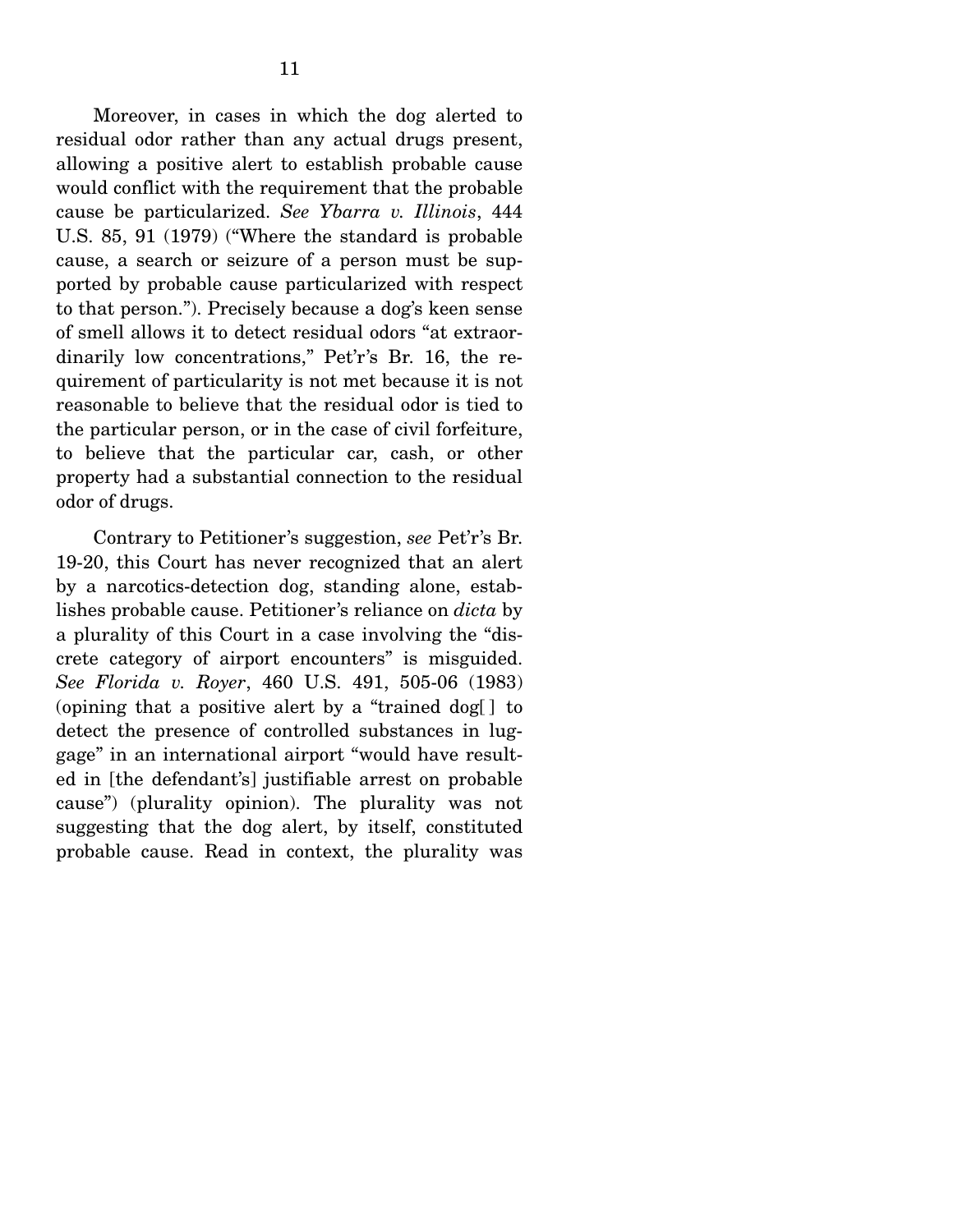suggesting that probable cause would be supported by the hypothetical dog alert along with all the other previously known facts giving rise to reasonable suspicion  $-$  *i.e.*, a "nervous young man with two American Tourister bags paid cash for an airline ticket to a 'target city' . . . under an assumed name" and proffered an explanation that did not satisfy the officers. *Id*. at 507.

 Indeed, in a case cited by Petitioner, the Eleventh Circuit provides a good model of how the totalityof-circumstances framework should be applied to determine probable cause in the context of a civilforfeiture action involving a trained narcoticsdetection dog. In *United States v. \$242,484.00*, 389 F.3d 1149 (11th Cir. 2004) (*en banc*), the federal government sought civil forfeiture of cash seized from an airplane passenger by the Drug Enforcement Agency ("DEA"). In affirming the district court's finding that, under the totality of the circumstances, there was probable cause to believe that the cash was traceable to illegal drug transactions, the appeals court relied on all of the following facts:

• The sheer quantity of cash – nearly a quarter of a million dollars in small bills, weighing 40 pounds – suggested an illegitimate enterprise because other means of transporting the money (wiring, obtaining a cashier's check, or simply exchanging the cash into larger denominations, thereby reducing the weight to merely five pounds) would have generated a currency-transaction report;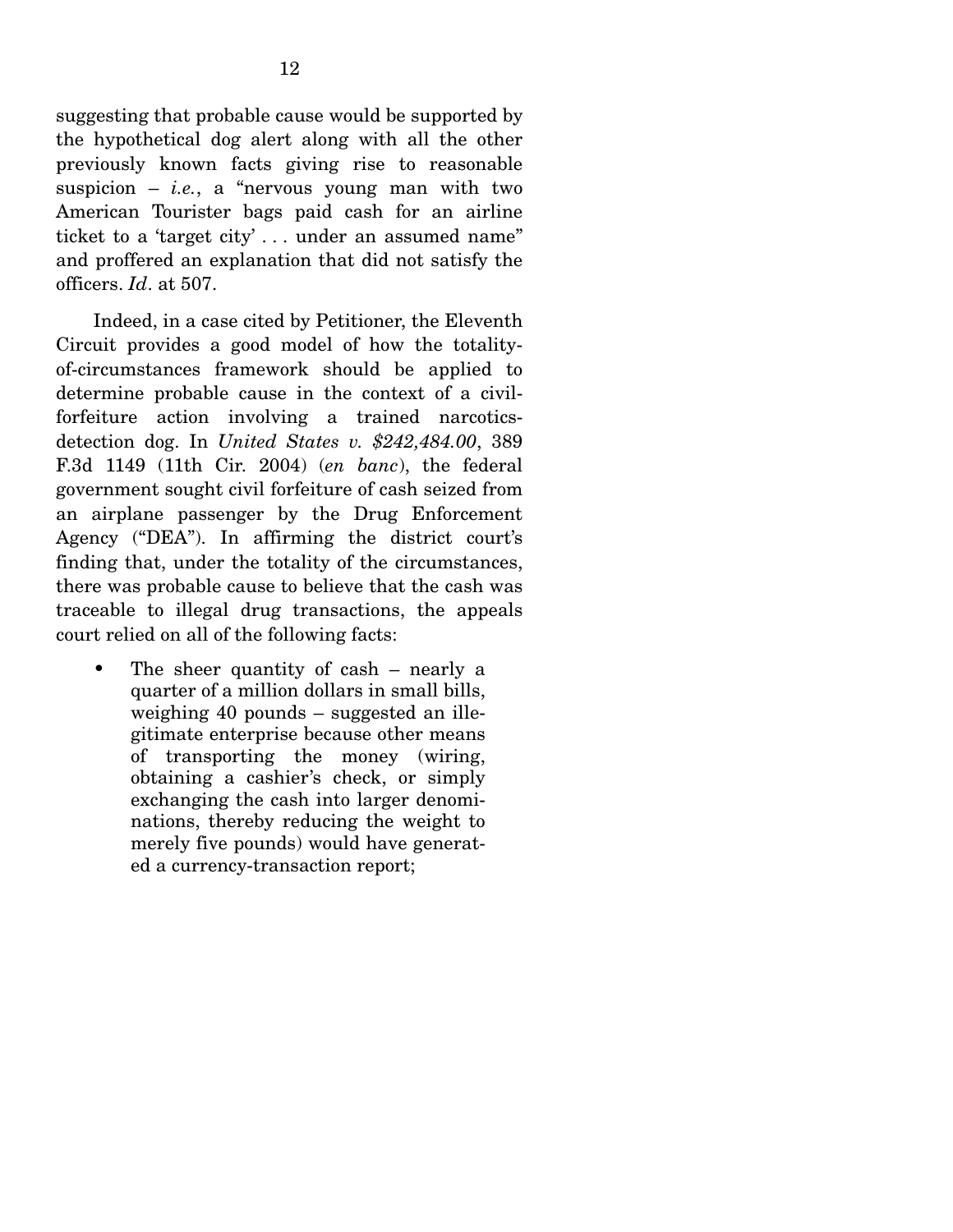- The cash was bundled in rubber bands. wrapped in cellophane and Christmas wrapping paper, and stuffed into a backpack, consistent with methods drug couriers routinely use to conceal currency;
- The passenger's route from Miami to New York was a common drug-courier route, and the passenger had changed her return date twice in two days;
- Although the passenger claimed she picked up the money on behalf of her brother for his import/export business, she was unable to identify the people who gave her the money, where she met them, where she stayed in New York during her four-day trip, and gave conflicting reasons for her travel;
- No one not the people who gave the passenger the money, her brother, or the import/export business she claimed the money belonged to – ever stepped forward to claim the money in the two years and nine months the case was pending;
- The DEA database flagged the name of the import/export business for "possible money laundering"; and
- Rambo, a trained narcotics-detection dog, alerted to the passenger's bag.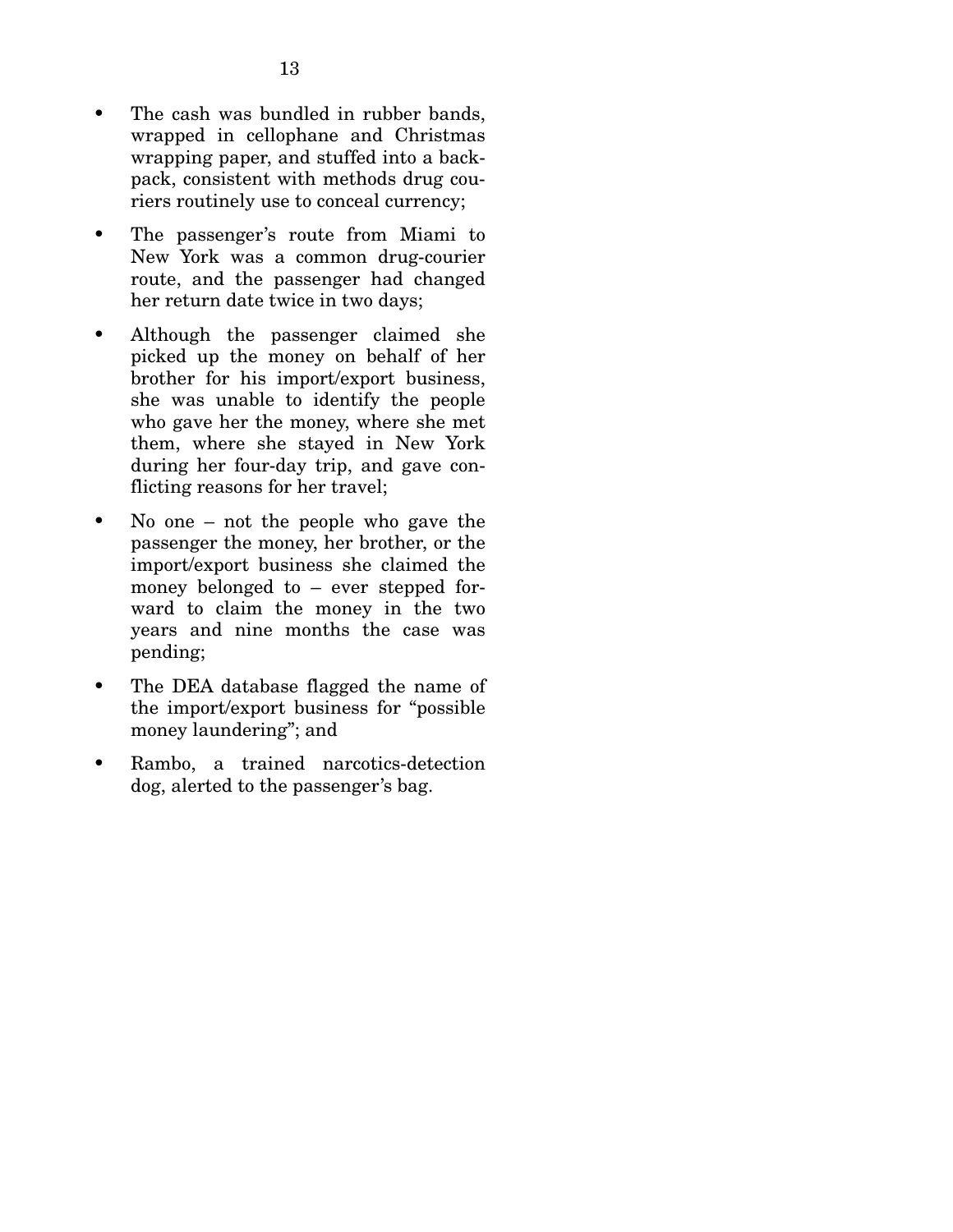Thus, independent police work corroborated Rambo's positive alert. In contrast, the rule urged by Petitioner would have allowed the government to seize nearly a quarter of a million dollars based on nothing more than the last fact, even though there was conflicting testimony regarding how Rambo alerted. Far from being unworkable, the traditional totality-of-thecircumstances approach better protects innocent owner's property rights while serving legitimate lawenforcement objectives.

 In addition to independent police work, the totality of the circumstances necessarily includes the narcotics-detection team's performance in the field. Federal and state courts have considered field performance as an important factor in assessing whether a positive alert by a narcotics-detection dog established probable cause.<sup>7</sup> Petitioner's approach, however, would preclude courts from even considering how the particular narcotics-detection team actually performed in the field, providing incentives for the government to not maintain field-performance records. *See* Resp't's Br. 36-42.

<sup>7</sup> *See, e.g.*, *United States v. Limares*, 269 F.3d 794, 797-98 (7th Cir. 2001); *United States v. Diaz*, 25 F.3d 392, 395-96 (6th Cir. 1994); *United States v. Ligenfelter*, 997 F.2d 632, 639 (9th Cir. 1993); *United States v. Outlaw*, 134 F. Supp. 2d 807, 810-12 (W.D. Tex. 2001); *State of Tennessee v. England*, 19 S.W.3d 762, 768-69 (Tenn. 2000); *State of Kansas v. Barker*, 850 P.2d 885, 891-93 (Kan. 1993).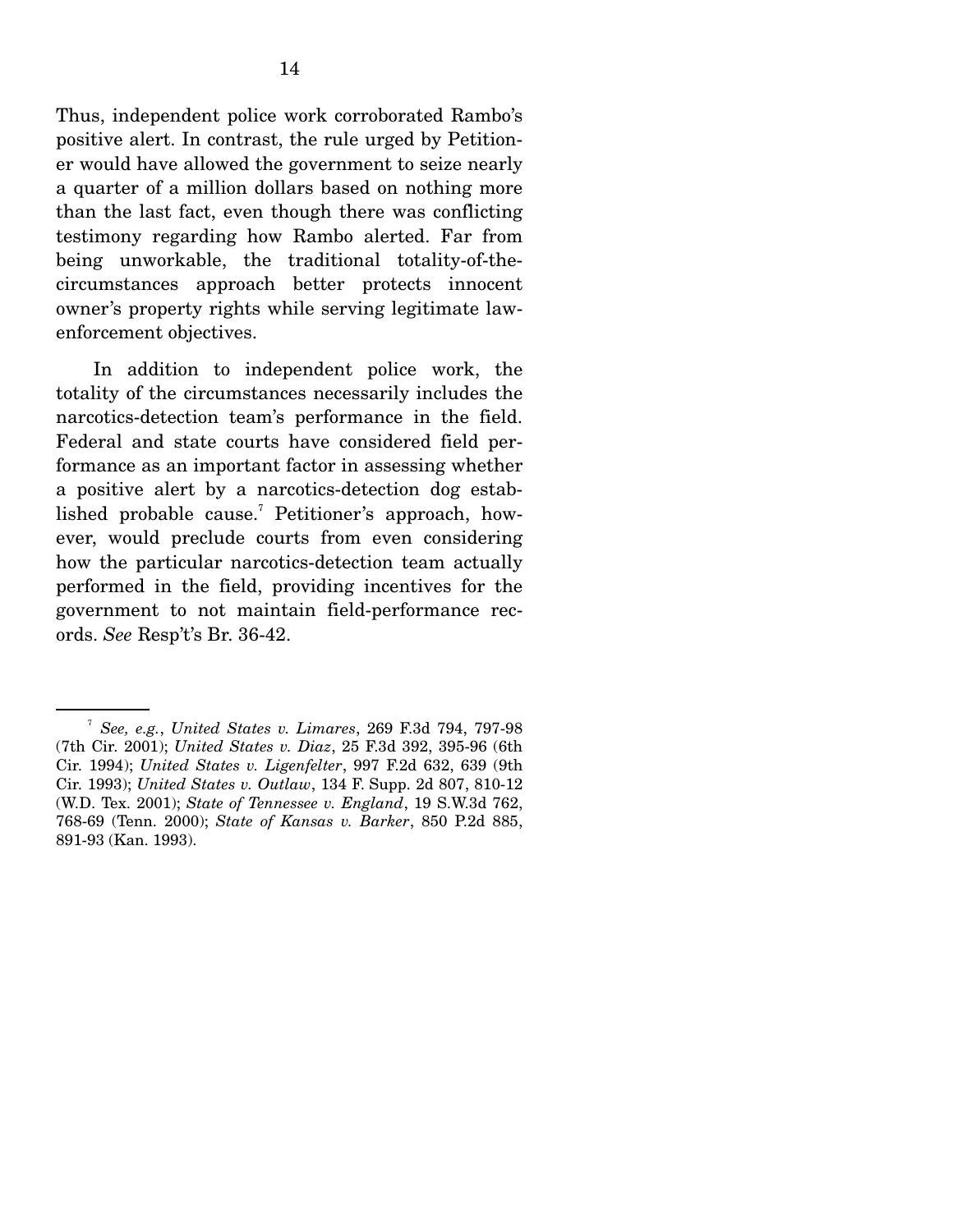In addition to conflicting with centuries of jurisprudence by this Court, a *per se* rule that an officer's perception of a dog alert, by itself, establishes probable cause would also trigger onerous civil-forfeiture proceedings, thereby harming the property rights of innocent owners. But before addressing this harm, it is first necessary to examine modern civil-forfeiture laws and how they operate to give law enforcement a direct financial incentive to seize property.

### **II. Civil-Forfeiture Laws Constitute One of the Most Serious Assaults on Private-Property Rights Today.**

 "[T]he most basic function of any government [is] to provide for the security of the individual and of his property." *Gates*, 462 U.S. at 237 (quotation marks and citation omitted). A free society must guarantee the security of both the individual and his property because an individual secure in his person, but not in his property, is not truly free. As this Court has recognized, "[i]ndividual freedom finds tangible expression in property rights." *United States v. James Daniel Good Real Prop.*, 510 U.S. 43, 61 (1993); *see also id*. at 81 (Thomas, J., concurring in part and dissenting in part) (stating that property rights "are central to our heritage"). Consequently, private property is one of our nation's most cherished principles, as reflected in our Constitution. *See, e.g.*, *United States v. Jones*, 132 S. Ct. 945, 949 (2012) ("The text of the Fourth Amendment reflects its close connection to property, since otherwise it would have referred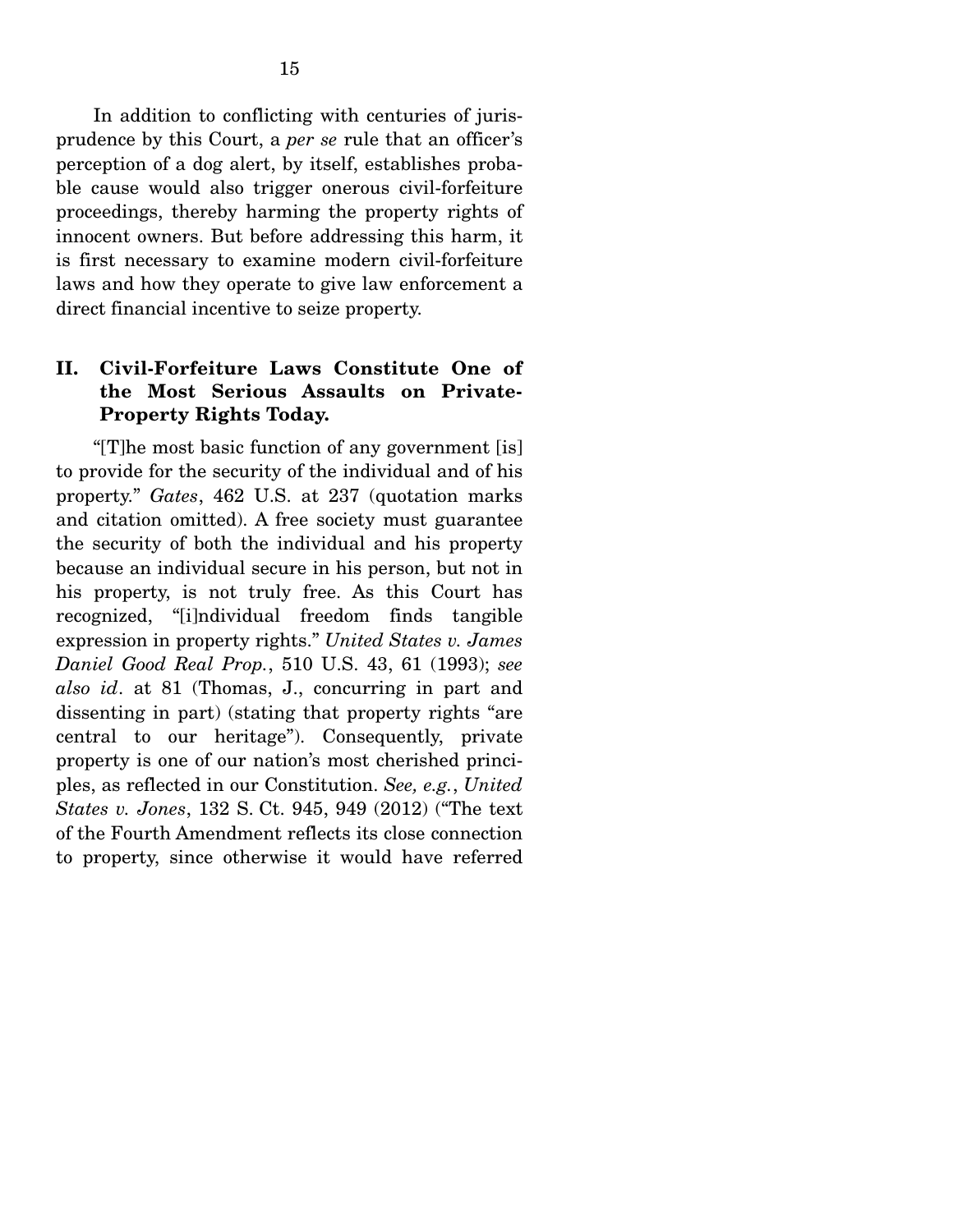simply to the 'right of the people to be secure against unreasonable searches and seizures'; the phrase 'in their persons, houses, papers, and effects' would have been superfluous.").

 Yet, through modern civil-forfeiture laws, government at all levels has contributed to endangering the security of the individual and his property. Under federal and state civil-forfeiture laws, lawenforcement officials can seize and keep property suspected of involvement in criminal activity. Unlike criminal forfeiture, under civil forfeiture, property owners need not be found guilty of a crime – or even charged of any wrongdoing – to permanently lose their cash, car, home, or other property. And because they are civil proceedings, most of the constitutional protections afforded to criminal defendants do not apply to property owners in civil-forfeiture cases.

 Perhaps the most troubling aspect of modern civil-forfeiture laws is the profit incentive at their core. The overriding goal for both prosecutors and police should be the fair and impartial administration of justice. However, by allowing law enforcement to retain forfeiture proceeds, civil-forfeiture laws dangerously shift law-enforcement priorities toward the pursuit of property and profit. By distorting lawenforcement priorities and creating agencies funded from outside the legislative process, federal and state forfeiture systems have eviscerated accountability and led to systemic abuse.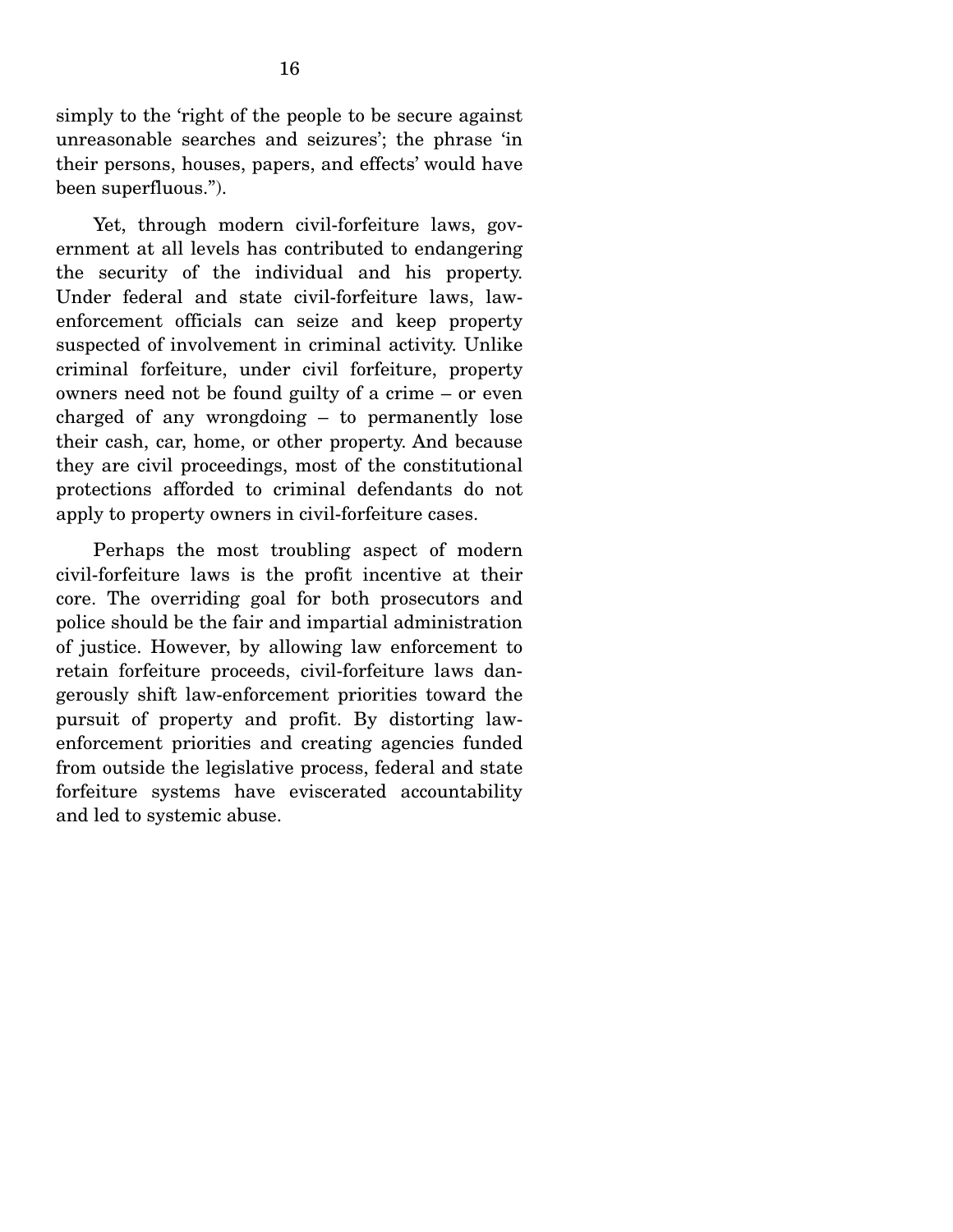### **A. Civil forfeiture has expanded dramatically and become unmoored from its original justifications as envisioned by the founding generation.**

 Although civil-forfeiture laws have been on the books since the nation's founding, in stark contrast to modern civil-forfeiture laws, these early laws were limited in scope and justification. For example, early laws authorizing forfeiture were based on the unquestioned ability of the government to seize contraband, in which no property rights were vested. Contraband included not only *per se* illegal goods and stolen goods, but also goods that were concealed to avoid paying required customs duties, which at the time provided 80 to 90 percent of the finances for the federal government.<sup>8</sup> *See* Act of July 31, 1789, 1 Stat. 29, 43 (providing that all "goods, wares and merchandise, on which the duties shall not have been paid or secured, shall be forfeited"). Additionally, forfeiture of noncontraband items was justified only by the practical necessities of enforcing admiralty or piracy laws. As an *in rem* proceeding, an action against the property itself, forfeiture allowed courts to obtain jurisdiction over property when it was virtually impossible to seek justice against property owners guilty of admiralty

<sup>8</sup> James R. Maxeiner, *Bane of American Forfeiture Law: Banished at Last?* 62 CORNELL L. REV. 768, 782 n. 86 (1977).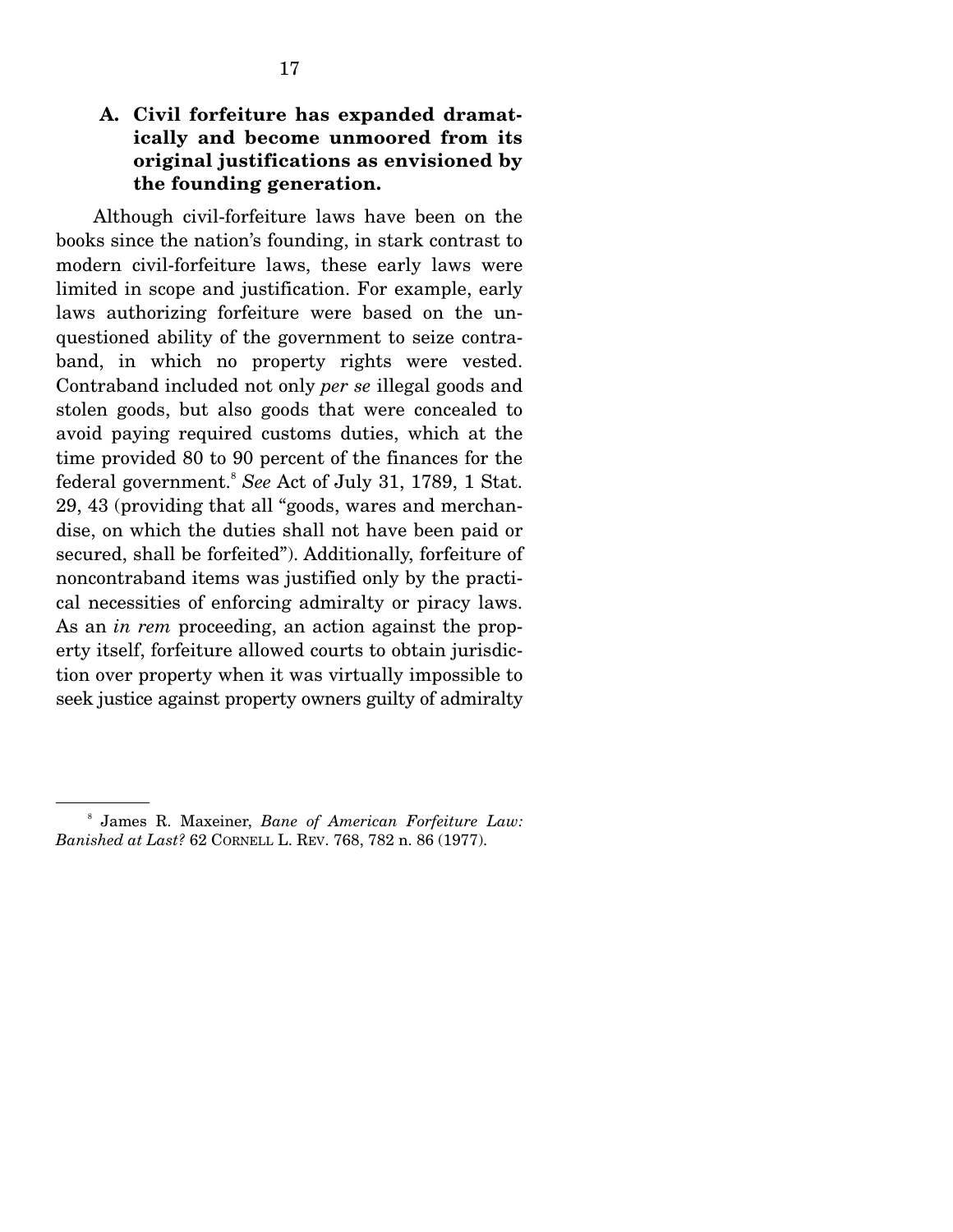or piracy violations because they were overseas or otherwise outside the court's jurisdiction. $^{\circ}$ 

 Although this Court permitted the government to expand its forfeiture power during the Civil War, $10$ civil forfeiture remained a relative backwater in American law throughout most of the 20th century. During the Prohibition Era, the federal government expanded the scope of its forfeiture authority beyond *per se* contraband to cover automobiles or other vehicles transporting illegal liquor. However, the forfeiture provision of the National Prohibition Act was considered "incidental" to the primary purpose of "destroy[ing] the forbidden liquor in transportation." *Carroll v. United States*, 267 U.S. 132, 155 (1925).

 In stark contrast, modern civil-forfeiture laws, which trace their origins to the government's war on drugs, differ from their predecessors in three key respects. First, modern civil-forfeiture laws are much broader in scope, covering not only illegal drugs and any conveyance used to transport them, but all manner of real and personal property connected to the

<sup>9</sup> *See, e.g.*, *The Brig Malek Adhel*, 43 U.S. 210, 233 (1844) (justifying forfeiture of innocent owner's vessel under piracy and admiralty laws because of "the *necessity* of the case, as the *only* adequate means of suppressing the offence or wrong") (emphasis added); *The Palmyra*, 25 U.S. 1, 14 (1827) (revenue laws); *United States v. The Schooner Little Charles*, 1 Brock. 347, 354 (C.C.D.Va. 1819) (Marshall, C.J.) (embargo laws).

<sup>&</sup>lt;sup>10</sup> Leonard W. Levy, A LICENSE TO STEAL. THE FORFEITURE OF PROPERTY 51-57 (1996).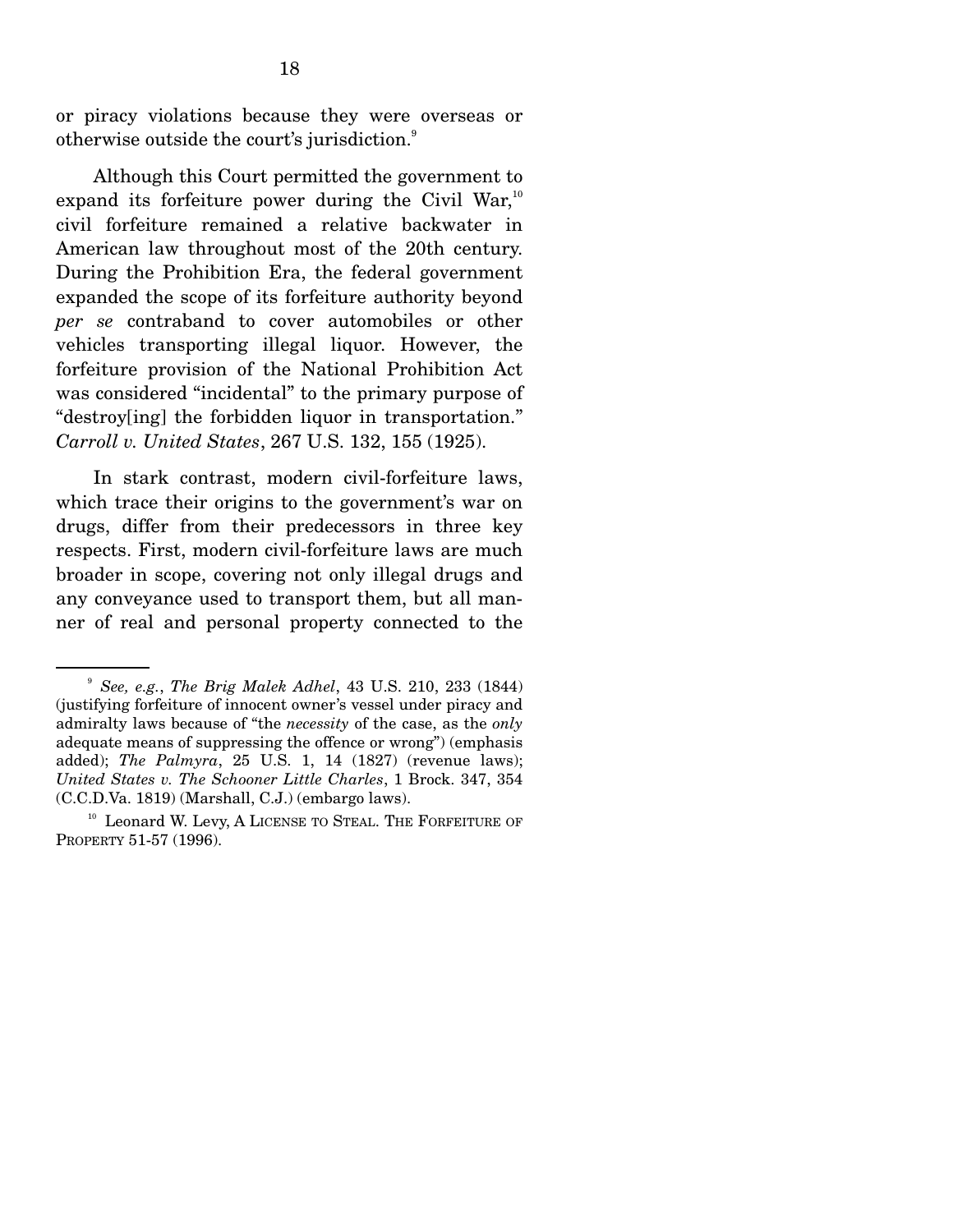alleged criminal activity.<sup>11</sup> Moreover, Congress and state legislatures have expanded forfeiture beyond alleged instances of drug violations to include myriad crimes at the federal and state levels. Today there are more than 400 federal forfeiture statutes relating to a number of federal crimes, from environmental crimes to the failure to report currency transactions.<sup>12</sup> Further, all states have statutory provisions for some form of civil forfeiture. $^{13}$ 

 Second, in contrast to most of American history in which the proceeds from civil forfeitures went to a general fund to benefit the public at large, modern civil-forfeiture laws allow law-enforcement officials to keep most of the forfeiture proceeds. In 1984, Congress amended parts of the Comprehensive Drug Abuse and Prevention Act of 1970 to allow federal lawenforcement agencies to keep a portion of the forfeiture proceeds in a newly created Assets Forfeiture Fund.<sup>14</sup> Initially, any forfeiture proceeds exceeding

<sup>13</sup> See generally Steven L. Kessler, CIVIL AND CRIMINAL FORFEITURE: FEDERAL AND STATE PRACTICE (2012) (discussing each state's civil-forfeiture provisions).

<sup>&</sup>lt;sup>11</sup> *See, e.g.*, 21 U.S.C. §  $881(a)(7)$  (subjecting to forfeiture all real property "used, or intended to be used, in any manner or part, to commit, or facilitate the commission of" a drug crime).

<sup>&</sup>lt;sup>12</sup> *See* Asset Forfeiture and Money Laundering Section, U.S. Dep't of Justice Criminal Div., SELECTED FEDERAL ASSET FORFEI-TURE STATUTES (2006), *available at* http://www.justice.gov/ criminal/foia/docs/afstats06.pdf.

<sup>&</sup>lt;sup>14</sup> Comprehensive Crime Control Act of 1984, Pub. L. No. 98-473, 98 Stat. 1837 (1984).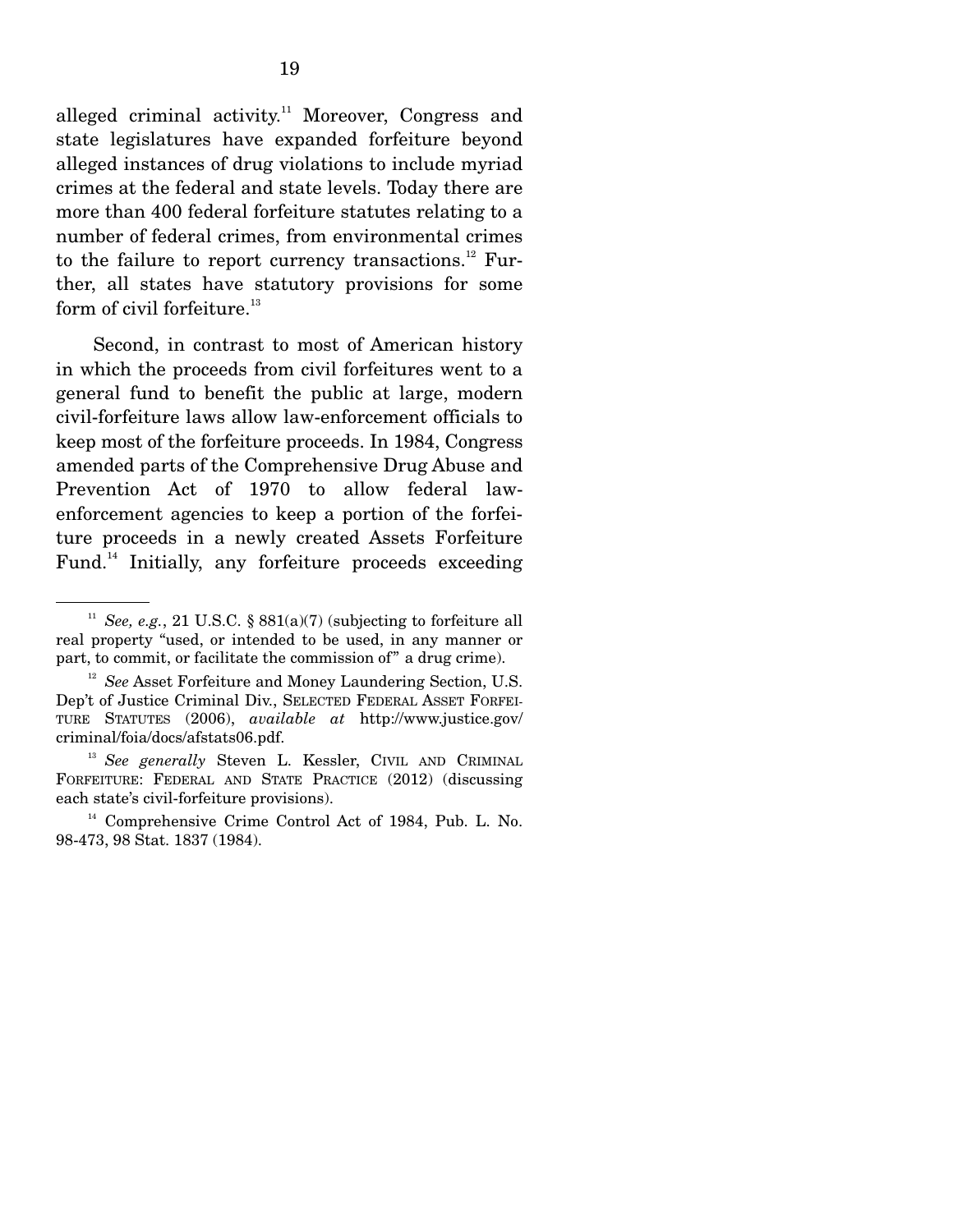\$5 million that remained in the Assets Forfeiture Fund at the end of the fiscal year were to be deposited in the Treasury's general fund.<sup>15</sup> Moreover, the government's use of proceeds in the Assets Forfeiture Fund was restricted to a relatively limited number of purposes, such as paying for forfeiture expenses like storing the property or giving awards for information that led to forfeitures. $^{16}$  However, subsequent amendments eliminated both the \$5-million cap and dramatically broadened the scope of expenses the government could pay for with the Assets Forfeiture Fund, including purchasing vehicles and paying overtime salaries. $17$  In short, after the 1984 amendments, federal agencies were able to retain and spend forfeiture proceeds – subject only to very loose restrictions – giving them a direct financial stake in generating forfeiture funds.18 Many states followed the federal government's example by amending their civil-forfeiture laws to give law-enforcement agencies a direct share of forfeited proceeds. Law-enforcement

 $15$  *Id.* § 310, 98 Stat. at 2053 (previously codified at 28 U.S.C. § 524(c)(7)).

 $16$  *Id.* § 310, 98 Stat. at 2052 (previously codified at 28 U.S.C. § 524(c)(1)).

<sup>&</sup>lt;sup>17</sup> 28 U.S.C. § 524(c)(1)(F)(i), (c)(1)(I).

<sup>&</sup>lt;sup>18</sup> Although Congress enacted the Civil Asset Forfeiture Reform Act in 2000, none of those reforms changed how forfeiture proceeds are distributed or otherwise mitigated the direct pecuniary interest law-enforcement agencies have in civil forfeitures. *See* Pub. L. No. 106-185, 114 Stat. 202 (2000).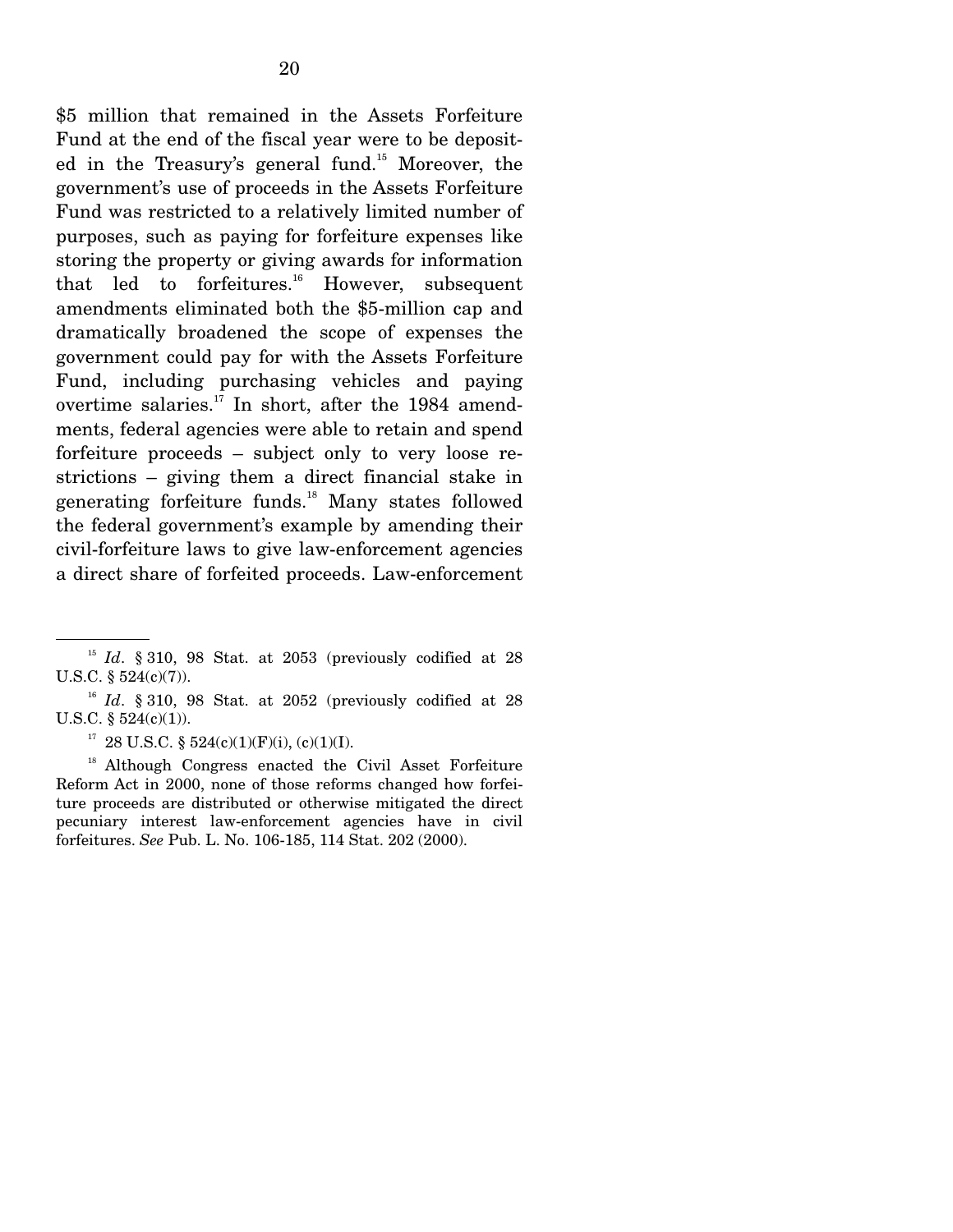agencies in 42 states receive some or all of the civilforfeiture proceeds they seize. $19$ 

 Third, by allowing law-enforcement officials to retain forfeiture proceeds, federal and state forfeiture laws create a perverse financial incentive to maximize the seizure of forfeitable property. Consequently, unlike their predecessors, under modern civilforfeiture laws, forfeiture of property is often the primary purpose of the seizure. As the former chief of the federal government's Asset Forfeiture and Money Laundering Offices observed, "We had a situation in which the desire to deposit money into the asset forfeiture fund became the reason for being of forfeiture, eclipsing in certain measure the desire to effect fair enforcement of the laws."<sup>20</sup> Indeed, according to a July 2012 report by the United States Government Accountability Office ("GAO"), one of the three primary goals of the Assets Forfeiture Fund is "to produce revenues in support of future law enforcement investigations and related forfeiture activities."<sup>21</sup>

<sup>&</sup>lt;sup>19</sup> POLI¢ING FOR PROFIT at 17 (2010) (depicting in Table 1 the percentage of forfeiture proceeds distributed to law enforcement in each state).

<sup>20</sup> Richard Miniter, *Ill-Gotten Gains*, REASON, Aug. 1993, at 32, 34 (quoting Michael F. Zeldin, former director of the Justice Department's Asset Forfeiture & Money Laundering Office), *available at* http://reason.com/archives/1993/08/01/ill-gotten-gains.

<sup>&</sup>lt;sup>21</sup> U.S. Gov't Accountability Office, GAO-12-736, JUSTICE ASSETS FORFEITURE FUND: TRANSPARENCY OF BALANCES AND CONTROLS OVER EQUITABLE SHARING SHOULD BE IMPROVED 6 (Continued on following page)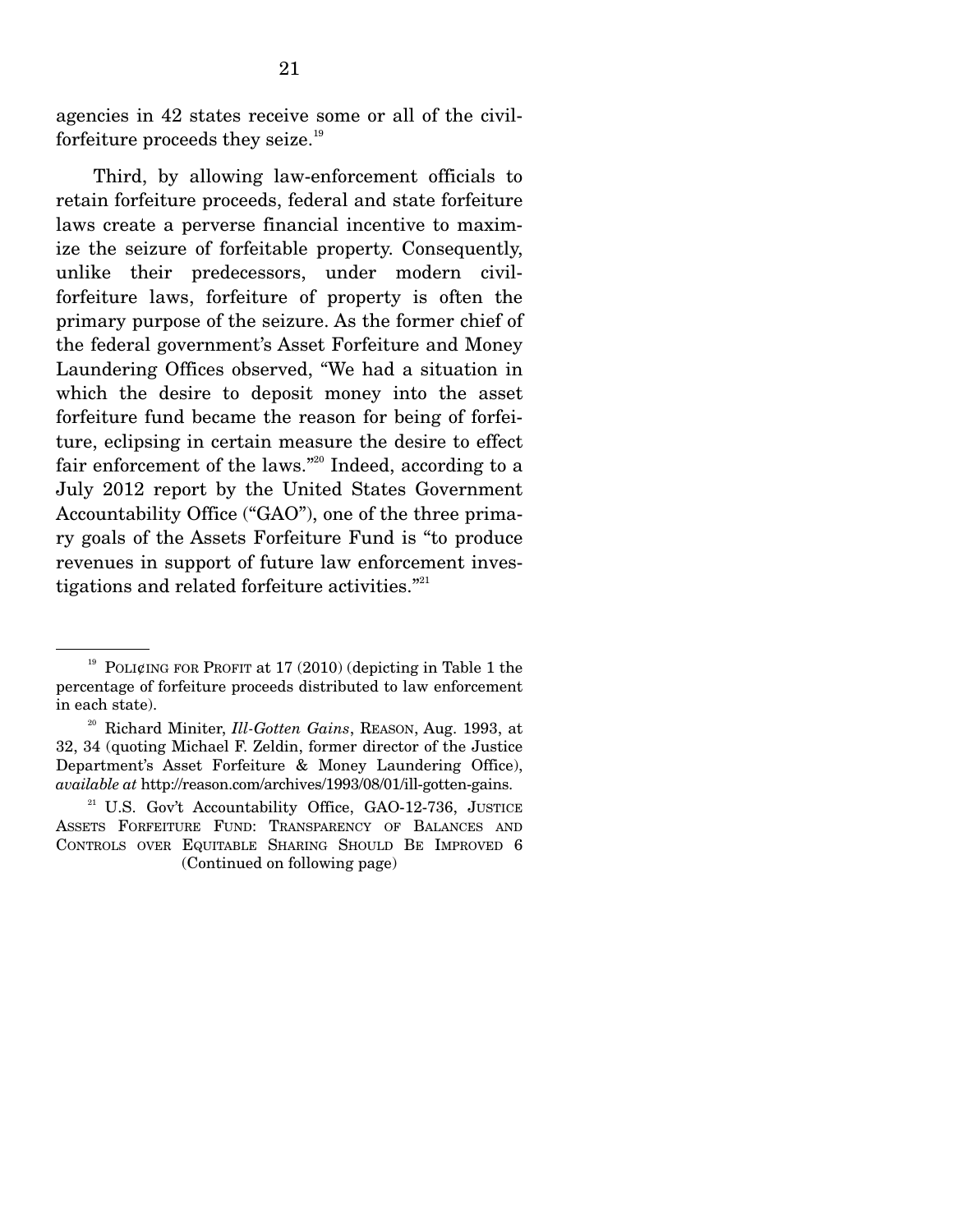In sum, no longer is civil forfeiture tied to seizing contraband or the practical difficulties of obtaining personal jurisdiction over an individual. Unmoored from its historical limitation as a necessary means of enforcing admiralty and piracy laws, the forfeiture power has not only grown into a commonly used weapon in the government's crime-fighting arsenal, but morphed into a profit-seeking venture for the government.

### **B. The ability of law enforcement to retain civil-forfeiture proceeds inexorably has led to "policing for profit."**

 As a direct result of federal and state law incentivizing law-enforcement officials to seize property under civil forfeiture, there has been an explosion of forfeiture revenue. First, federal forfeitures have grown exponentially. Second, state law-enforcement agencies have been getting more and more money through the federal equitable-sharing program, which pays state agencies with up to 80 percent of the forfeiture proceeds for referring civil forfeitures to federal authorities. Finally, not only do state agencies directly benefit from forfeitures under equitable sharing, but forfeitures conducted under their own state laws also are on the rise.

<sup>(2012),</sup> *available at* http://www.gao.gov/assets/600/592349.pdf [hereinafter *GAO-12-736 Report*].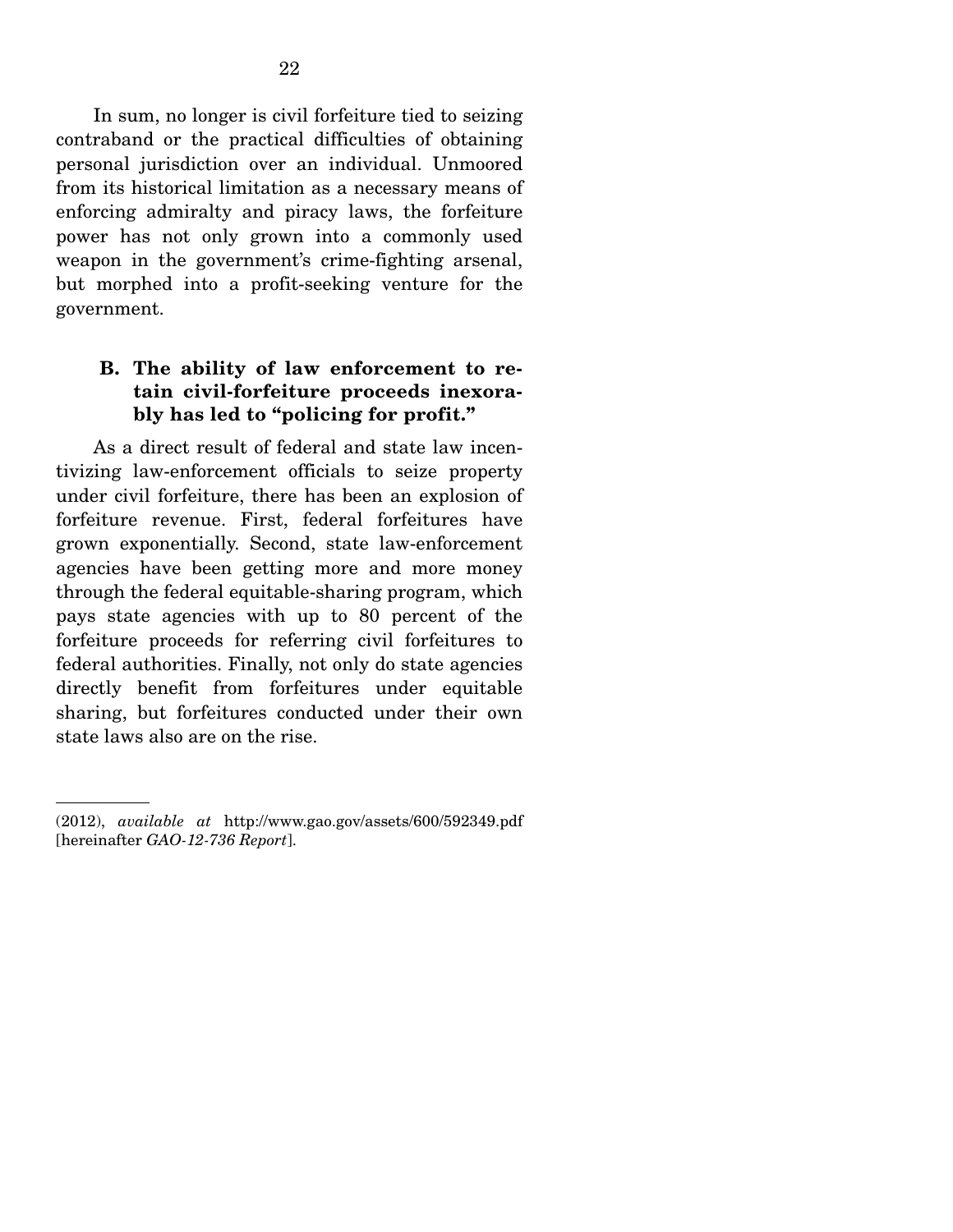The U.S. Department of Justice's Assets Forfeiture Fund, the largest of the federal government's forfeiture funds, illustrates how federal forfeitures have grown exponentially. In 1986, the second year after it was created, the fund took in \$93.7 million in proceeds from forfeited assets. By 2008, the fund for the first time in history topped \$1 billion in net assets, *i.e.*, forfeiture proceeds free and clear of debt obligations and now available for use by law enforcement. And from fiscal years 2003 to 2011, the fund's revenues more than tripled, growing from \$500 million in FY 2003 to \$1.8 billion in FY 2011.<sup>22</sup>

 Second, payments under the federal equitablesharing program have also grown dramatically. Under this program, state and local law enforcement share in the proceeds of federal civil-forfeiture actions they refer to federal authorities, and can use those proceeds as they see fit to support state lawenforcement activities. $^{23}$  According to the GAO, in the last nine years, equitable-sharing payments to state and local law-enforcement agencies have more than doubled, growing from \$218 million in FY 2003 to

<sup>22</sup> *Id*. at 11.

<sup>23</sup> *See generally* Dick M. Carpenter II, Ph.D., Larry Salzman & Lisa Knepper, INEQUITABLE JUSTICE: HOW "EQUITABLE SHARING" ENCOURAGES LOCAL POLICE AND PROSECUTORS TO EVADE STATE CIVIL FORFEITURE LAW FOR FINANCIAL GAIN (2011), *available at* http://www.ij.org/images/pdf\_folder/private\_property/forfeiture/ inequitable\_justice-mass-forfeiture.pdf (analyzing federal equitable-sharing program) [hereinafter INEQUITABLE JUSTICE].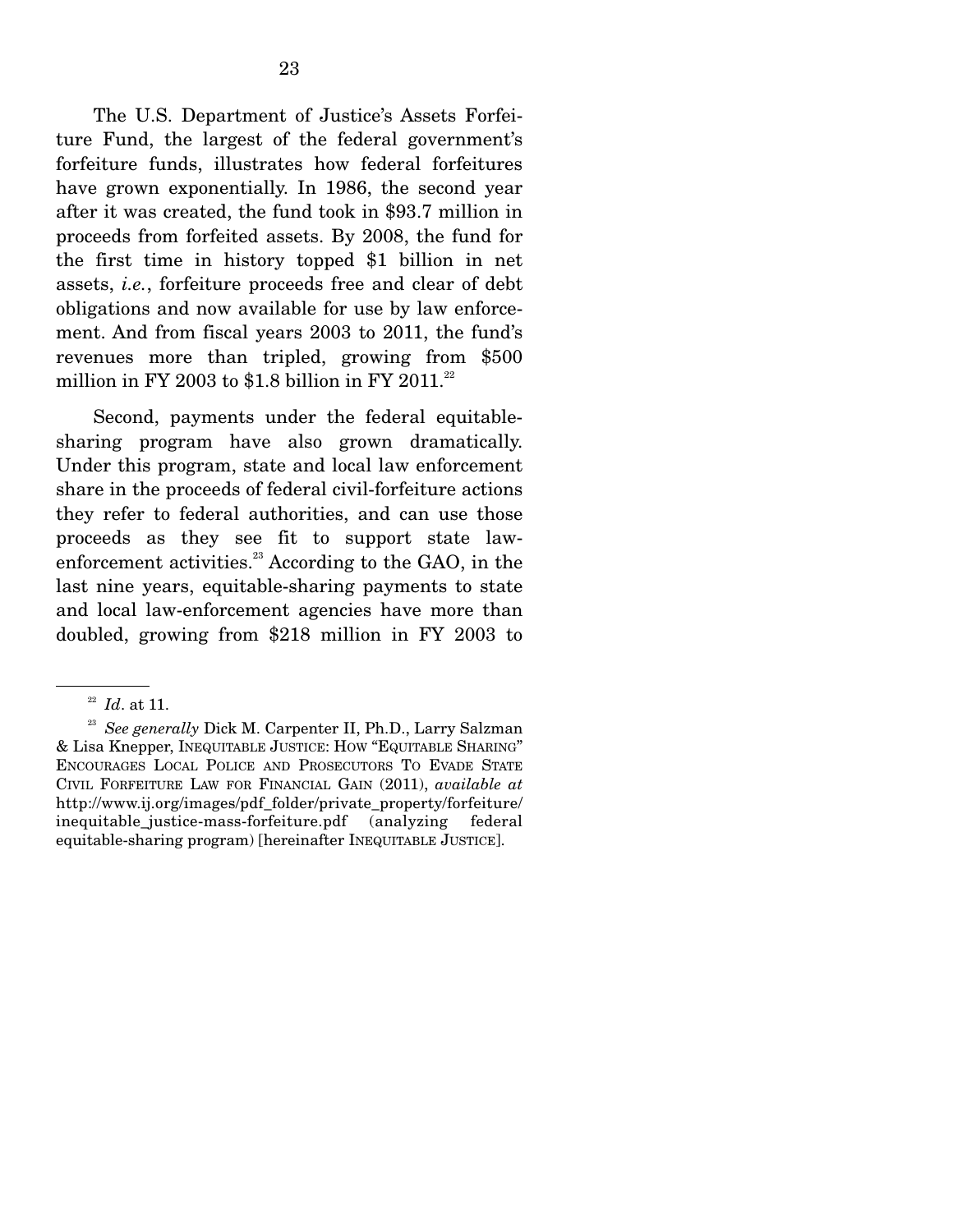\$445 million in FY 2011.<sup>24</sup> Notably, except for 2007, equitable-sharing payments outpaced payments to compensate victims.<sup>25</sup> Indeed, the GAO noted that when compared with Justice Department grant programs, equitable sharing is one of the largest "programs providing funds to state and local lawenforcement activities."26 According to state and local law-enforcement officials interviewed by the GAO:

the equitable sharing program is extremely important because it helps fund equipment, training and other programs that they may otherwise not be able to afford. For example, one local law enforcement agency stated that salaries make up 96 percent of its annual budget. As a result, equitable sharing dollars allow them to purchase equipment they could not otherwise buy with the limited available annual budget. $^{27}$ 

In fiscal year 2011, Florida was the third-largest recipient of equitable-sharing payments, receiving more than \$38 million (surpassed by New York which received almost \$48.5 million and California which received more than \$79 million).<sup>28</sup>

<sup>28</sup> *Id*. at 44 app. I fig. 7.

<sup>24</sup> *GAO-12-736 Report* at 15. 25 *Id*. at 15 tbl. 1.

<sup>26</sup> *Id*. at 15.

<sup>27</sup> *Id.*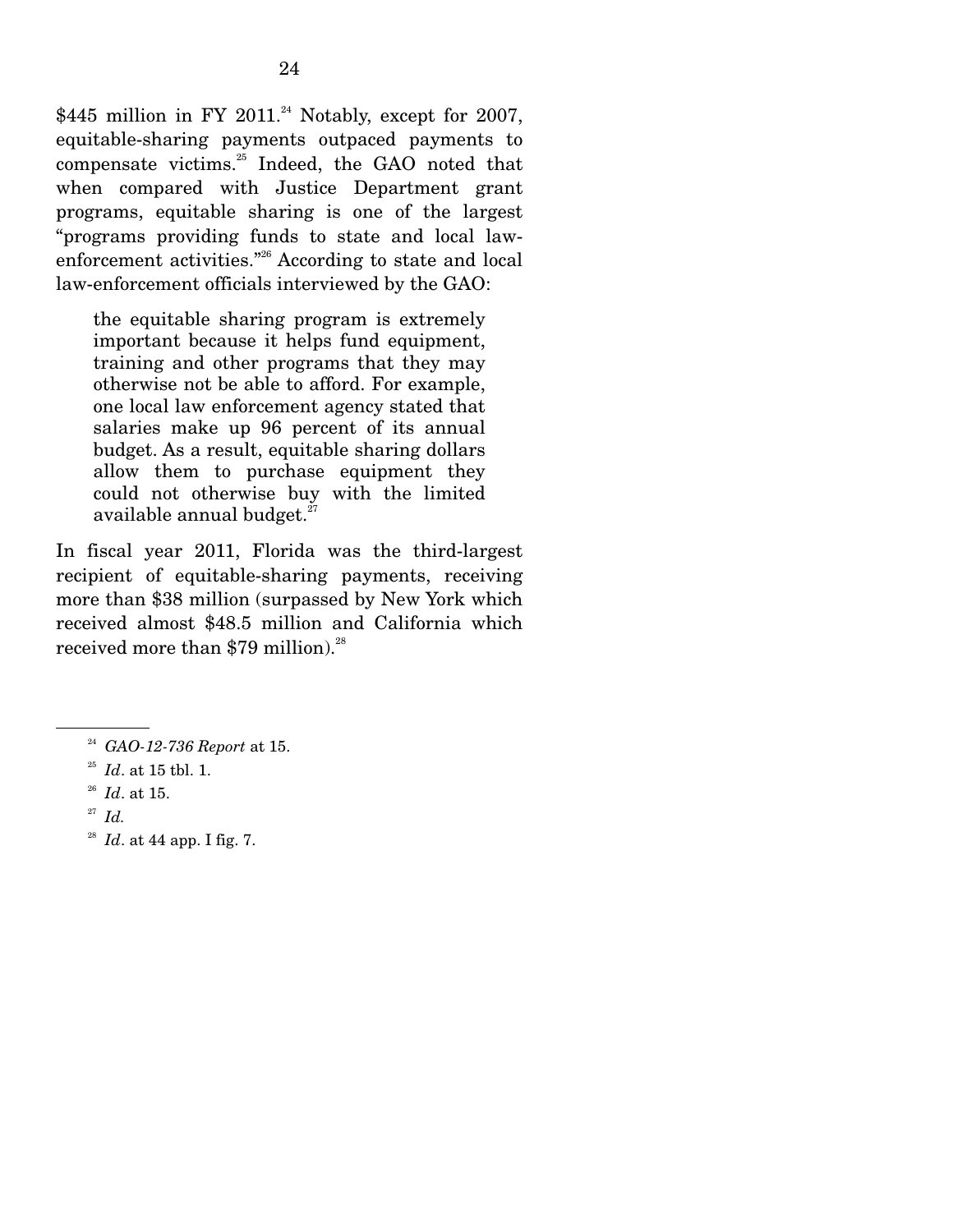As significant as these statistics are, they underestimate the extent of the equitable-sharing program because the Department of Justice's Assets Forfeiture Fund is not the only source for equitable-sharing funding.29 State and local agencies can also secure equitable-sharing revenue from other federal agencies like the Department of Treasury. Through publicrecords requests, *amicus* IJ was able to obtain records for annual equitable-sharing reports at the agency level for nine sample states, including Florida. These records show not only that equitable sharing is on the rise, but that the revenue generated is much more than what the Assets Forfeiture Fund reveals. For example, in 2010, Florida agencies received \$23,878,690 in equitable-sharing payments from the Justice Department's Assets Forfeiture Fund, but an additional  $$17,861,089$  from all other sources.<sup>30</sup>

 Worse, under equitable-sharing programs, federal authorities can "adopt" state forfeitures involving a violation of federal law and thereby apply relatively lax federal standards instead of the applicable state standards. $31$  Thus, when state laws protect property rights by making civil forfeiture more difficult or restricting forfeiture proceeds from being funneled back to seizing authorities, equitable sharing creates

<sup>&</sup>lt;sup>29</sup> INEQUITABLE JUSTICE at 10.<br><sup>30</sup> Information received on April 29, 2011 from Rena Y. Kim, Chief, Freedom of Information Act/Privacy Unit, Criminal Division, Dep't of Justice, available on CD-ROM from IJ.

 $31$  INEQUITABLE JUSTICE at 5.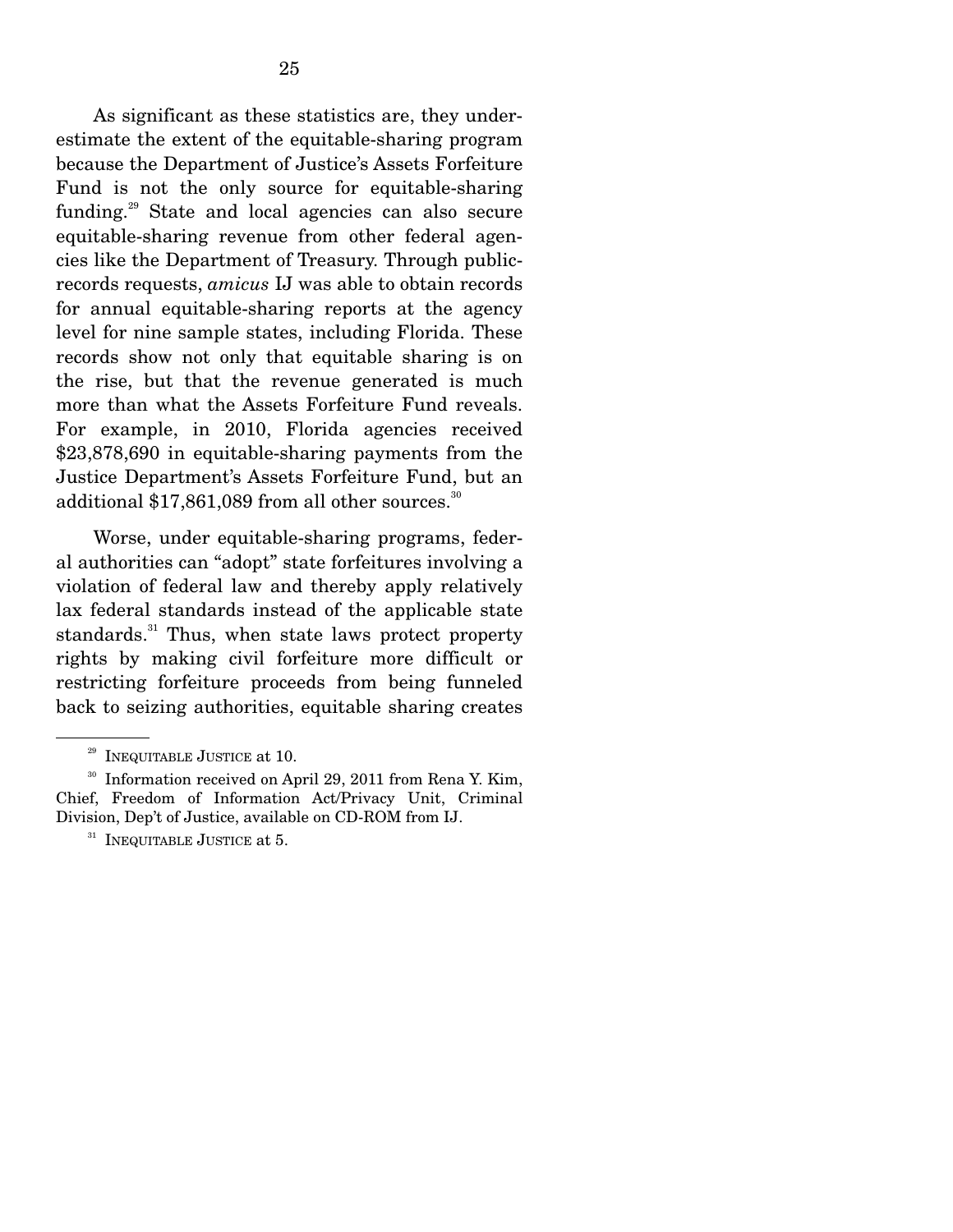a loophole that frustrates more-stringent state standards. For example, Nebraska's Constitution requires that half of forfeited funds go to public schools.<sup>32</sup> To circumvent this requirement, law-enforcement agencies ask federal prosecutors to "adopt" their seizures under the federal equitable-sharing program. Under this program, the agency keeps 80 percent of the proceeds, the federal government retains 20 percent, and the Nebraska public schools get nothing. When a state senator introduced an amendment to require that those funds also be shared with schools, both state and federal law-enforcement officials fought against it. $33$ 

 A study published last year confirms such anecdotal reports that equitable sharing encourages local law enforcement to evade stricter state forfeiture laws.<sup>34</sup> The study first categorized the civil-forfeiture laws of all 50 states according to the following three dimensions: (1) profit motive, or how forfeiture proceeds are distributed; (2) the burden placed on the innocent owner to claim the property; and (3) the standard of proof that the government bears to

 $32$  NEB. CONST. art. VII, § 5.

<sup>&</sup>lt;sup>33</sup> Patrick Strawbridge, *Police Oppose Drug-Cash Plan*, THE OMAHA WORLD-HERALD, May 1, 1999, at 57.

<sup>34</sup> Jefferson E. Holcomb, Ph.D., Tomislav V. Kovandzic, Ph.D. & Marian R. Williams, Ph.D., *Civil Asset Forfeiture, Equitable Sharing, and Policing for Profit in the United States*, 39 J. OF CRIM. JUSTICE 273 (2011) [hereinafter *Civil Asset Forfeiture*].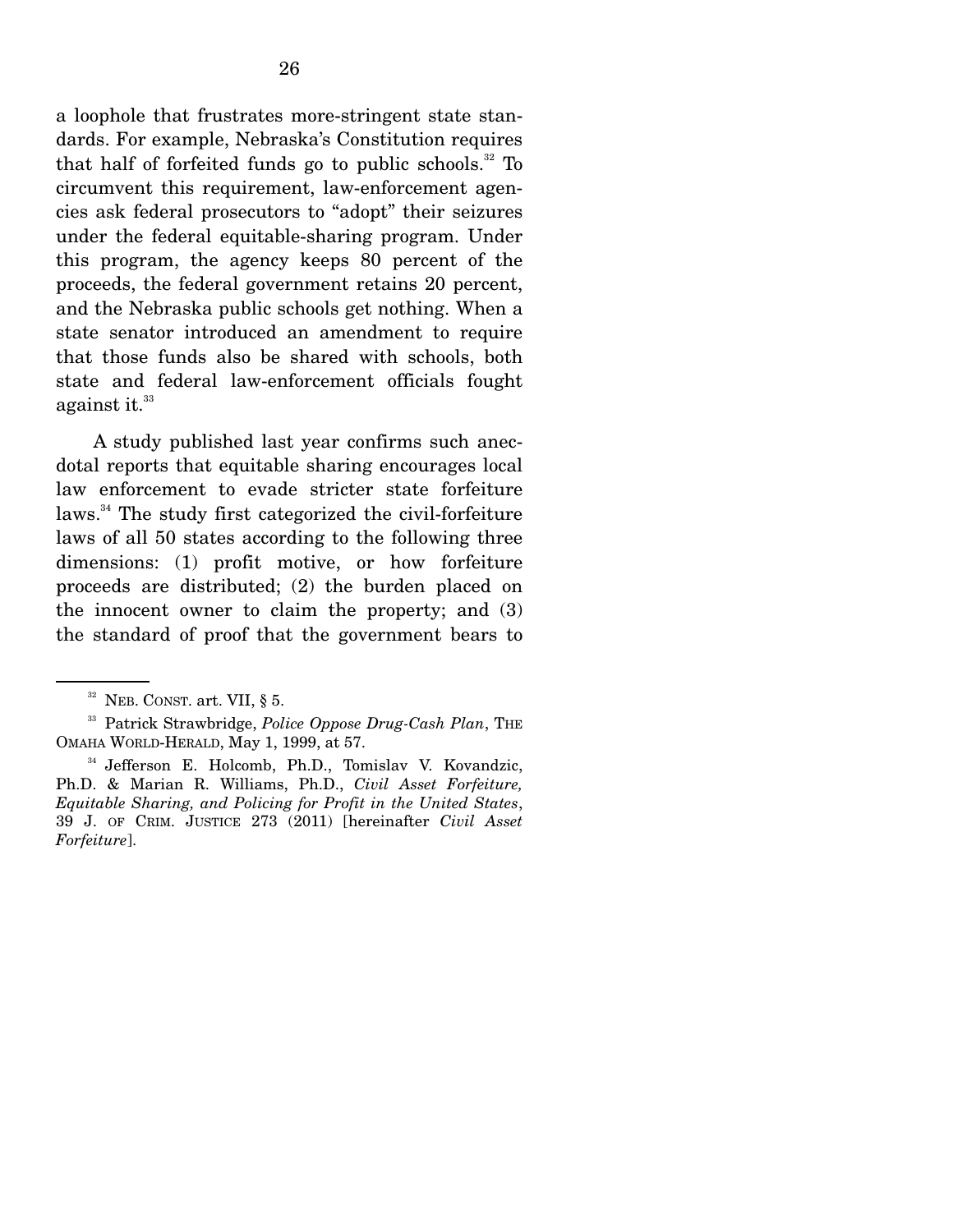demonstrate that the property is forfeitable.<sup>35</sup> The study then examined how these three dimensions of state civil-forfeiture laws correlate with equitablesharing payments to local law-enforcement agencies.<sup>36</sup> The study concluded that all three aspects of state civil-forfeiture law independently, and in concert, impact the size of equitable-sharing payments. $37$ Specifically, states with tougher forfeiture laws – laws that either decrease the profit motive, place the burden to show guilt on the government, or require higher standards of proof for forfeiture – receive more equitable-sharing payments. $38$  Thus, state laws making forfeiture more difficult and less rewarding lead to greater use of the federal equitable-sharing loophole. *Amicus* IJ graded and ranked states according to their state forfeiture laws and how much they evaded their state laws through federal equitable sharing.39 Florida was one of the ten worst states, having both bad state laws and considerable participation in equitable sharing, earning an overall "D" grade.<sup>40</sup>

<sup>35</sup> *Id*. at 276-78; *see also* INEQUITABLE JUSTICE at 4-5 (depicting states' forfeiture laws in Tables 1 through 3).

<sup>36</sup> *Civil Asset Forfeiture* at 279-82.

<sup>37</sup> *Id*. at 282-83.

<sup>38</sup> *Id.* at 283.

<sup>39</sup> POLI¢ING FOR PROFIT at 53; INEQUITABLE JUSTICE at 9 (depicting in Table 6 each state's forfeiture law grades, evasion grades, and final grades).

<sup>&</sup>lt;sup>40</sup> POLI¢ING FOR PROFIT at 53.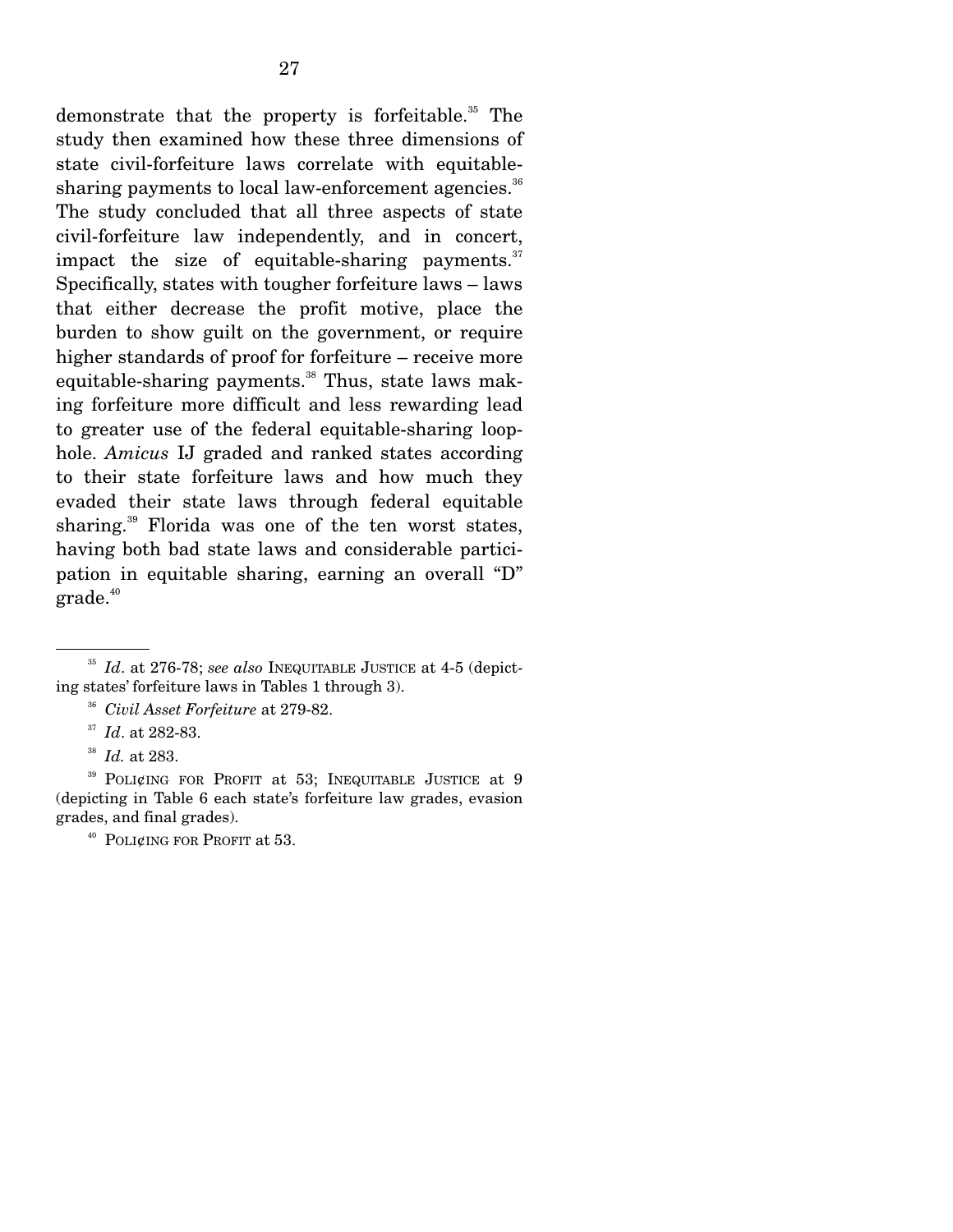Finally, although data on civil forfeitures under state law are sparse, the data IJ has obtained from state reporting requirements and federal sources demonstrates that forfeitures under state law have also grown dramatically. For example, in Florida, law-enforcement officials receive 85 percent of the funds generated from civil forfeitures under state law.41 As detailed above, this strong profit incentive would lead one to predict that law-enforcement agencies in Florida will make substantial use of civil forfeiture at the state level, just as it does through equitable sharing. And this prediction is borne out by empirical evidence: In a mere three-year period from 2001 to 2003, Florida raked in more than \$100 million in forfeitures under state law and anywhere from \$16 million to \$48 million per year in the 2000s through equitable sharing.<sup>42</sup>

### **C. The meteoric rise in forfeitures has skewed legitimate law-enforcement priorities, creating self-financing agencies and systemic abuse.**

 The exponential growth of federal and state forfeitures has led to self-financing law-enforcement

<sup>&</sup>lt;sup>41</sup> POLI¢ING FOR PROFIT at 53. In the majority of states, lawenforcement agencies keep 100 percent of forfeiture proceeds. *Id*. at 17.

 $42$  *Id.* at 53. These figures may overlap, as it is not clear whether Florida included equitable-sharing revenue in its response to freedom-of-information requests.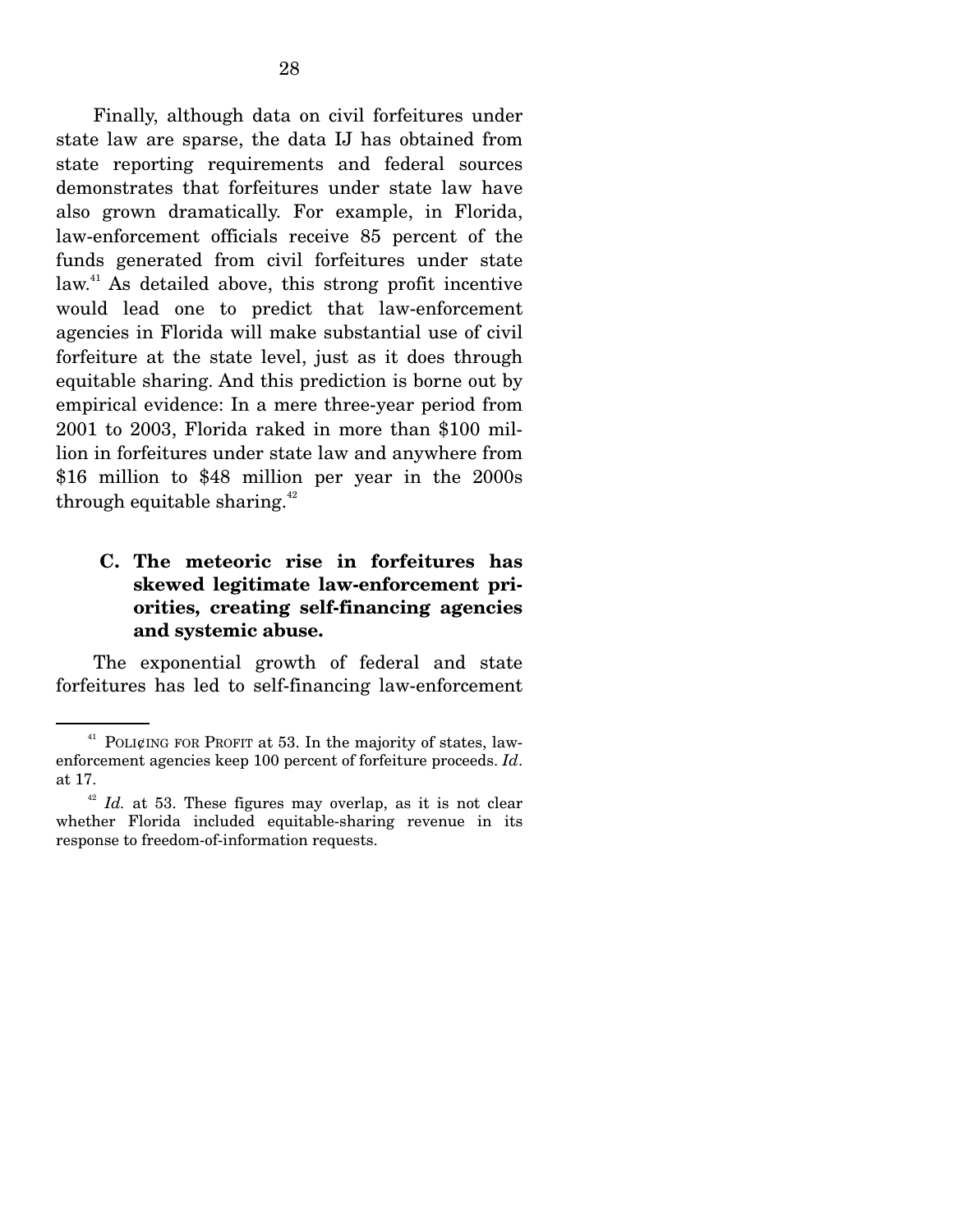agencies that are no longer dependent on legislative appropriations and to systemic abuse. According to a survey of nearly 800 law-enforcement executives, nearly 40 percent reported that civil-forfeiture proceeds were a necessary supplement to their agency's budget.<sup>43</sup> At the federal level, the Department of Justice has urged its lawyers to increase their civilforfeiture efforts so as to meet the Department's annual budget targets.<sup>44</sup>

 The ability of law-enforcement agencies to selffinance contradicts the principle of separation of powers. As George Mason cautioned, "When the same man, or set of men, holds both the sword and the purse, there is an end of liberty."<sup>45</sup> Or, as a recent report observed:

The dependency of police on public resources for their operations is an important check on police power. Self-generating revenues by the police through forfeiture potentially threatens the ability of popularly elected officials to constrain police activities.<sup>46</sup>

<sup>43</sup> John L. Worrall, *Addicted to the Drug War: The Role of Civil Asset Forfeiture as a Budgetary Necessity in Contemporary Law Enforcement*, 29 J. CRIM. JUST. 171, 179 (2001).

<sup>&</sup>lt;sup>44</sup> Exec. Office for U.S. Attorneys, U.S. Dep't of Justice, 38 United States Attorneys' Bulletin 180 (1990).

<sup>45</sup> George Mason, *Fairfax County Freeholders' Address and Instructions to Their General Assembly Delegates* (May 30, 1783), *in* Jeff Broadwater, GEORGE MASON: FORGOTTEN FOUNDER 153 (2006).

<sup>46</sup> *Civil Asset Forfeiture* at 283.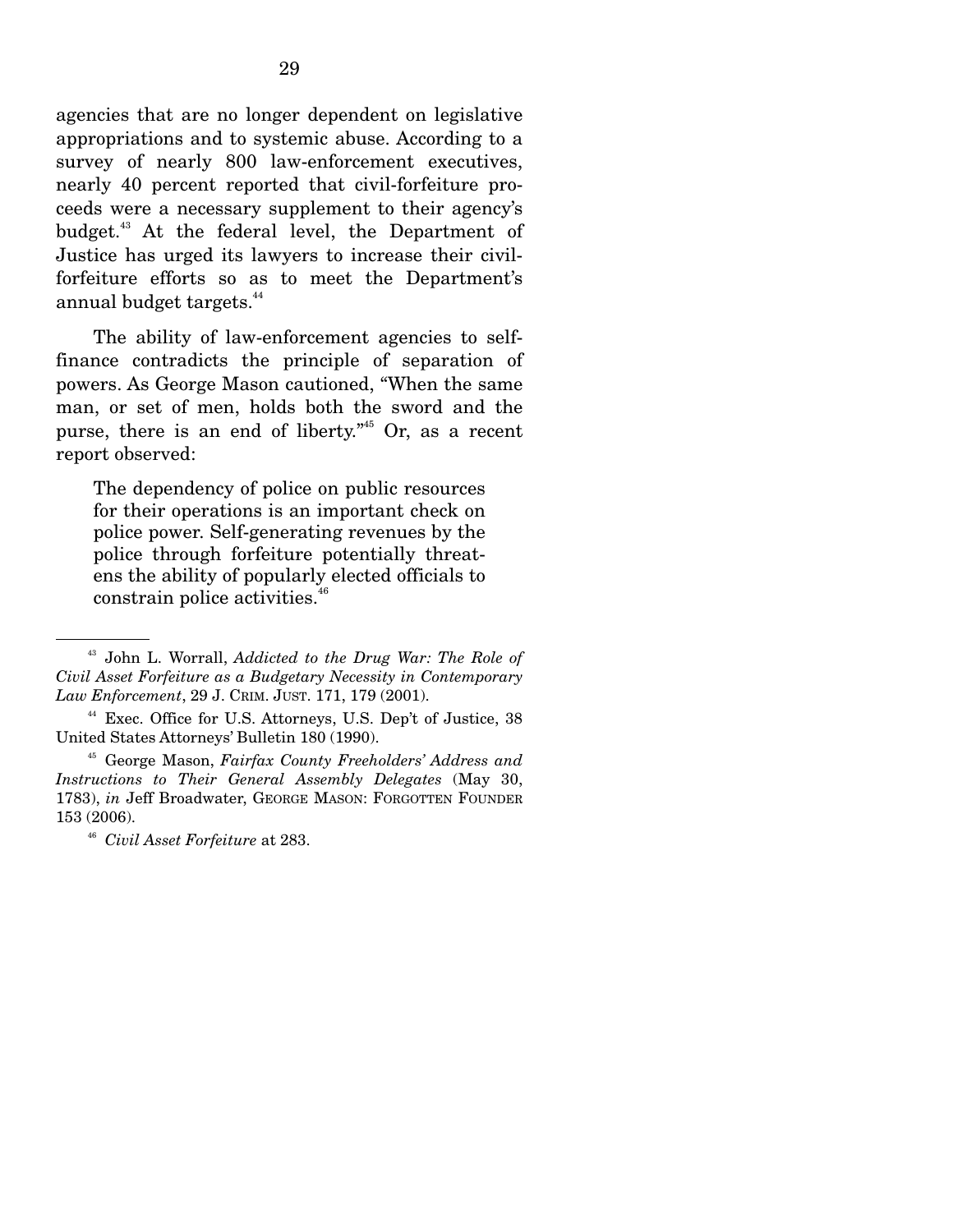The result, is that, increasingly, forfeiture funds "become[ ] off-the-books slush funds through which law enforcement agencies can self-finance, exempted from democratic controls."47

 In some states law-enforcement agencies have flouted state reporting requirements intended to serve as a minimal check on forfeiture abuse.<sup>48</sup> And the potential for serious abuse is not just theoretical. Law enforcement's reluctance to give up forfeiture proceeds has led to illegality.<sup>49</sup> In November 2000, citizens of Utah passed an initiative requiring forfeiture proceeds to be deposited into the state's Uniform School Trust Fund.<sup>50</sup> Ignoring this law, prosecutors in three counties diverted nearly a quarter of a million dollars into their own accounts. Only under the threat of a lawsuit did the prosecutors capitulate. Subsequently, police and prosecutors persuaded the legislature to nullify the voter-approved initiative, so

<sup>&</sup>lt;sup>47</sup> Erin Norman & Anthony Sanders, FORFEITING ACCOUNTA-BILITY: GEORGIA LAW ENFORCEMENT'S HIDDEN CIVIL FORFEITURE FUNDS 1 (2011), *available at* http://www.ij.org/forfeiting-accountability-2.

 $^{48}$  *Id.* 

<sup>49</sup> *See, e.g.*, 1 David B. Smith, PROSECUTION AND DEFENSE OF FORFEITURE CASES ¶ 7.02[2] (2012) (discussing conspiracy between Missouri law enforcement and Drug Enforcement Agency to thwart state law requiring judicial approval before federal government may adopt a state forfeiture case).

<sup>50</sup> Patty Henetz, *Prosecutors, Police Reluctantly Comply With Asset Seizure Law*, THE ASSOCIATED PRESS STATE & LOCAL WIRE, July 17, 2003.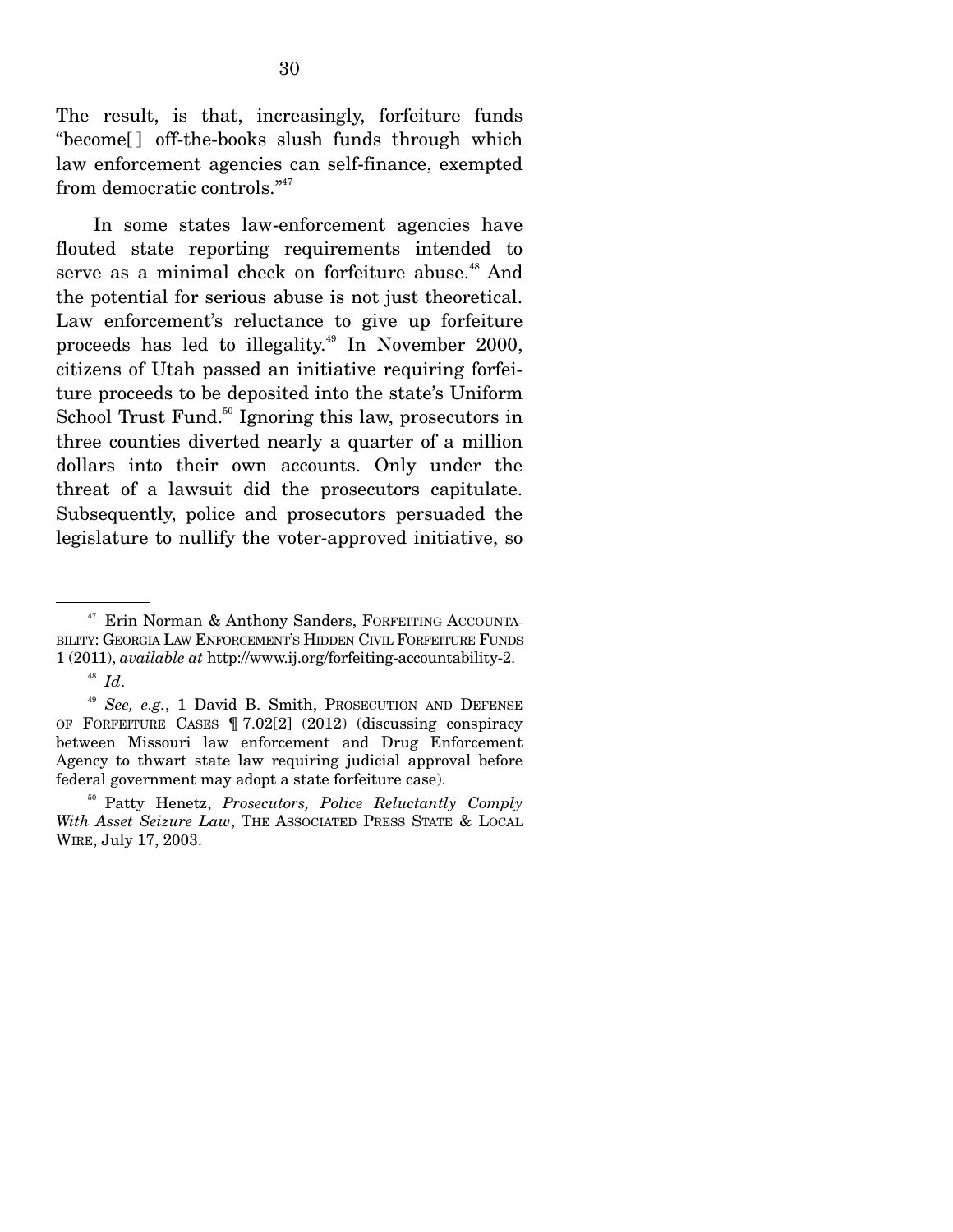that all forfeiture proceeds were again directed to law  $enforcement<sup>51</sup>$ 

 The lack of oversight has even led to the personal use of seized property. In 2003, top Tampa Bay police officers used seized cars for their own personal use.<sup>52</sup> The seized fleet consisted of some 42 cars, including a Lincoln Navigator, a Ford Expedition, and, Police Chief Bennie Holder's favorite, a \$38,000 Chevy Tahoe. Forfeiture has also been abused to make highly questionable purchases:

- In Austin, Texas, running gear for the police department;
- In Fulton County, Georgia, football tickets for the district attorney's office;
- In Webb County, Texas, \$20,000 for TV commercials for the district attorney's re-election campaign;
- In Albany, New York, over \$16,000 for food, gifts and entertainment for the police department; and
- In Colorado, bomber jackets for State Patrol officers.<sup>53</sup>

 Examples of forfeiture abuse include the use of narcotics-detection dogs. For example, in June 2012,

<sup>51</sup> *Id*.

<sup>52</sup> Robyn E. Blumner, *Police too addicted to lure of easy money*, St. PETERSBURG TIMES, Aug. 17, 2003, at D7.<br><sup>53</sup> POLI¢ING FOR PROFIT at 18.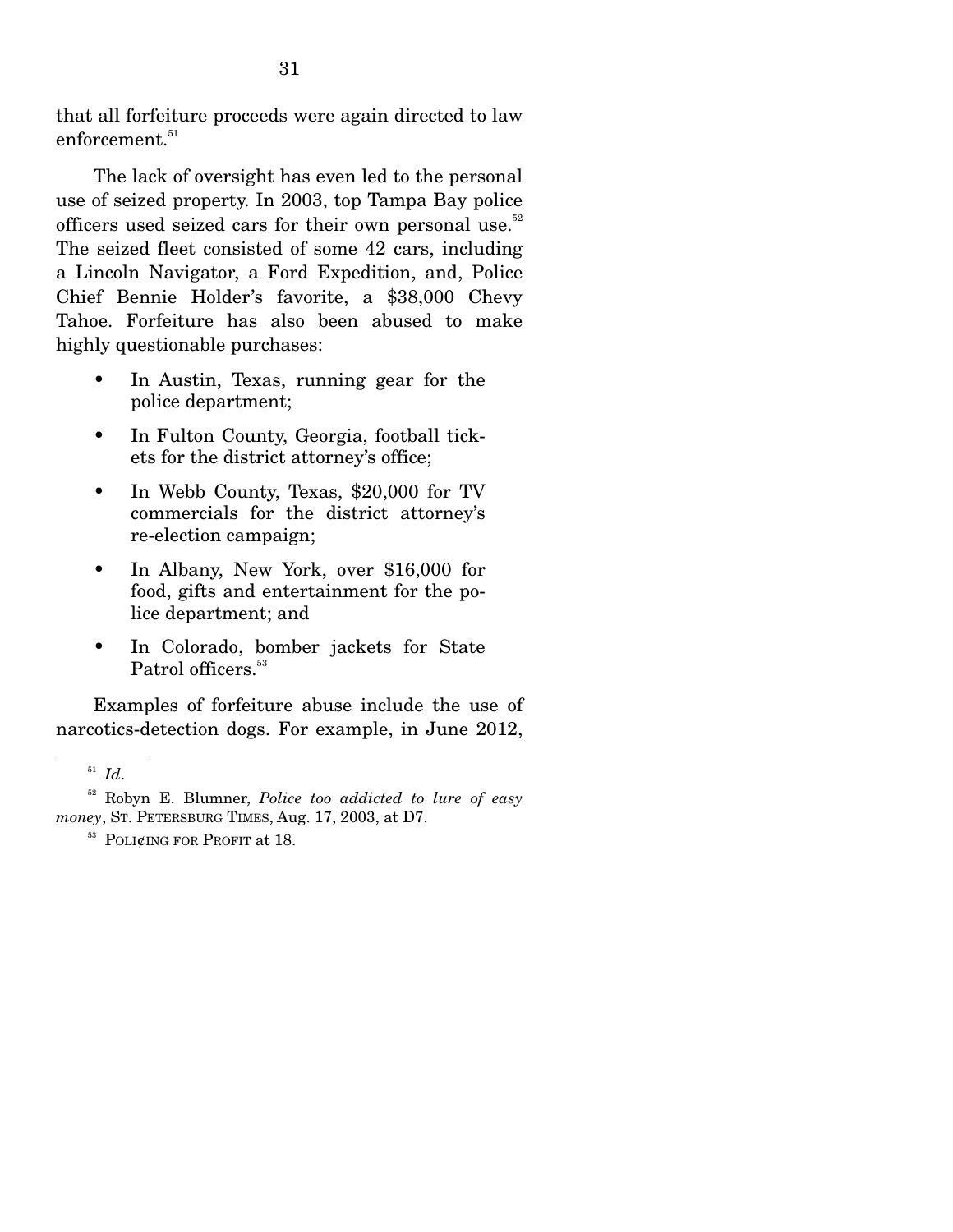a group of troopers filed a lawsuit against the Nevada Highway Patrol and Las Vegas Metro Police alleging that the Patrol Commander conspired to use narcotics-detection dogs to systematically conduct illegal searches and seizures for financial benefit.<sup>54</sup> The complaint alleges that the narcotics-detection dogs were intentionally trained to respond to cues from their handlers and provide false alerts that they had detected drugs in the hopes of seizing property for forfeiture (which, incidentally, funded the entire  $\log$  program). $^{55}$ 

 Far from being cherry-picked examples of a few "bad apples" in law enforcement, these cases show that the potential for abuse is systemic because incentives matter. Just as private citizens are motivated by self-interest, so too are government officials.56 Government officials attempt to maximize the size and budget of their agency, which will benefit everyone within the agency through higher salaries, greater job security, better equipment, and increased power and prestige. These incentives affect even the most well-intentioned law-enforcement officers.

<sup>54</sup> Nicole Benson, *NHP Troopers Sue Department Over K-9 Program*, KLAS-TV, Jun. 26, 2012, *available at* http:// www.8newsnow.com/story/18886948/2012/06/26/nhp-troopers-suedepartment-over-k-9-program.

<sup>55</sup> *See also* Levy, *supra* note 11, at 2-7 (collecting examples).

<sup>56</sup> James Buchanan & Gordon Tullock, THE CALCULUS OF CONSENT (1962) (discussing the universality of the self-interest axiom and its implications for public policy decision-making).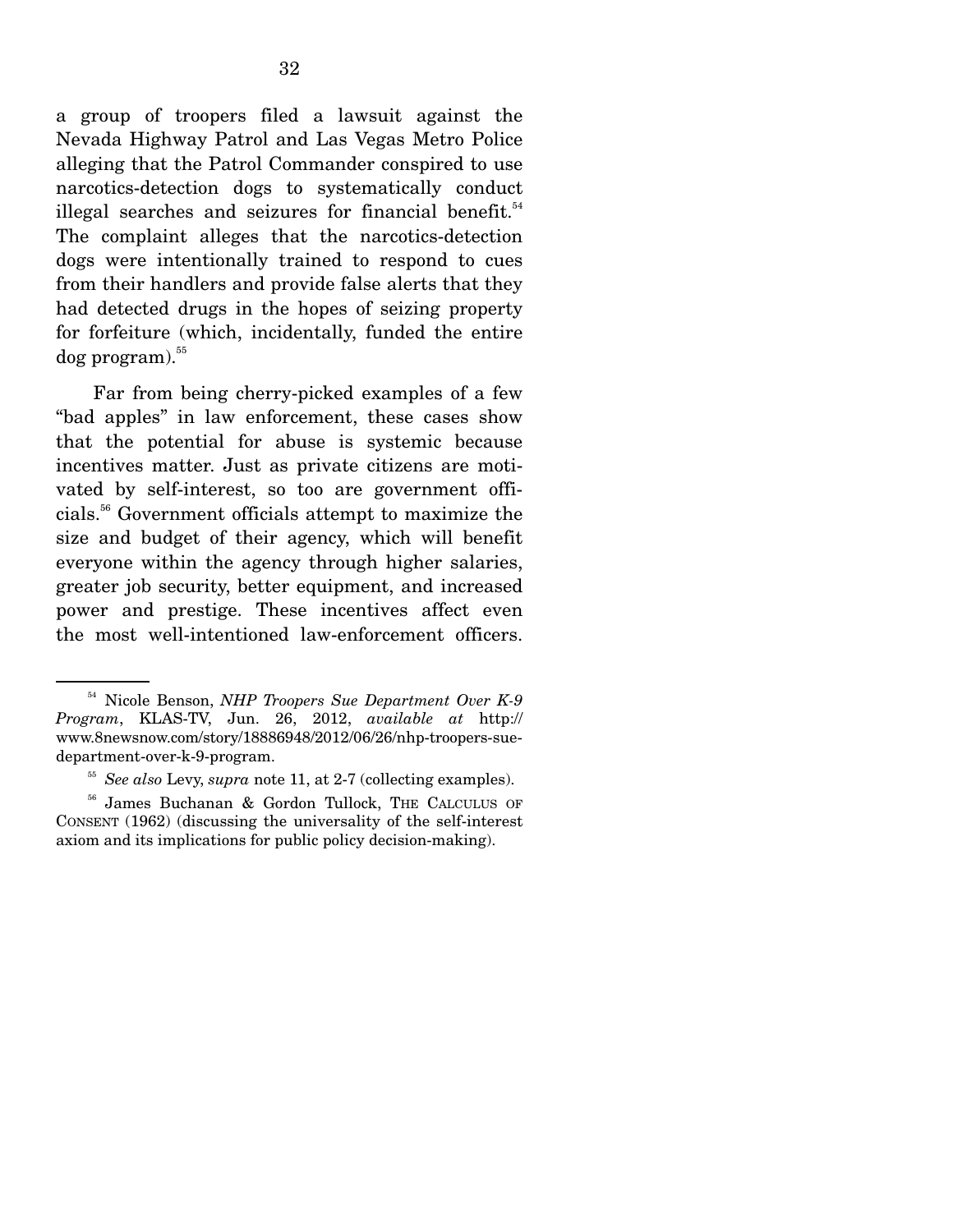Because, in contrast to private citizens, government officials can use force to achieve their ends, it is a constant threat that those in positions of power will use that force to serve their own self-interest at the expense of the larger public. This concern reaches its zenith when government officials stand to benefit themselves by seizing private property.

 By allowing law-enforcement agencies to retain proceeds, modern civil-forfeiture laws create perverse incentives to seize property first and ask questions later. Creating a self-financing system has led to systematic abuse, including using narcotics-detection dogs to seize and ultimately forfeit property.

### **III. Permitting a Finding of Probable Cause Based Solely on an Officer's Perception of a Positive Dog Alert Would Exacerbate Forfeiture Abuse, Threatening the Property Rights of Innocent Owners.**

 In light of how civil forfeiture creates perverse incentives to seize property first and ask questions later, overturning the Florida Supreme Court's decision and adopting a *per se* rule that a positive alert by a narcotics-detection dog establishes probable cause would severely undermine the property rights of innocent owners by dramatically expanding the ability of law enforcement to seize and forfeit property.

 Petitioner's characterization of a narcoticsdetection dog and its partner as a reliable, unbiased "divining rod" for drugs is unfounded. Moreover, if a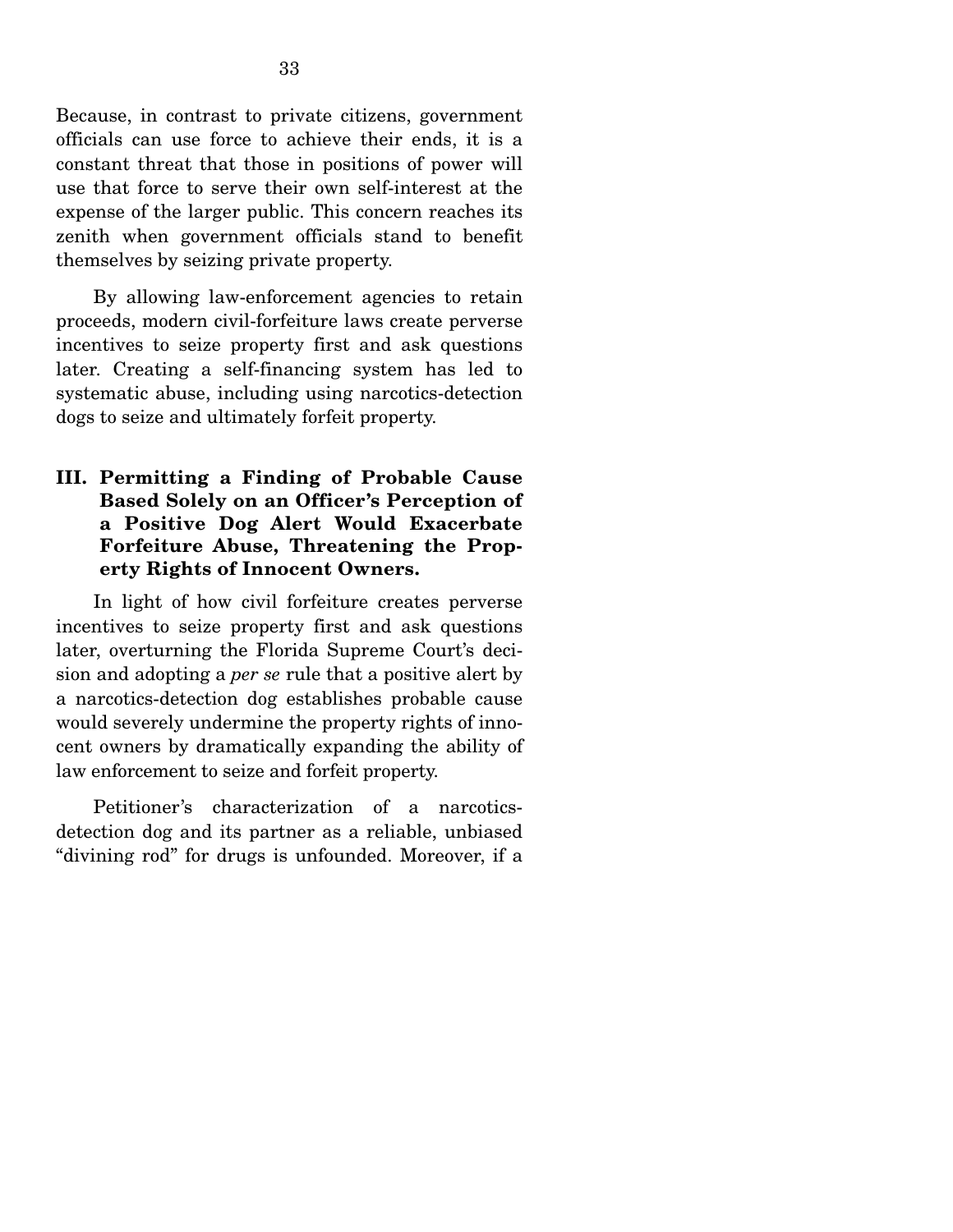positive dog alert, by itself, provides probable cause to seize property, innocent owners will become ensnared in expensive and onerous proceedings in which they bear the burden of proving their innocence. A fluid approach to determining probable cause in the canine context, in line with this Court's precedent, would provide greater protection to innocent property owners and better serve legitimate law-enforcement objectives.

### **A. Narcotics-detection dogs and their handlers are not inherently unbiased, reliable "divining rods" for drugs.**

 Contrary to Petitioner's portrayal of narcoticsdetection teams as unbiased, $57$  the strong profit incentive underlying civil forfeiture detailed *supra* in Section II necessarily means that the police and their canine companions may be motivated by something other than legitimate law-enforcement objectives. Petitioner questions why law enforcement would want "to rely on a dog that serially fails to detect contraband." Pet'r's Br. 23. However, if a positive dog alert by itself provides probable cause to seize and forfeit property, it would not matter whether any contraband was actually found in terms of civil forfeiture, especially when police rely on a "residual odor"

<sup>57</sup> *See* Pet'r's Br. 23 ("Law enforcement interests, in other words, are naturally aligned with the interests of ensuring reliability.").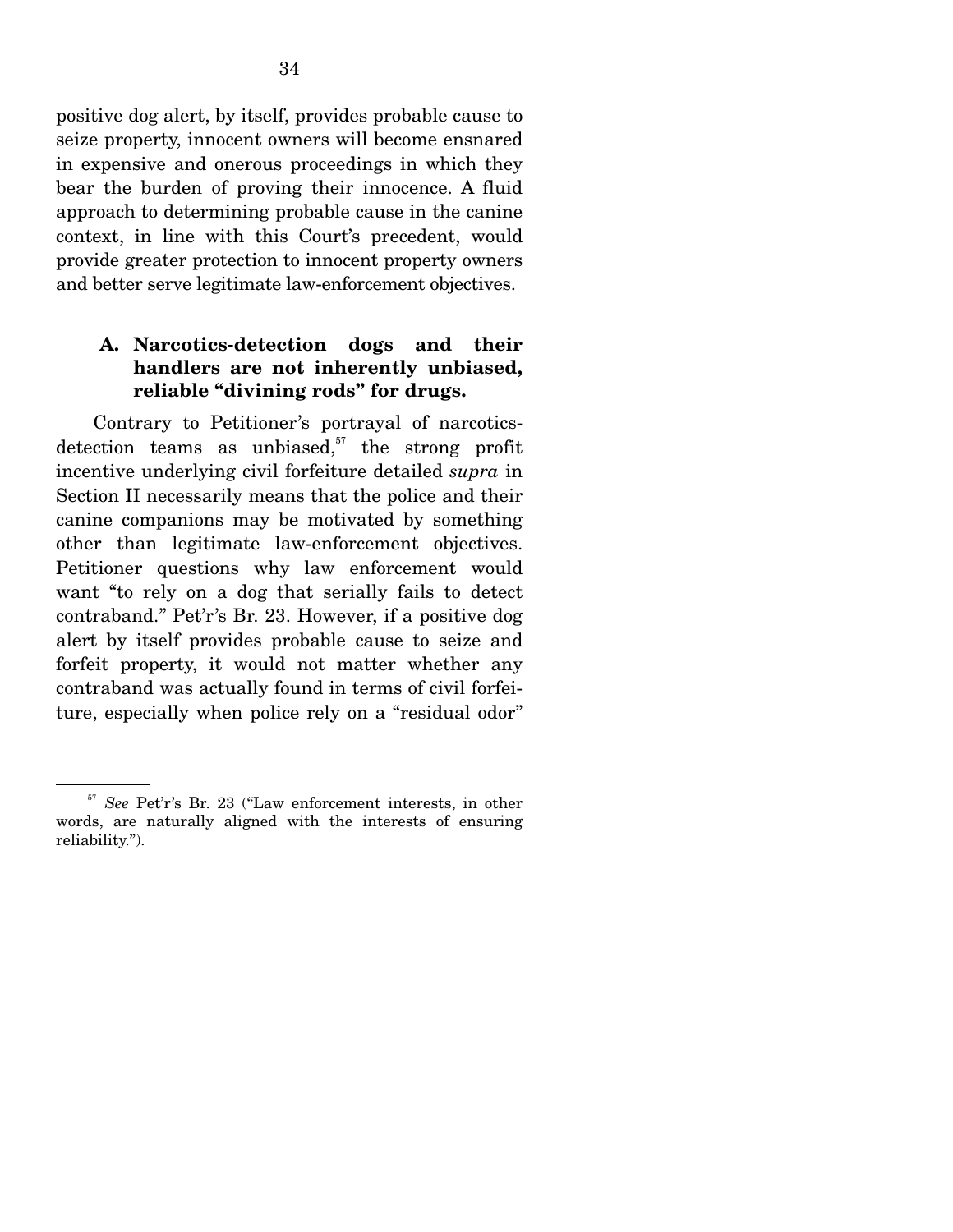theory to provide probable cause that the item subject to forfeiture is linked to crime.

 This Court has recognized that, even in the criminal context in which there is no underlying profit motive, law enforcement is not a completely unbiased venture, and therefore requires the protection of a neutral judicial officer:

The essential protection of the warrant requirement of the Fourth Amendment . . . is in requiring that [the usual inferences which reasonable men draw from evidence] be drawn by a neutral and detached magistrate instead of being judged by the officer engaged in the *often competitive enterprise of ferreting out crime*.

*Gates*, 462 U.S. at 240 (quotations and citations omitted, alteration in original) (emphasis added). This observation is all the more true when police, who stand to financially benefit from the seizure through civil forfeiture, are the ones to make the probablecause determination in the first instance, rather than a neutral, detached judicial officer.

 In arguing that narcotics-detection dogs lack "ulterior objectives," Petitioner compares them to honest citizen informants. Pet'r's Br. 28 (citing *Gates*, 463 U.S. at 233). But this false parallel does not weigh in favor of the rule urged by Petitioner. This Court has never held that information provided by an honest citizen, by itself, establishes probable cause. Rather, this Court merely recognized that information from an honest citizen would not require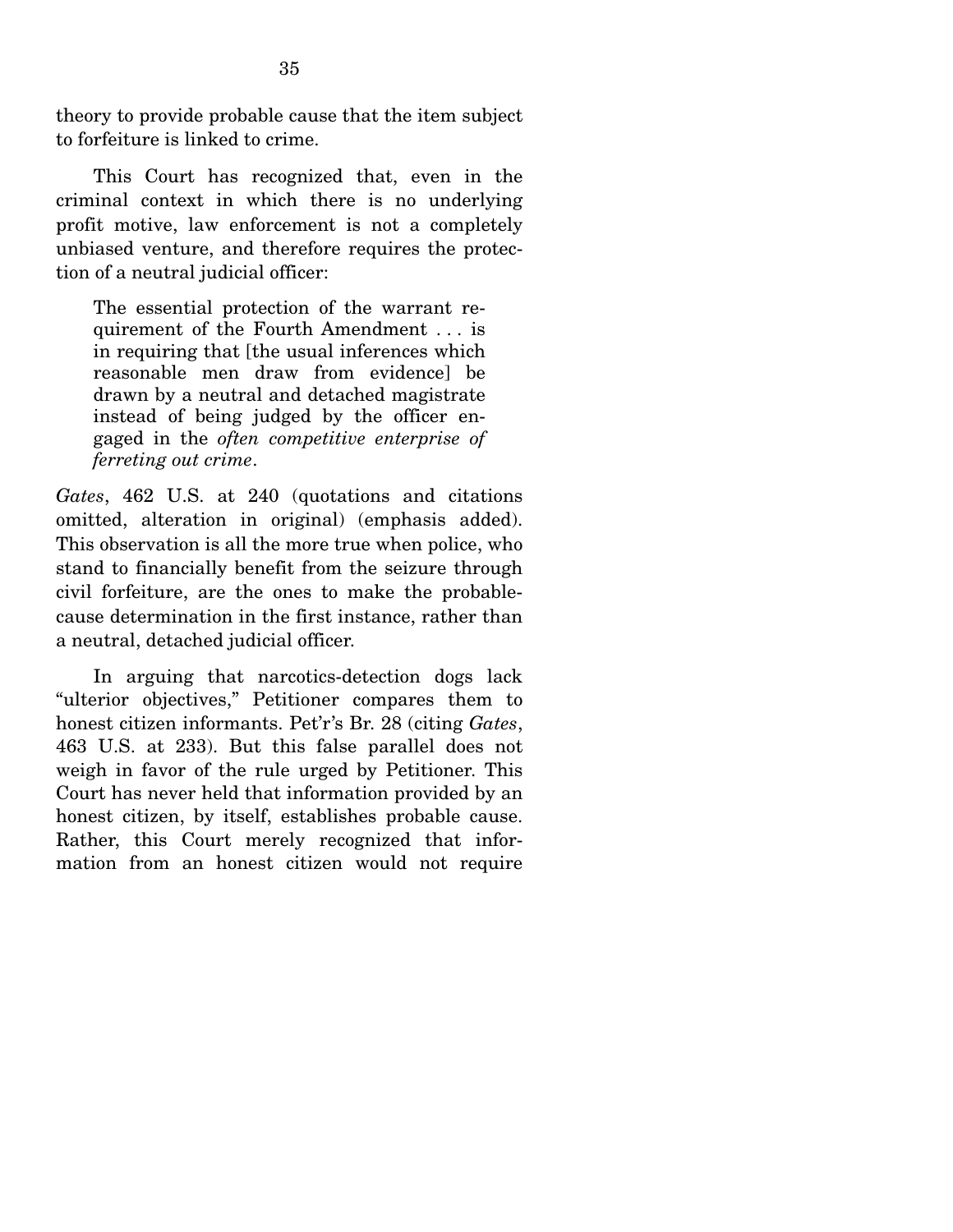"rigorous scrutiny" because of the availability of criminal liability if the citizen had lied. *Gates*, 462 U.S. at 233-34 ("[I]f an unquestionably honest citizen comes forward with a report of criminal activity – which if fabricated would subject him to criminal liability – we have found rigorous scrutiny of the basis of his knowledge unnecessary."). Obviously, no such criminal liability attaches to the dog.

 Moreover, numerous studies show there is a significant risk that the dog is alerting due to cues from the handler or residual odors, rather than the actual presence of drugs. $58$  A University of California-Davis study led by neurologist and former dog handler Lisa Lit asked 18 professional dog handlers and their canine companions to complete two sets of four searches.<sup>59</sup> Some of the search areas contained decoy scents but none actually contained drugs; thus, any "alert" made by the dog had to be false. Before the searches, handlers were misinformed that some of the search areas might contain up to three target scents and that some targets would be marked by a piece of red paper. The findings showed that of the 144 searches, only 21 accurately produced no alerts.

<sup>58</sup> *See generally* Br. of *Amicus Curiae* Nat'l Ass'n of Criminal Def. Lawyers, The Florida Ass'n of Criminal Def. Lawyers and the American Civil Liberties Union in Supp. of Resp't at 8-26 (discussing scientific studies of narcotics-detection dogs).

<sup>59</sup> Lisa Lit *et al*., *Handler beliefs affect scent detection dog outcomes*, 14 ANIMAL COGNITION 387 (2011); *see also Clever Hounds*, THE ECONOMIST (Feb. 15, 2011), http://www.economist.com/blogs/ babbage/2011/02/animal\_behaviour.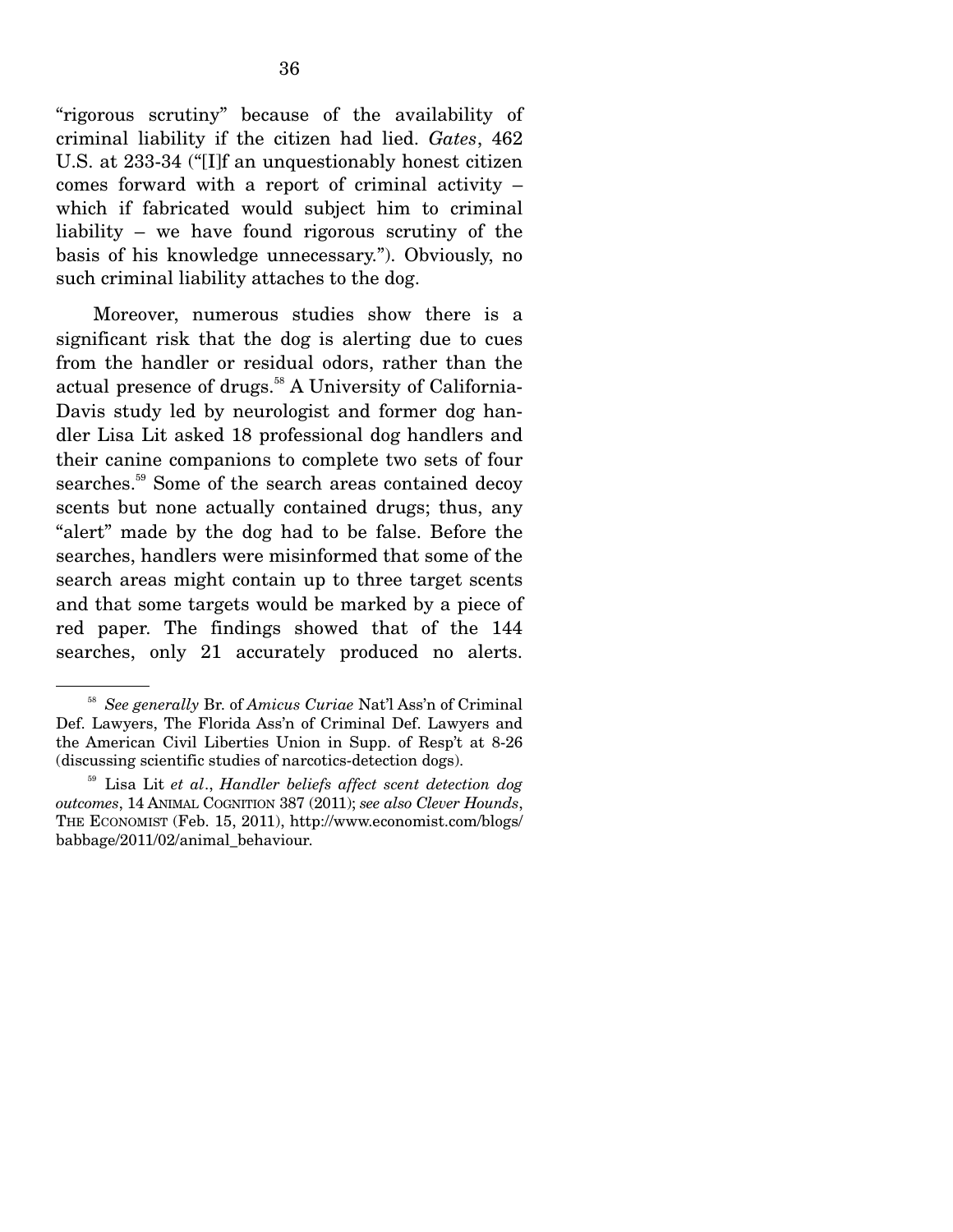When handlers could see a red piece of paper, purportedly marking a target scent, their dogs were much more likely to have falsely alerted – alerting to 32 of a possible 36 alerts. Thus, an alert by a narcotics-detection dog may have more to do with the handler's expectations and desires than whether drugs are actually present. $60$ 

### **B. Triggering civil-forfeiture proceedings based on nothing more than a positive dog alert would threaten innocent owners' property.**

 If a positive dog alert, by itself, is all that is required to establish probable cause, law enforcement will be able to use civil forfeiture to take property such as cash and cars even when there is no other evidence of criminal wrongdoing. Given that more lax procedural requirements apply to civil forfeiture than criminal forfeiture, law enforcement often pursues the civil-forfeiture avenue. Indeed, 80 percent of persons whose property was seized by the federal government for forfeiture were never even charged

<sup>60</sup> Radley Balko, *The Mind of a Police Dog: How misconceptions about dogs can lead to abuse of humans,* REASON (Feb. 21, 2011), http://reason.com/archives/2011/02/21/the-mind-of-a-policedog ("When we think dogs are using their well-honed noses to sniff out drugs or criminal suspects, they may actually be displaying a more recently evolved trait: an urgent desire to please their masters, coupled with the ability to read their cues.").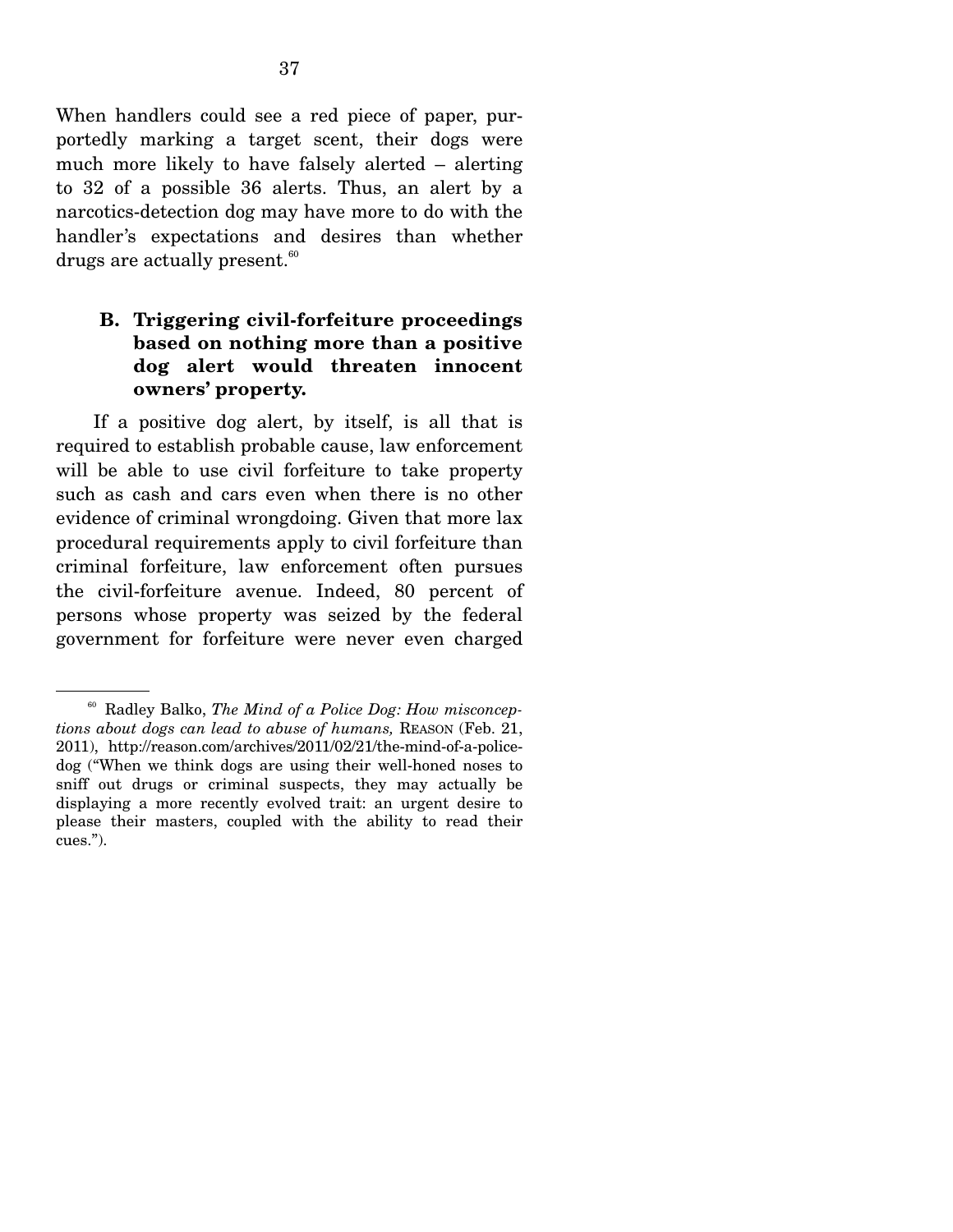with a crime. $61$  And the vast majority of forfeitures never reach a courtroom.

 The ability of property owners to reclaim seized property is meant to be a check on the government's forfeiture power. However, with lax standards of proof for the government and onerous burdens on owners, this ability is more illusory than real. After seizing the property, under federal law (and in most states) the government can have the property forfeited by showing that the property is more likely than not linked to a crime. In 14 states the standard is even less, requiring the government to show only probable cause. Once this minimal threshold is met, in most states and at the federal level, the burden is on the owner to prove their innocence, turning the American ideal of "innocent until proven guilty" on its head.

 There are countless examples of police seizing large sums of cash based on nothing more than a positive dog alert.<sup>62</sup> For example, on January 7, 2009,

<sup>&</sup>lt;sup>61</sup> Henry Hyde, FORFEITING OUR PROPERTY RIGHTS: IS YOUR PROPERTY SAFE FROM SEIZURE? 6 (1995).

 $62$  Perhaps most egregiously, a drug task force in Brown County, Wisconsin, told Beverly Greer, whose son was arrested on drug charges, to bring the \$7,500 in bail money in cash. After piecing together the bail money by visiting a series of ATMs and bringing it to the jail, Greer was informed that a narcoticsdetection dog had alerted to the presence of drugs on the currency and that her money would be seized under state civilforfeiture laws. Radley Balko, *Under Asset Forfeiture Law, Wisconsin Cops Confiscate Families Bail Money*, THE HUFFINGTON (Continued on following page)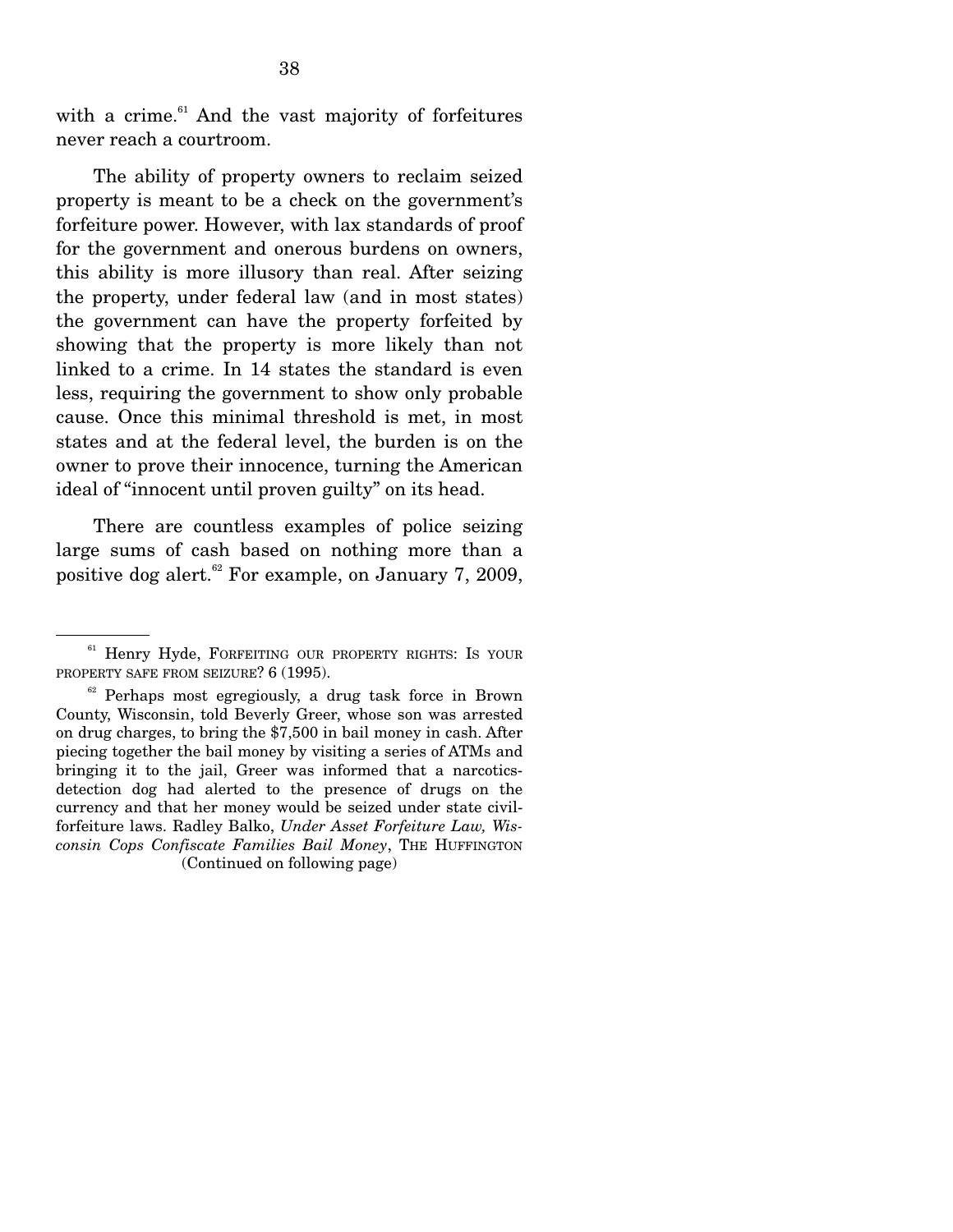Anthony Smelley, a 22-year-old college student, was driving on Interstate 70 from Detroit to his aunt's home in St. Louis when he was pulled over by Putnam County, Indiana Lt. Dwight Simmons for making an unsafe lane change and driving with an obscured license plate.<sup>63</sup> Lt. Simmons called in a K-9 unit which sniffed the car for drugs and positively alerted, indicating that drugs might be present. Accordingly, Lt. Simmons searched the car and patted down Smelley and seized a large roll of cash from his front pocket, totaling \$17,500. Smelley, who had received a \$50,000 settlement from a car accident, claimed he was carrying the money to buy a new car for his aunt.

 Although no drugs were ever found in Smelley's car and the police never charged Smelley or his passengers with a drug-related crime, Putnam County initiated civil-forfeiture proceedings to confiscate the \$17,500. Smelley's case was batted around the Indiana courts before finally being scheduled for trial on January 29, 2010. In the end, after more than a year elapsed before even having the opportunity to contest the seizure of his \$17,500, Smelley had his money returned to him, without interest.

 Similarly, Jerome Chennault was driving through Madison County, Illinois, on his way home to Nevada

POST (May 20, 2012), http://www.huffingtonpost.com/2012/05/20/ asset-forfeiture-wisconsin-bail-confiscated\_n\_1522328.html.

<sup>63</sup> Radley Balko, *The Forfeiture Racket*, REASON (Jan. 26, 2010), http://reason.com/archives/2010/01/26/the-forfeiture-racket.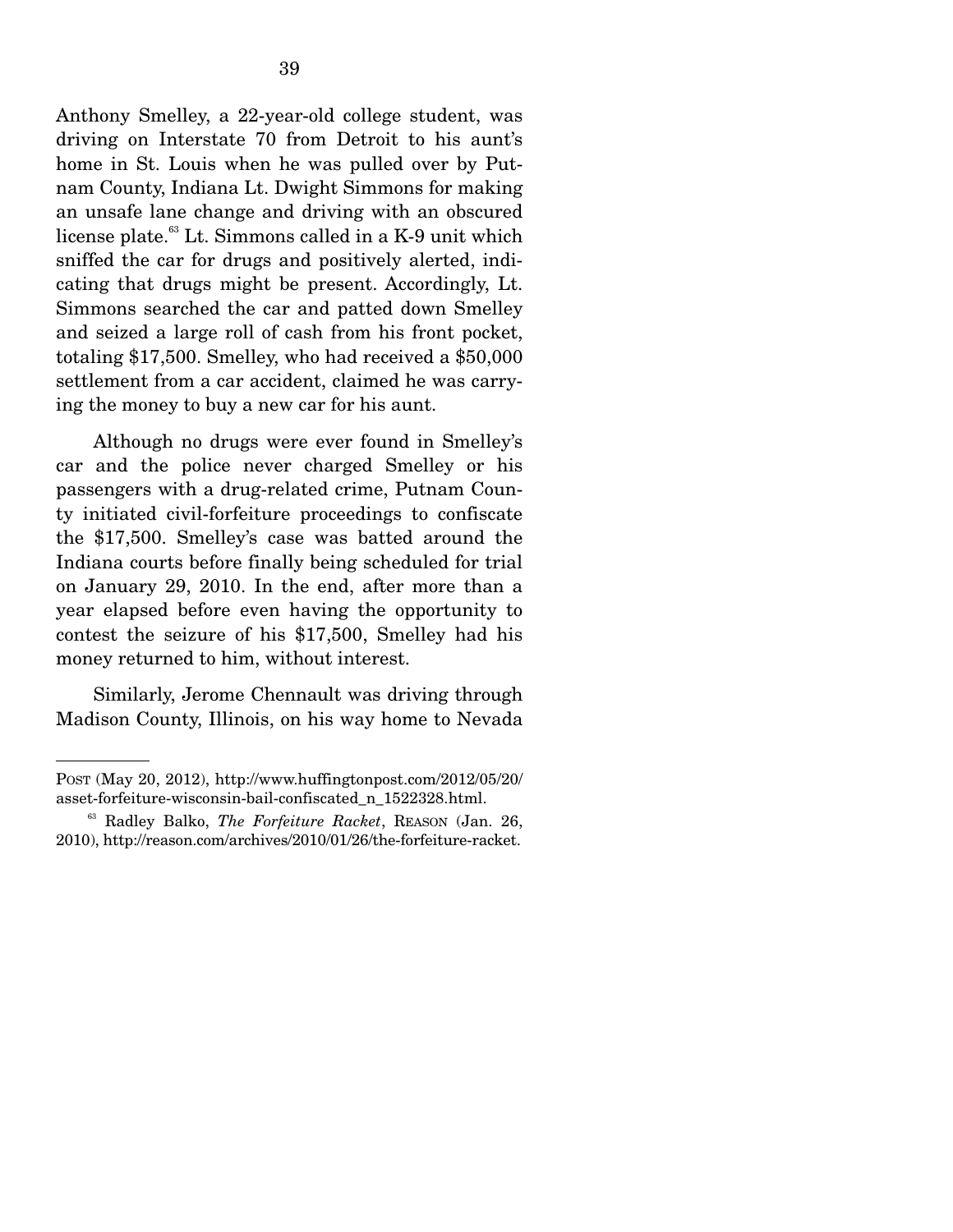after visiting his son in Philadelphia. Chennault was carrying \$22,870 in cash to pay for a down payment on a home.64 After being pulled over for "following too closely," police deployed a narcotics-detection dog to sniff his car. The dog alerted to the bag carrying Chennault's cash. Although no actual drugs were found in the car and Chennault was never charged with a crime, the dog alert was enough to allow police to seize Chennault's money for civil forfeiture. Over the next several months, Chennault traveled to Illinois at his own expense to contest the forfeiture. Eventually, Chennault won and his money was returned. But he was not reimbursed for his legal or travel expenses.

In light of the above examples and others,<sup>65</sup> it is no surprise that in practice, few property owners,

<sup>64</sup> Radley Balko, *Illinois Traffic Stop of Star Trek Fans Raises Concerns About Drug Searches, Police Dogs, Bad Cops,*  THE HUFFINGTON POST (Mar. 31, 2012), http://www.huffington post.com/2012/03/31/drug-search-trekies-stopped-searched-illinois\_ n\_1364087.html.

<sup>65</sup> *See, e.g.*, *Jacobson v. \$55,900 in U.S. Currency*, 728 N.W.2d 510 (Minn. 2007) (reviewing order of forfeiture of innocent landlord's cash kept in safe of apartment he had rented unknowingly to a drug dealer); *State of Utah v. Seventy-Three Thousand One Hundred Thirty Dollars United States Currency*, 31 P.3d 514 (Utah 2001) (reviewing order of forfeiture despite the fact that the government had stipulated that cash was not traced to any drug transactions); *In re Forfeiture of \$18,000*, 471 N.W.2d 628 (Mich. Ct. App. 1991) (reviewing order of forfeiture where police seized money brought as bail after "alert" by narcotics-detection dog).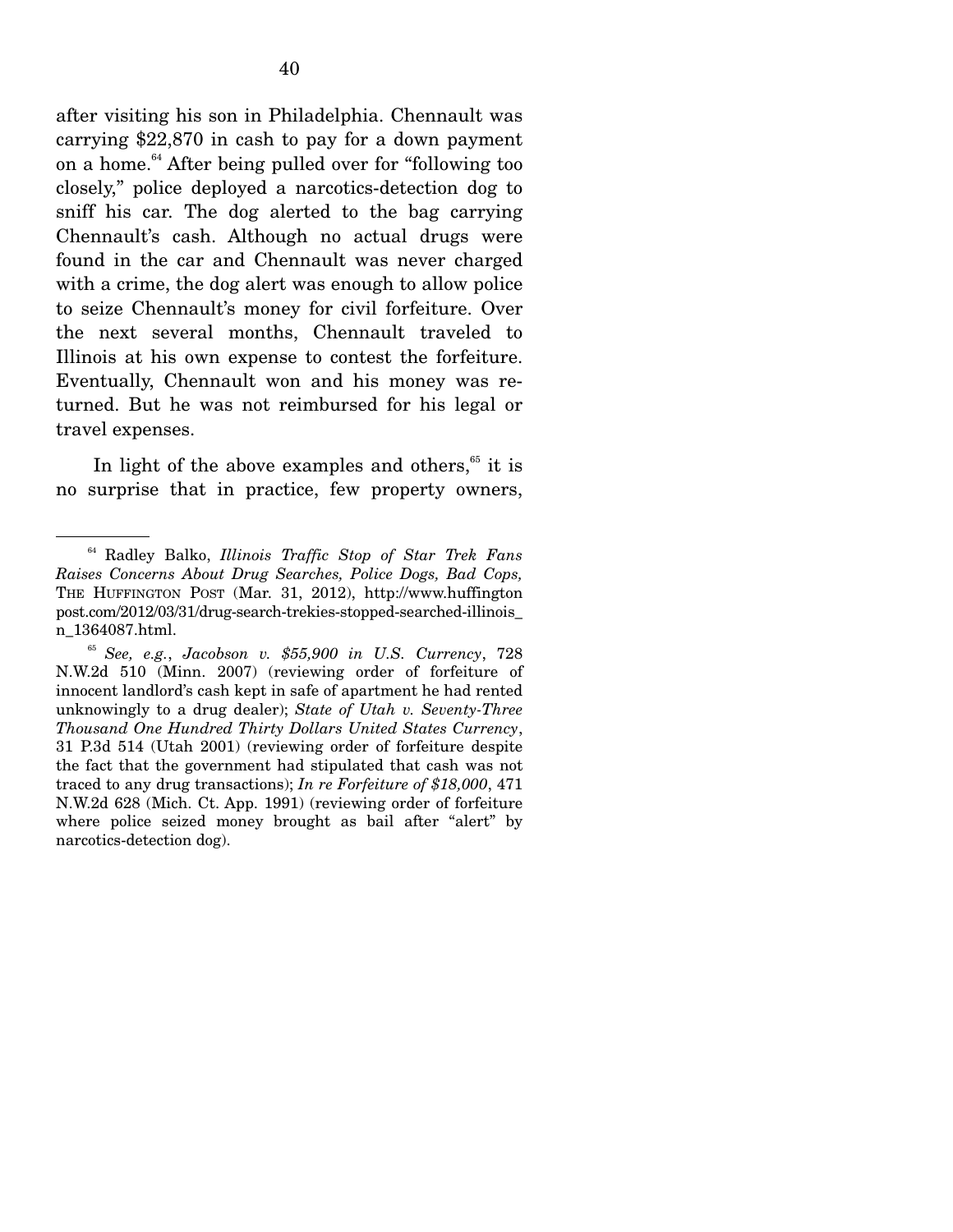especially lower-income individuals, can meet the burdens of civil-forfeiture proceedings and often do not challenge seizures of their property. This is particularly true when law enforcement seizes property, the value of which would be greatly exceeded by the time, attorney fees, and other expenses necessary to contest the forfeiture. As a result, many property owners do not challenge the seizure and the government obtains the property by default.

 Although dogs can serve as valuable investigative tools, they should not be the sole means to establish probable cause for a search. A rule watering down the probable-cause showing, in contravention of established Fourth Amendment precedent, would vastly expand the power of the law enforcement to seize, forfeit, and profit from the property of innocent owners.

#### **CONCLUSION**

 As detailed above, the consequences of allowing an alert by a narcotics-detection dog, on its own, to establish probable cause extend beyond unconstitutional searches of criminal defendants. Unless expressly cabined to the criminal context, such a ruling would allow police to seize innocent owners' property for civil forfeiture. For the foregoing reasons, the